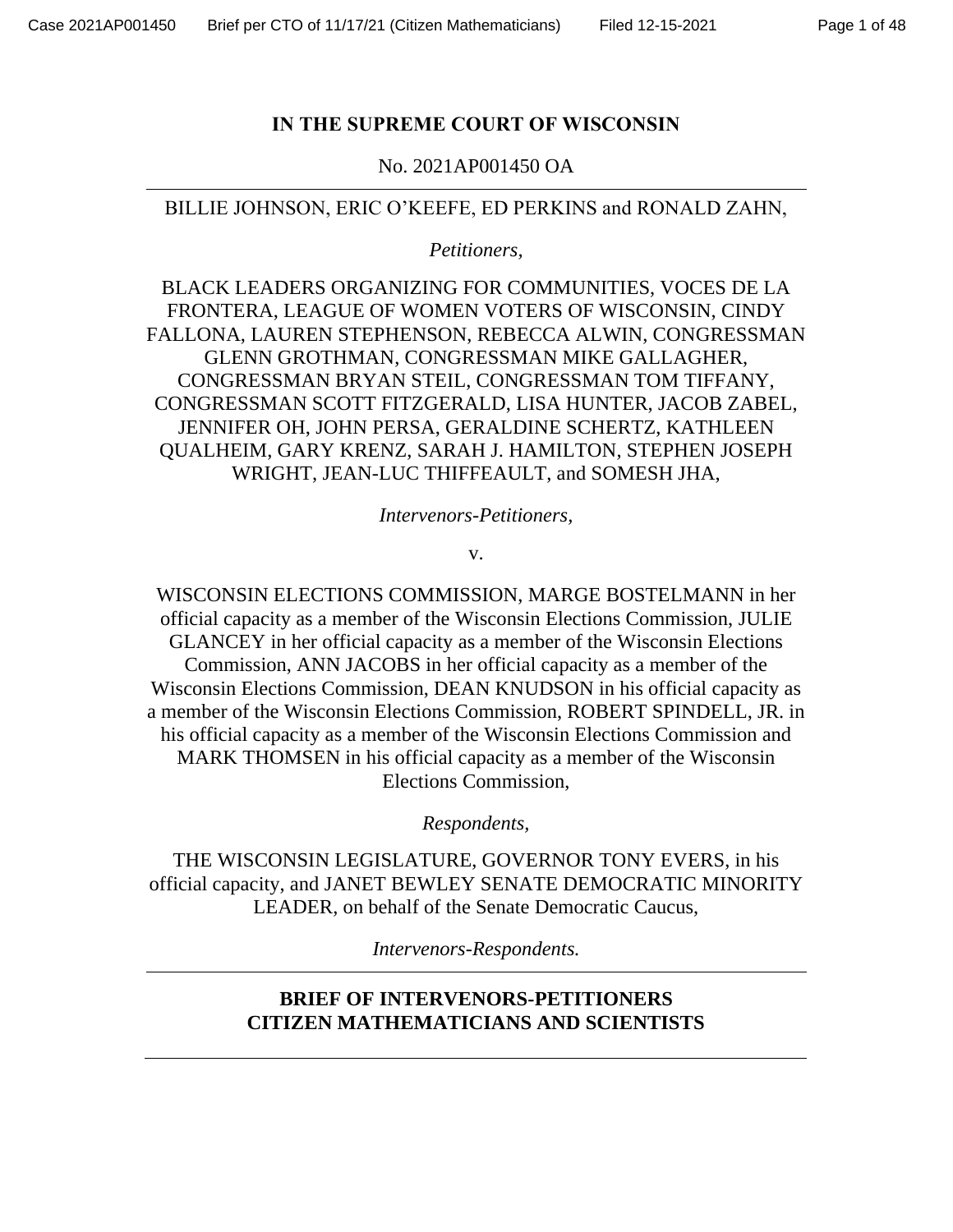Michael P. May SBN: 1011610 Sarah A. Zylstra SBN: 1033159 Tanner G. Jean-Louis SBN: 1122401 BOARDMAN & CLARK LLP 1 S. Pinckney Street, Suite 410 P.O. Box 927 Madison, WI 53701 Phone: (608) 257-9521 mmay@boardmanclark.com szlystra@boardmanclark.com tjeanlouis@boardmanclark.com

David J. Bradford \*PHV JENNER & BLOCK LLP 353 N. Clark Street Chicago, IL 60654 Phone: (312) 923-2975 dbradford@jenner.com

Jessica Ring Amunson \*PHV Sam Hirsch \*PHV Rebecca Fate \*PHV JENNER & BLOCK LLP 1099 New York Avenue, NW Washington, D.C. 20001 Phone: (202) 639-6000 jamunson@jenner.com shirsch@jenner.com rfate@jenner.com

Elizabeth Edmondson \*PHV Olivia Hoffman \*PHV JENNER & BLOCK LLP 1155 Avenue of the Americas New York, NY 10036 Phone: (212) 891-1600 eedmondson@jenner.com ohoffman@jenner.com

*Attorneys for Intervenors-Petitioners Citizen Mathematicians and Scientists Gary Krenz, et al.*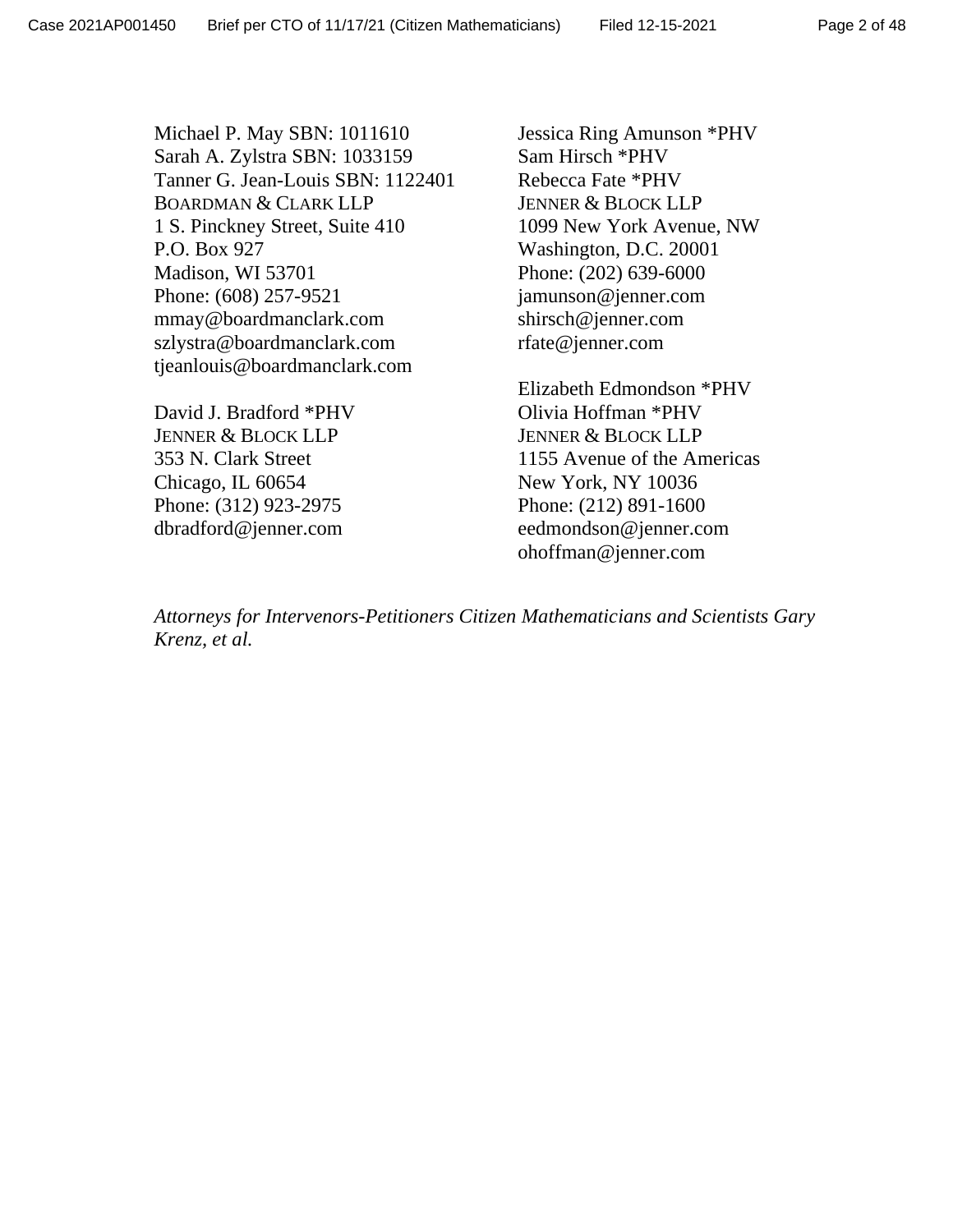# **TABLE OF CONTENTS**

| $\mathbf{I}$ . |                                                                                                                            | COMPUTATIONAL REDISTRICTING CAN<br>COMPLIANCE WITH LEGAL<br><b>OPTIMIZE</b>          |  |  |  |
|----------------|----------------------------------------------------------------------------------------------------------------------------|--------------------------------------------------------------------------------------|--|--|--|
| П.             |                                                                                                                            | THE MATHSCI PROPOSED MAPS ACCORD WITH                                                |  |  |  |
| Ш.             | THE MATHSCI PROPOSED MAPS BRING THE<br>2011 MAPS INTO FULL COMPLIANCE WITH ALL<br>FEDERAL AND STATE LEGAL REQUIREMENTS. 10 |                                                                                      |  |  |  |
|                | A.                                                                                                                         |                                                                                      |  |  |  |
|                |                                                                                                                            | 1.                                                                                   |  |  |  |
|                |                                                                                                                            | 2.                                                                                   |  |  |  |
|                | <b>B.</b>                                                                                                                  | Additional Wisconsin Constitutional                                                  |  |  |  |
|                |                                                                                                                            | Respect for Political Subdivisions18<br>1.                                           |  |  |  |
|                |                                                                                                                            | 2.                                                                                   |  |  |  |
|                |                                                                                                                            | 3.                                                                                   |  |  |  |
|                |                                                                                                                            | 30                                                                                   |  |  |  |
| IV.            | <b>THE</b>                                                                                                                 | <b>MATHSCI</b><br>PROPOSED<br><b>MAPS</b><br>APPROPRIATELY REFLECT TRADITIONAL       |  |  |  |
|                | A.                                                                                                                         | Respect for Communities of Interest33                                                |  |  |  |
|                | <b>B.</b>                                                                                                                  | Minimizing Number of Voters Who Must Wait<br>Six Years Before Voting in State Senate |  |  |  |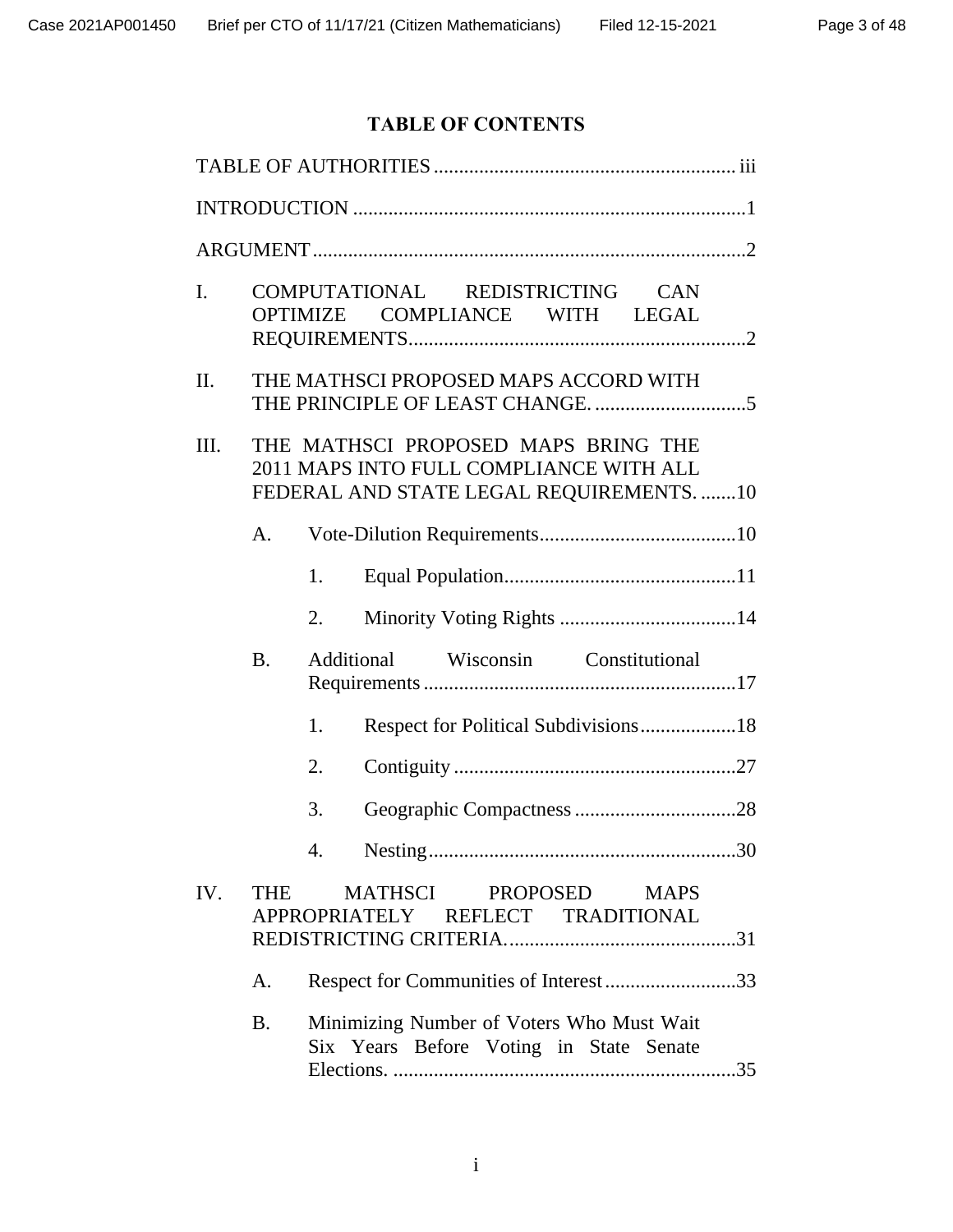CONCLUSION.................................................................................36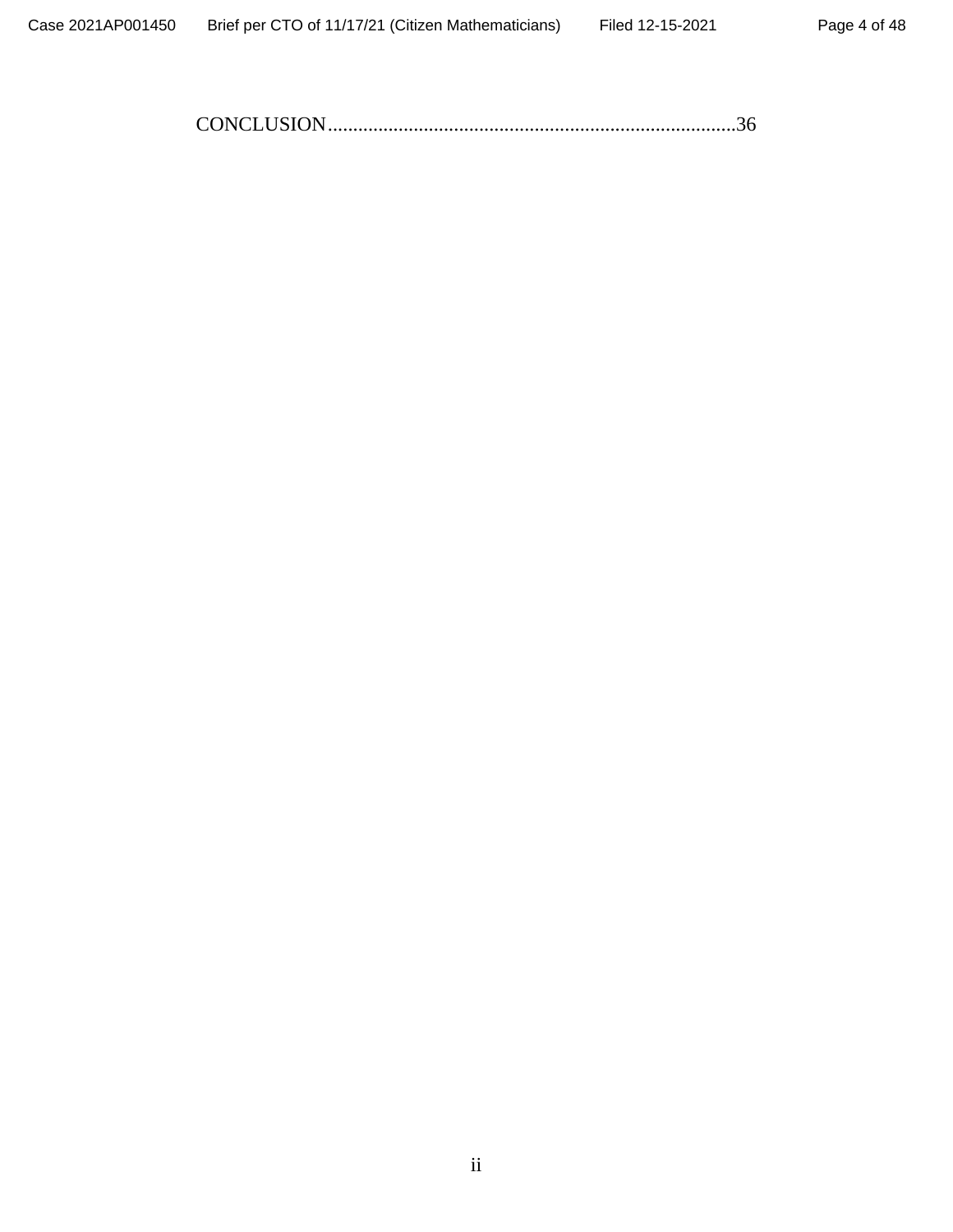# **TABLE OF AUTHORITIES**

## **CASES**

| Alabama Legislative Black Caucus v. Alabama, 575                                                                                                       |
|--------------------------------------------------------------------------------------------------------------------------------------------------------|
| Members of Wisconsin Government<br>Baldus v.<br>Accountability Board, 849 F. Supp. 2d 840 (E.D.                                                        |
|                                                                                                                                                        |
| Baumgart v. Wendelberger, No. 01-C-0121, 2002 WL<br>34127471 (E.D. Wis. May 30, 2002), amended, No.<br>01-C-0121, 2002 WL 34127473 (E.D. Wis. July 11, |
| Bethune-Hill v. Virginia State Board of Elections, 137                                                                                                 |
| <i>Bodker v. Taylor, No. 1:02-cv-999, 2002 WL 32587312</i>                                                                                             |
|                                                                                                                                                        |
|                                                                                                                                                        |
| City of Janesville v. Rock County, 107 Wis. 2d 187, 319                                                                                                |
|                                                                                                                                                        |
| <i>Forseth v. Sweet, 38 Wis. 2d 676, 158 N.W.2d 370</i>                                                                                                |
| Jackson County v. State, Department of Natural<br>Resources, 2006 WI 96, 293 Wis. 2d 497, 717                                                          |
|                                                                                                                                                        |
|                                                                                                                                                        |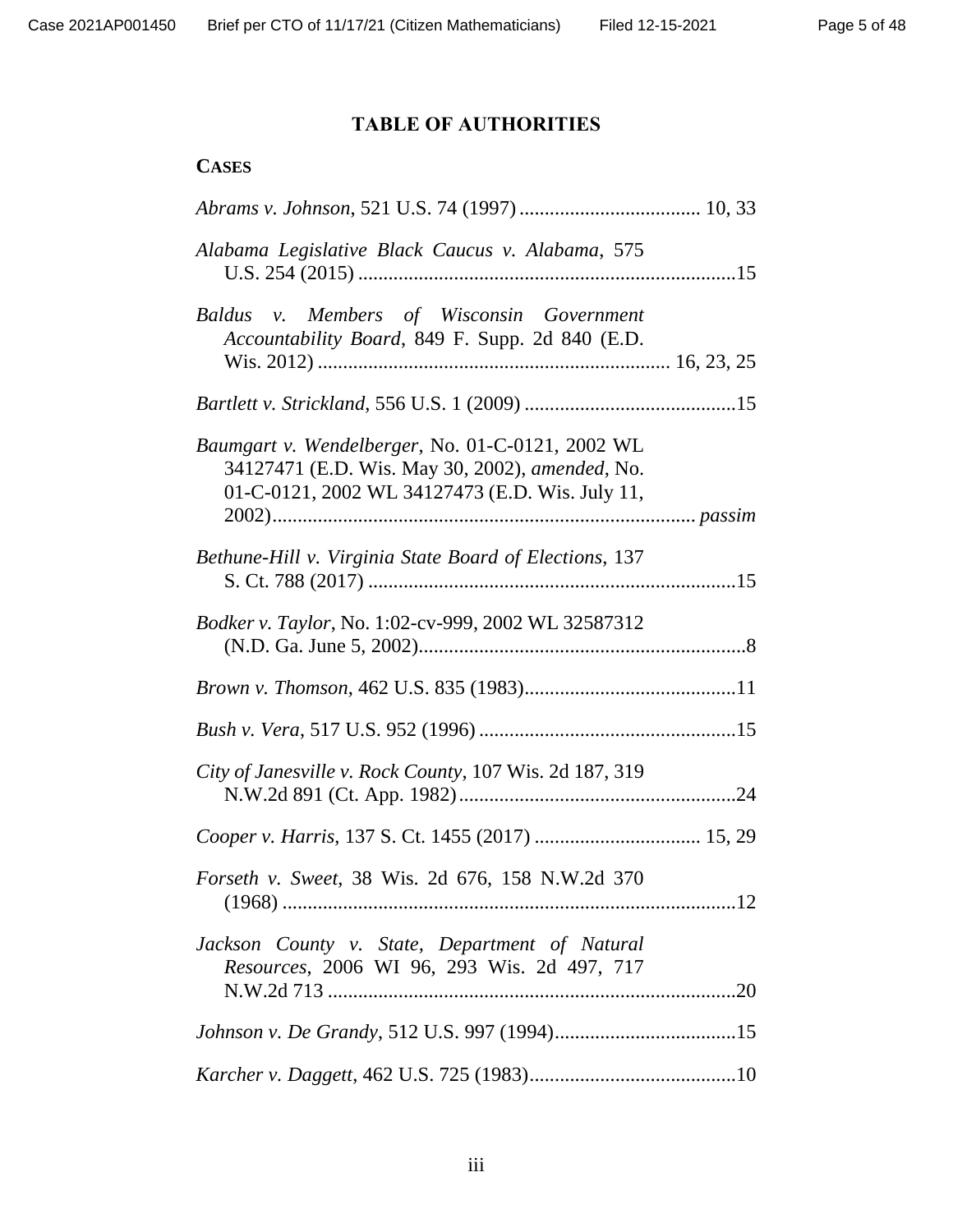| League of United Latin America Citizens v. Perry, 548                                     |
|-------------------------------------------------------------------------------------------|
| League of Women Voters of Florida v. Detzner, 179 So.                                     |
| League of Women Voters of Pennsylvania v.                                                 |
|                                                                                           |
| Martin v. August-Richmond County, Georgia,<br>Commission, No. CV 112-058, 2012 WL 2339499 |
| <i>Prosser v. Elections Board, 793 F. Supp. 859 (W.D.</i>                                 |
|                                                                                           |
|                                                                                           |
| State ex rel. Attorney General v. Cunningham, 81 Wis.                                     |
| State ex rel. Lamb v. Cunningham, 83 Wis. 90, 53 N.W.                                     |
| State ex rel. Reynolds v. Zimmerman, 22 Wis. 2d 544,                                      |
| State ex rel. Reynolds v. Zimmerman, 23 Wis. 2d 606,                                      |
| Stenger v. Kellett, No. 4:11-cv-2230, 2012 WL 601017                                      |
|                                                                                           |
| Town of Blooming Grove v. City of Madison, 275 Wis.                                       |
| Vesilind v. Virginia State Board of Elections, 813                                        |
|                                                                                           |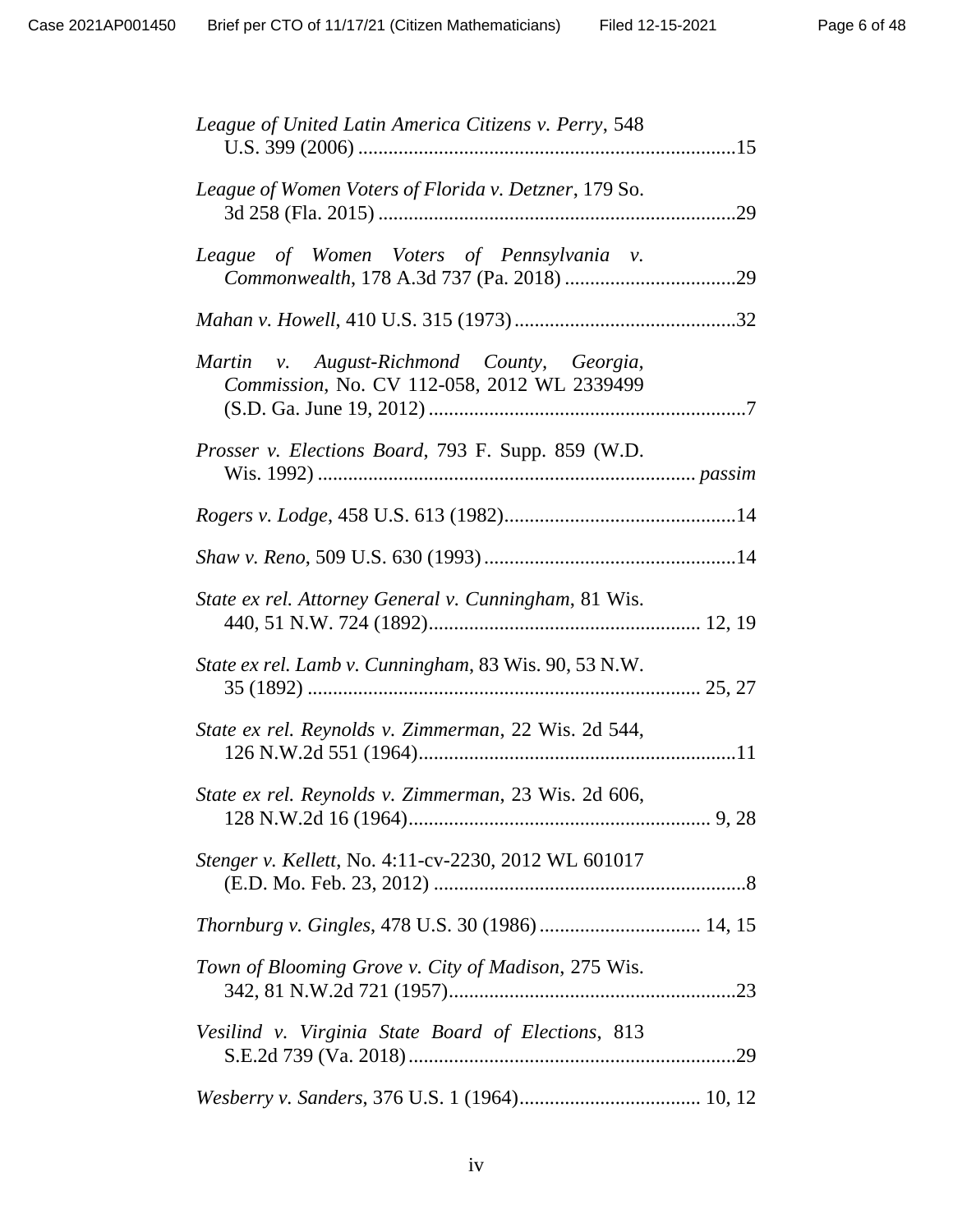| Wisconsin State AFL-CIO v. Elections Board, 543 F. |  |  |  |  |
|----------------------------------------------------|--|--|--|--|
|                                                    |  |  |  |  |

## **CONSTITUTIONAL PROVISIONS AND STATUTES**

## **OTHER AUTHORITIES**

| Molly Beck, Wisconsin Grows Modestly and More<br>Diverse While Milwaukee Plummets to 1930s<br>Levels, Census Data Show, MILWAUKEE J.<br>SENTINEL (Aug. 12, 2021), https://www.jsonline.<br>com/story/news/politics/2021/08/12/census-wiscon<br>sin-grows-modestly-while-milwaukee-drops-1930- |  |
|-----------------------------------------------------------------------------------------------------------------------------------------------------------------------------------------------------------------------------------------------------------------------------------------------|--|
|                                                                                                                                                                                                                                                                                               |  |
| Amariah Becker, Moon Duchin, Dara Gold & Sam<br>Hirsch, Computational Redistricting and the Voting<br>Rights Act, 20 ELECTION L.J. (forthcoming 2022),<br>https://www.liebertpub.com/doi/10.1089/elj.2020.0                                                                                   |  |
| Moon Duchin, Geometry Versus Gerrymandering:<br>Mathematicians Are Developing Statistical<br>Forensics to Identify Districts that Disenfranchise                                                                                                                                              |  |
| Exhibit A to Joint Pretrial Report, Baldus v.<br>Government Accountability Board, No. 11-cv-562                                                                                                                                                                                               |  |
| Eric Mueller, Legislative Reference Bureau, 4 LRB<br>Reports, The Municipal Annexation Process in                                                                                                                                                                                             |  |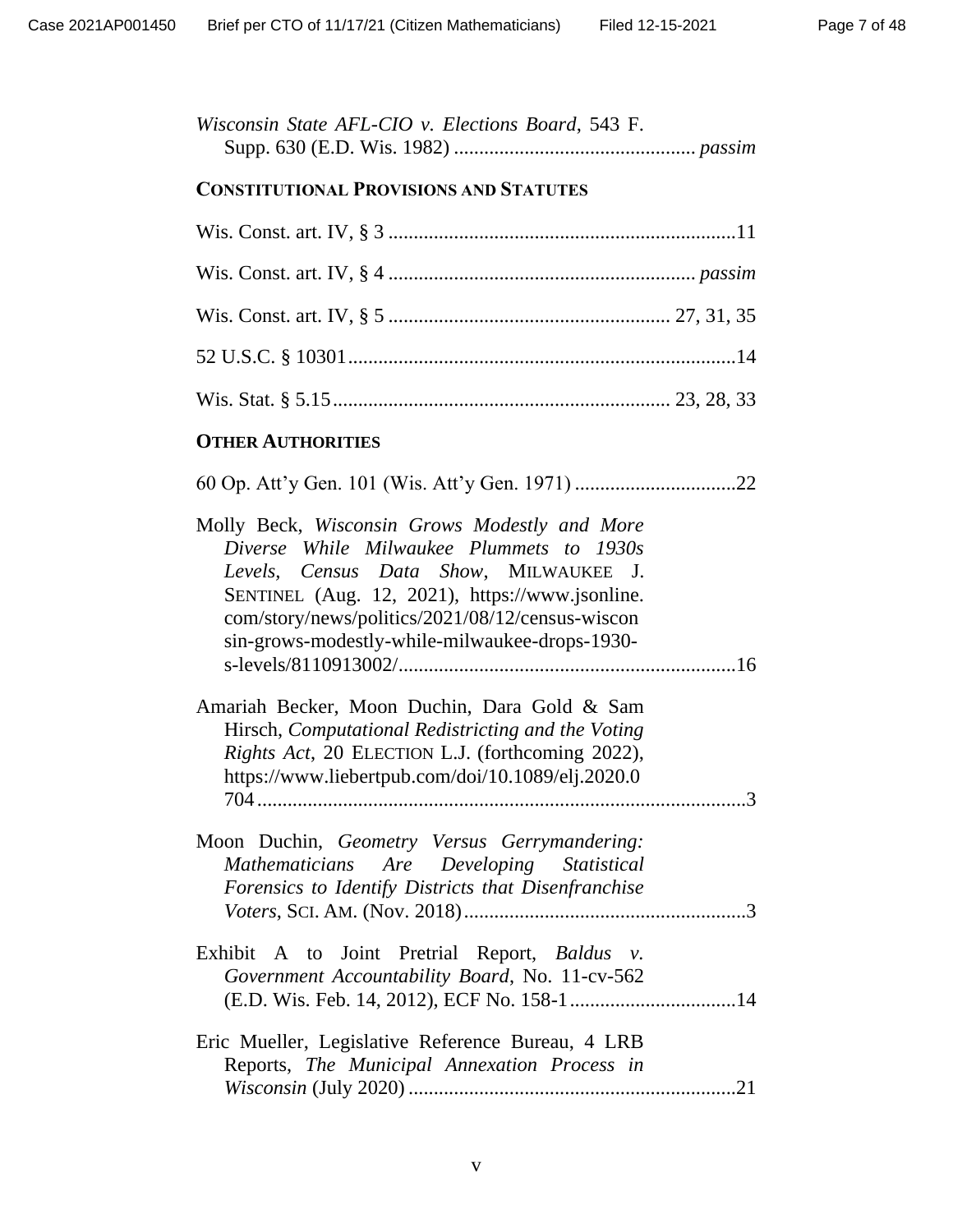| Municipal Data System, Corporate Boundaries,<br>https://mds.wi.gov/View/CorporateBoundries (last                                                                                                                       |
|------------------------------------------------------------------------------------------------------------------------------------------------------------------------------------------------------------------------|
| Municipal Data System, available at                                                                                                                                                                                    |
| National Conference of State Legislatures, Redistricting<br>Law 2010, Table 3: Population Equality of 2000s<br>Districts (Nov 2009), https://www.ncsl.org/Portals<br>/1/Documents/Redistricting/Redistricting_2010.pdf |
| Siobhan Roberts, Mathematicians Are Deploying<br>Algorithms to Stop Gerrymandering, MIT TECH.<br>REV. (Aug. 12, 2021), https://www.technology<br>review.com/2021/08/12/1031567/mathematicians-                         |
| The Wisconsin Cartographer's Guild, <i>Wisconsin's Past</i>                                                                                                                                                            |
| Wisconsin Legislative Reference Bureau, Redistricting<br>in Wisconsin 2020: The LRB Guidebook (2020),<br>https://docs.legis.wisconsin.gov/misc/lrb/wisconsin<br>_elections_project/redistricting_wiscon                |
| Emily Rong Zhang, Bolstering Faith with Facts:<br><b>Supporting Independent Redistricting Commissions</b><br>with Redistricting Algorithms, 109 CAL. L. REV. 987                                                       |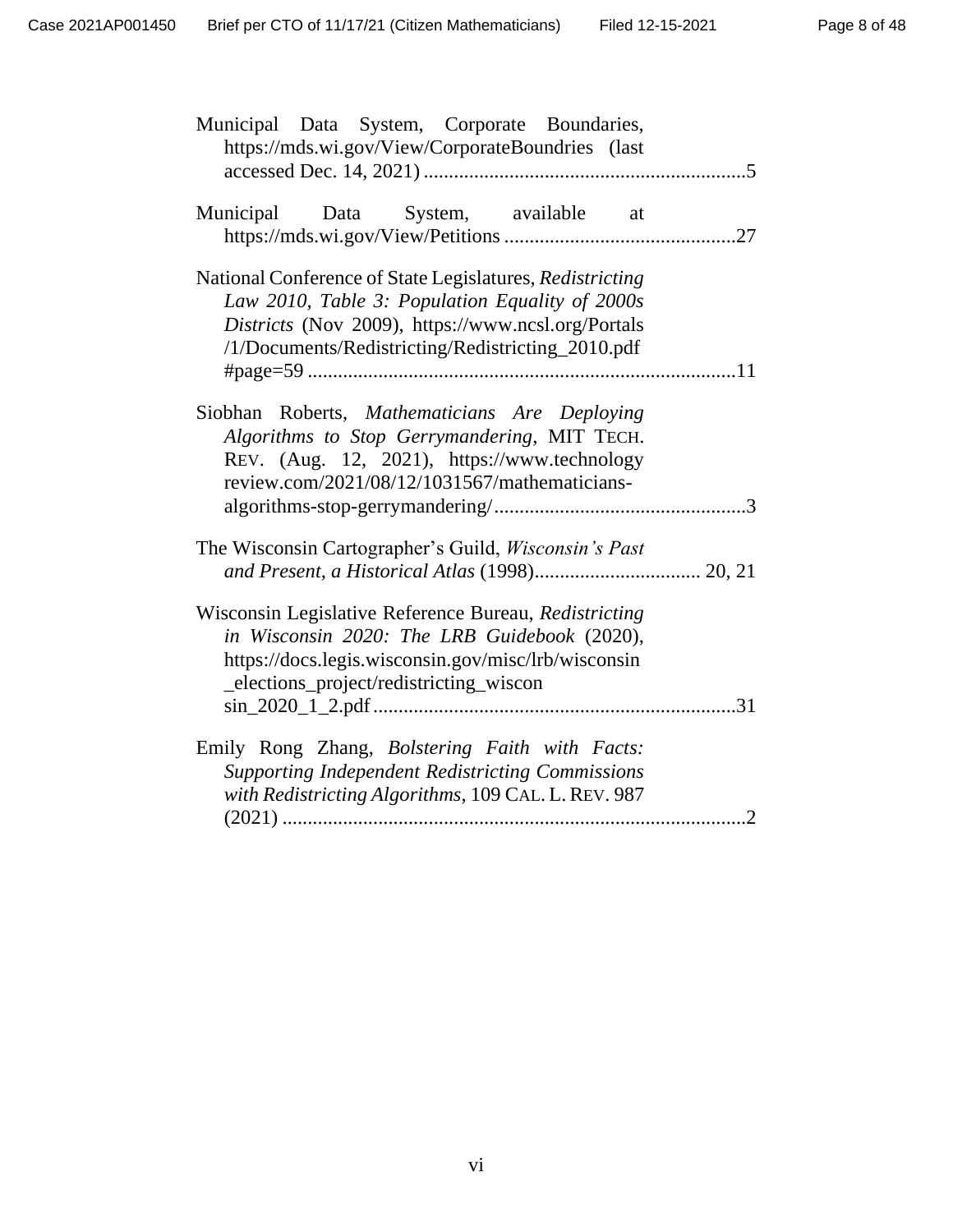Pursuant to the Court's November 30, 2021 Order (the "Order"), Intervenors-Petitioners Citizen Mathematicians and Scientists respectfully submit the following brief in support of their proposed congressional, senate, and assembly maps (together the "MathSci Proposed Maps").

#### **INTRODUCTION**

As this Court set forth in its Order, "all parties agree the existing maps, enacted into law in 2011, are now unconstitutional" due to malapportionment, and this Court must "provide a remedy." Order ¶ 2. In doing so, this Court will "ensure preservation of the[] justiciable and cognizable rights explicitly protected" under the United States Constitution, the Voting Rights Act ("VRA"), and Article IV, Sections 3, 4, and 5 of the Wisconsin Constitution. *Id.* ¶ 38.

To assist the Court in providing a remedy, the parties were "invited to submit congressional and state legislative maps that comply with all relevant legal requirements, and that endeavor to minimize deviation from existing law." *Id.* ¶ 87 (Hagedorn, J., concurring). The parties were also invited to discuss "other, traditional redistricting criteria," while recognizing that the Court's "primary concern is modifying only what [it] must to ensure the 2022 elections are conducted under districts that comply with all relevant state and federal laws." *Id*.

The Citizen Mathematicians and Scientists submit that their Proposed Maps are the proper remedies for the Court to adopt. The Citizen Mathematicians and Scientists started with the 2011 Maps and then used computational redistricting to bring the 2011 Maps into full compliance with not only the equal-population requirement given the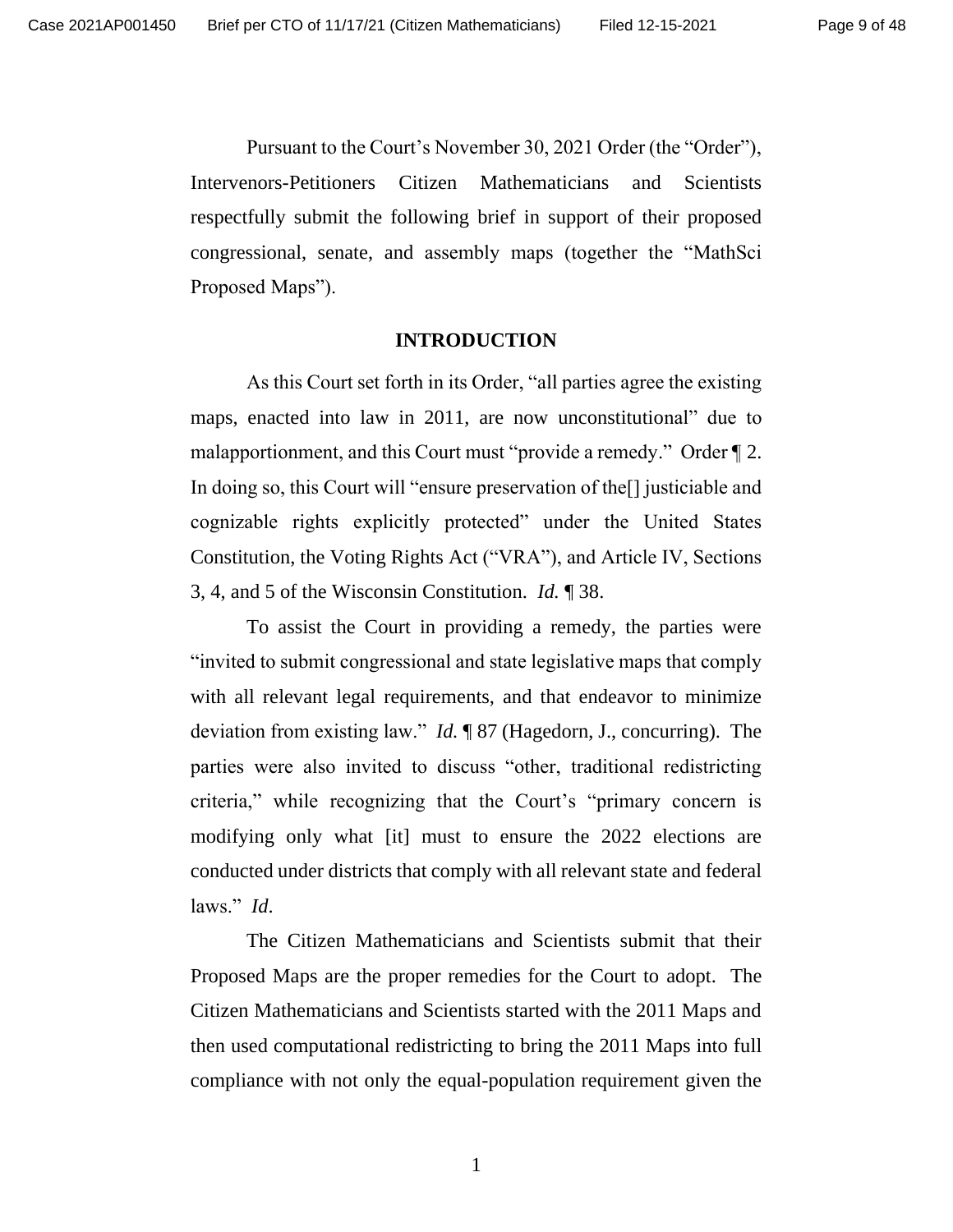2020 Census Data, but also all other applicable state and federal legal requirements.

In Part I, the Citizen Mathematicians and Scientists briefly describe the new field of "computational redistricting." In Part II, the Citizen Mathematicians and Scientists discuss how their Proposed Maps accord with the principle of "least change" while applying 2020 Census Data to bring the 2011 Maps into full compliance with the mandates of the U.S. Constitution, the VRA, and the Wisconsin Constitution. Part III provides a detailed explanation of each legal requirement, the hierarchy of the legal requirements as they have been applied in Wisconsin, and how the Proposed Maps meet each legal requirement. In Part IV, the Citizen Mathematicians and Scientists explain how their Proposed Maps also address other traditional redistricting criteria in addition to all applicable legal requirements.<sup>1</sup>

#### **ARGUMENT**

### **I. COMPUTATIONAL REDISTRICTING CAN OPTIMIZE COMPLIANCE WITH LEGAL REQUIREMENTS.**

Redistricting involves balancing a variety of legal requirements. Unfortunately, improving compliance with one requirement often creates "downstream consequences" for compliance with other requirements.<sup>2</sup> For example, "[d]eciding to keep a county whole instead of splitting it across two districts changes at least the boundaries of all neighboring districts, and could come at the cost of other

<sup>1</sup> The Citizen Mathematicians and Scientists attach to this brief their Proposed Congressional, Senate, and Assembly Maps. Specifically, the Citizen Mathematicians and Scientists attach a statewide congressional map along with eight district-specific maps, a statewide senate map and two insets, and a statewide assembly map with five insets. Citizen Mathematicians and Scientists also attach an expert report analyzing their proposed maps.

<sup>2</sup> Emily Rong Zhang, *Bolstering Faith with Facts: Supporting Independent Redistricting Commissions with Redistricting Algorithms*, 109 CAL. L. REV. 987, 1013 (2021).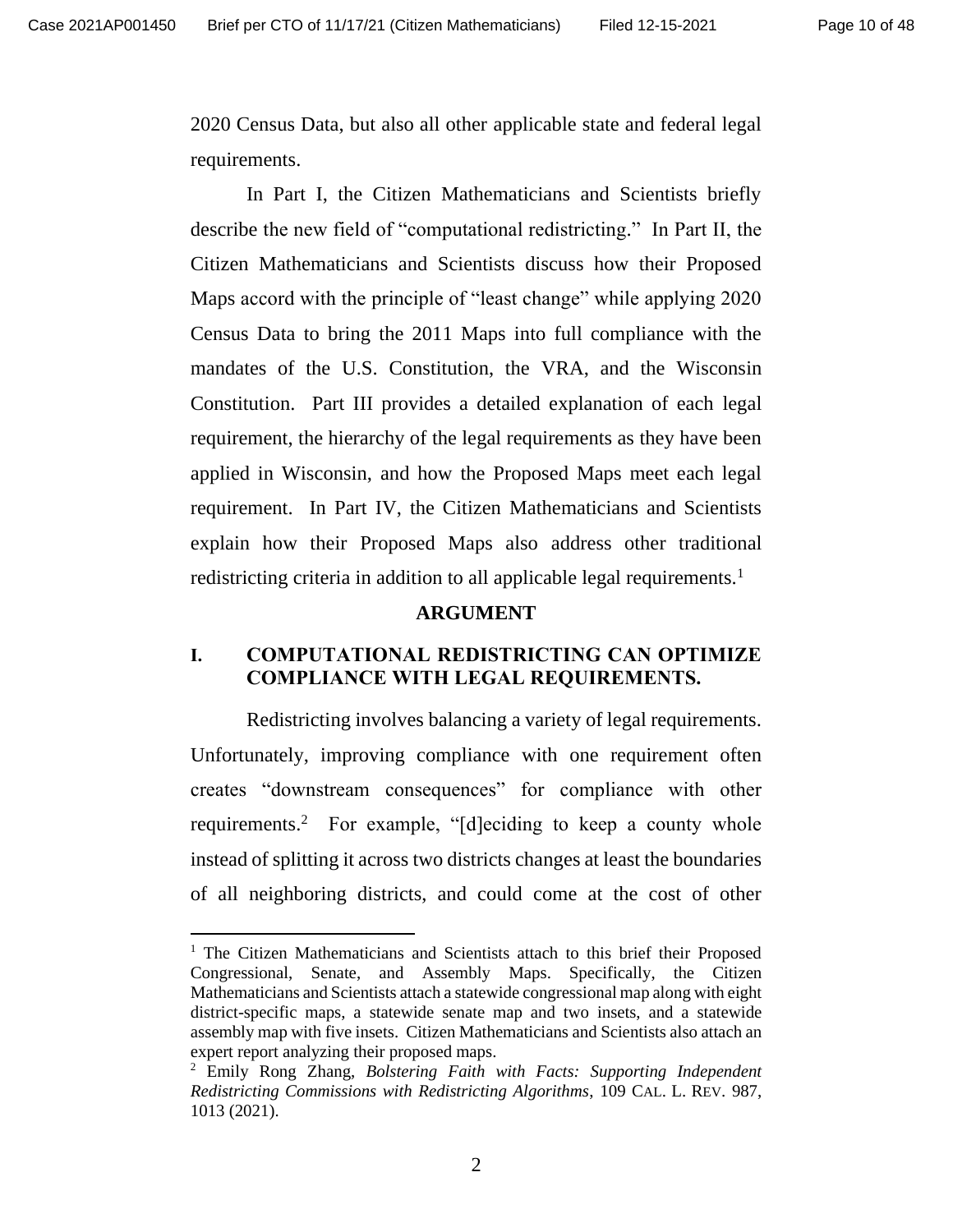redistricting criteria, such as making the map as a whole less compact."<sup>3</sup> Similarly, optimizing population balance sometimes comes at the price of diminished respect for political subdivisions. The traditional way to find the right balance has been through trial and error, with a mapmaker using commercial software to move existing district lines one at a time. But drawing maps by hand is both time-consuming and fundamentally limited. Indeed, "[a] single decision" in the map-drawing process can have "implications for the rest of the map that even seasoned linedrawers cannot always fully account for or predict."<sup>4</sup>

The field of computational redistricting that has developed over the past decade is a game-changer. The high-performance computing and optimization techniques involved in computational redistricting can apply the Census Bureau's latest data to existing maps and then sort through millions of alternatives to "zero in on the maps that best meet the redistricting criteria."<sup>5</sup> Computational redistricting is particularly effective at sifting through various geographic combinations to optimize compliance with legal requirements while constraining deviations from prior district boundaries.

Before explaining further, some terminology may be helpful. As used in this brief, a *legal requirement* is a criterion mandated under federal or state law, as articulated in the Court's November 30 Order:

<sup>3</sup> *Id.*

<sup>4</sup> *Id.*

<sup>5</sup> *Id.*; *see also, e.g.*, Siobhan Roberts, *Mathematicians Are Deploying Algorithms to Stop Gerrymandering*, MIT TECH. REV. (Aug. 12, 2021), <https://www.technologyreview.com/2021/08/12/1031567/> mathematiciansalgorithms-stop-gerrymandering/; Moon Duchin, *Geometry Versus Gerrymandering: Mathematicians Are Developing Statistical Forensics to Identify Districts that Disenfranchise Voters*, SCI. AM. (Nov. 2018), <https://www.scientificamerican.com/article/> geometry-versus-gerrymandering/; Amariah Becker, Moon Duchin, Dara Gold & Sam Hirsch, *Computational Redistricting and the Voting Rights Act*, 20 ELECTION L.J. (forthcoming 2022), [https://www.](https://www/) liebertpub.com/doi/10.1089/elj.2020.0704.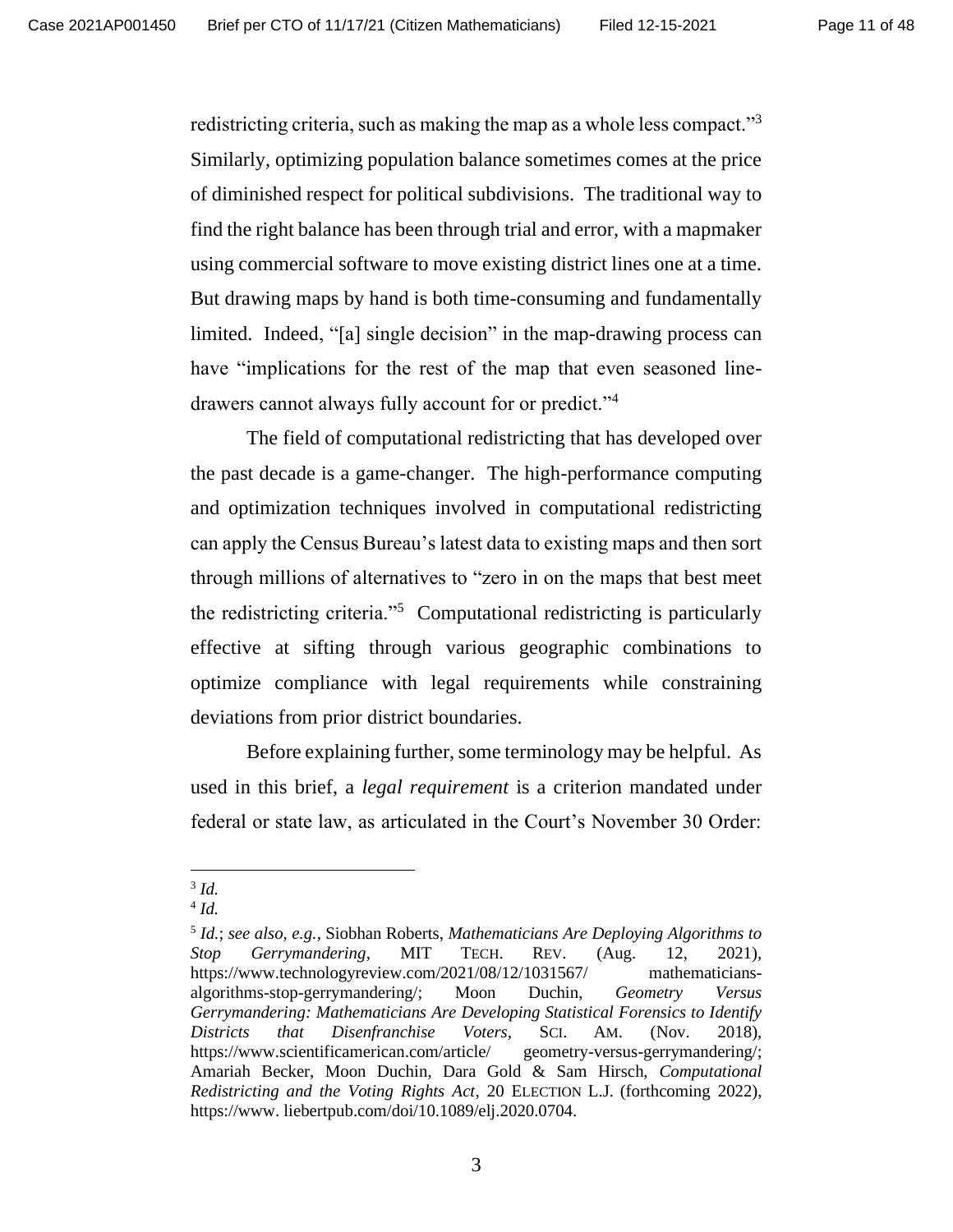population equality, minority electoral opportunity sufficient to comply with the VRA, respect for political subdivisions, contiguity, compactness, and nesting of assembly districts. Order ¶¶ 24–38; *id.* ¶ 82 n.4 (Hagedorn, J., concurring). A *traditional redistricting principle* is an additional consideration that, while not legally mandated, may assist a redistricter in selecting among "multiple proposed maps that comply with all relevant legal requirements, and that have equally compelling arguments for why the proposed map most aligns with current district boundaries." *Id.* ¶ 83 (Hagedorn, J., concurring). Traditional redistricting criteria for congressional districts in Wisconsin include compactness, respect for political subdivisions, and preserving communities of interest. For legislative districts, traditional redistricting criteria include preserving communities of interest and numbering senate districts to reduce the number of people who will have to wait an extra two years to vote for state senator. *See id*.

A *metric* is a precise, quantifiable measure of how well a district, or an entire map, satisfies a legal requirement or pursues the goal set forth in a traditional redistricting principle. For example, population equality is a legal requirement, and maximum population deviation (the difference between a plan's largest and smallest districts) is a metric. This population deviation metric can be expressed either as a number of persons (so a map in which all districts contain either 736,714 or 736,715 residents has a maximum population deviation of one person) or as a percentage of the population of an ideal district (for example, 1 person divided by 736,715 persons is 0.000136%). Most of the metrics described below, including the metric for the principle of population equality, are like golf scores: the lower, the better. A few, however,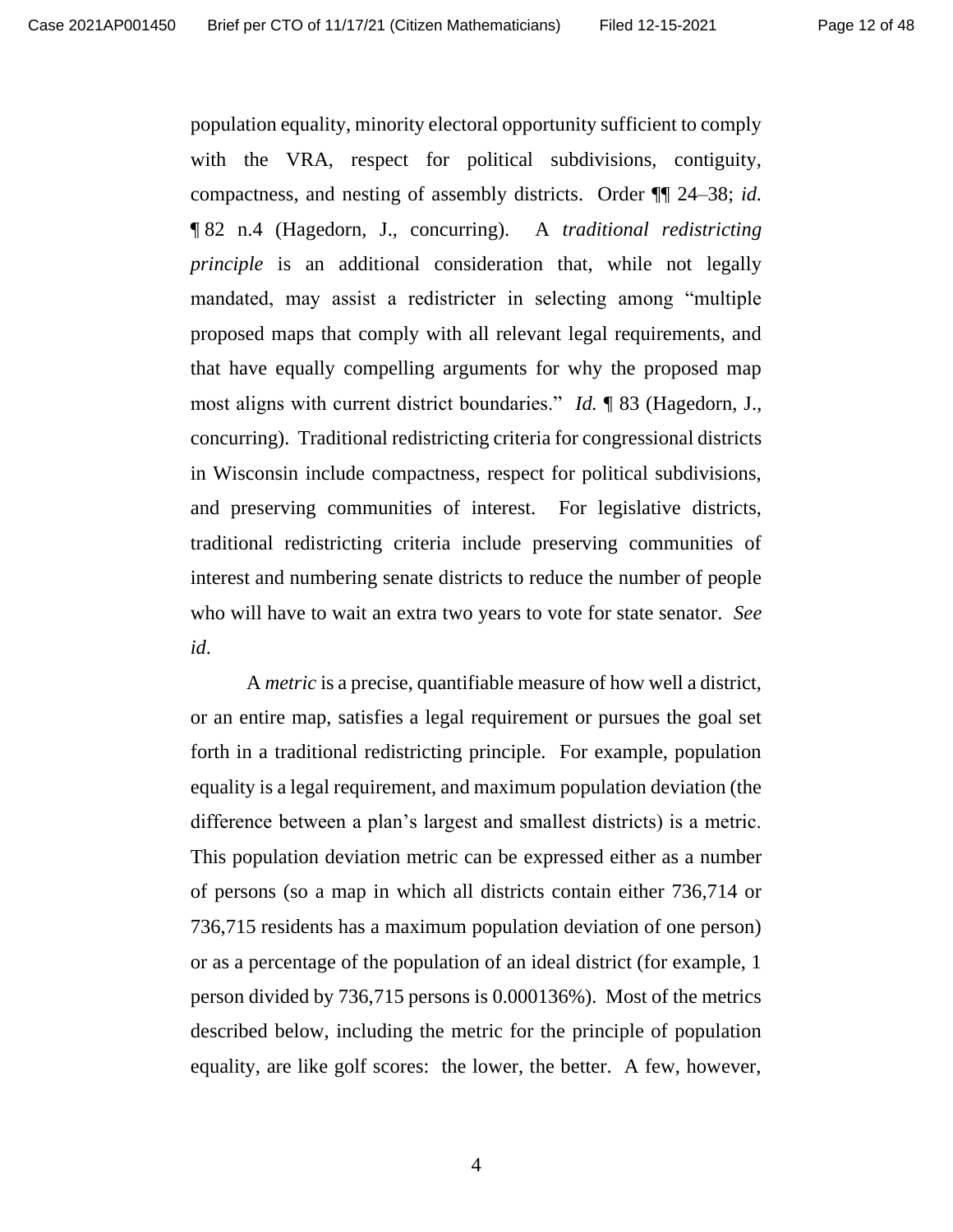like the metrics used to measure compactness, are like hockey scores: the higher, the better.

As demonstrated below, the Citizen Mathematicians and Scientists believe that the MathSci Proposed Maps approach the best metrics that can be attained on the full set of legal requirements and traditional districting criteria while still minimizing deviation from the 2011 Maps.

### **II. THE MATHSCI PROPOSED MAPS ACCORD WITH THE PRINCIPLE OF LEAST CHANGE.**

The November 30 Order emphasized that the appropriate approach for courts to follow in the event of an impasse between the political branches in drawing a map is "to start with the laws currently on the books." Order ¶ 85 (Hagedorn, J., concurring). As the Court explained, "the maps drawn in 2011 were enacted by the legislature and signed into law by the governor." Order ¶ 4. However, those maps "no longer comply with the constitutional requirement of an equal number of citizens in each … district." *Id.*

In addition to new Census Data, there have also been other changes in the state. For example, in the years since 2011, Wisconsin cities and villages have continued to annex portions of surrounding towns, thus changing the borders of the towns and wards that the Constitution requires redistricting plans to respect, at least when drawing assembly (and by extension, senate) lines.<sup>6</sup> To illustrate the significance of these changes, note that when the 2011 Assembly Map

<sup>6</sup> According to the Wisconsin Department of Administration's Municipal Data System (MDS), Wisconsin cities and villages have filed more than 150 official border changes with the state since 2014. *See* Municipal Data System, Corporate Boundaries, available at https://mds.wi.gov/View/CorporateBoundries (last accessed Dec. 14, 2021).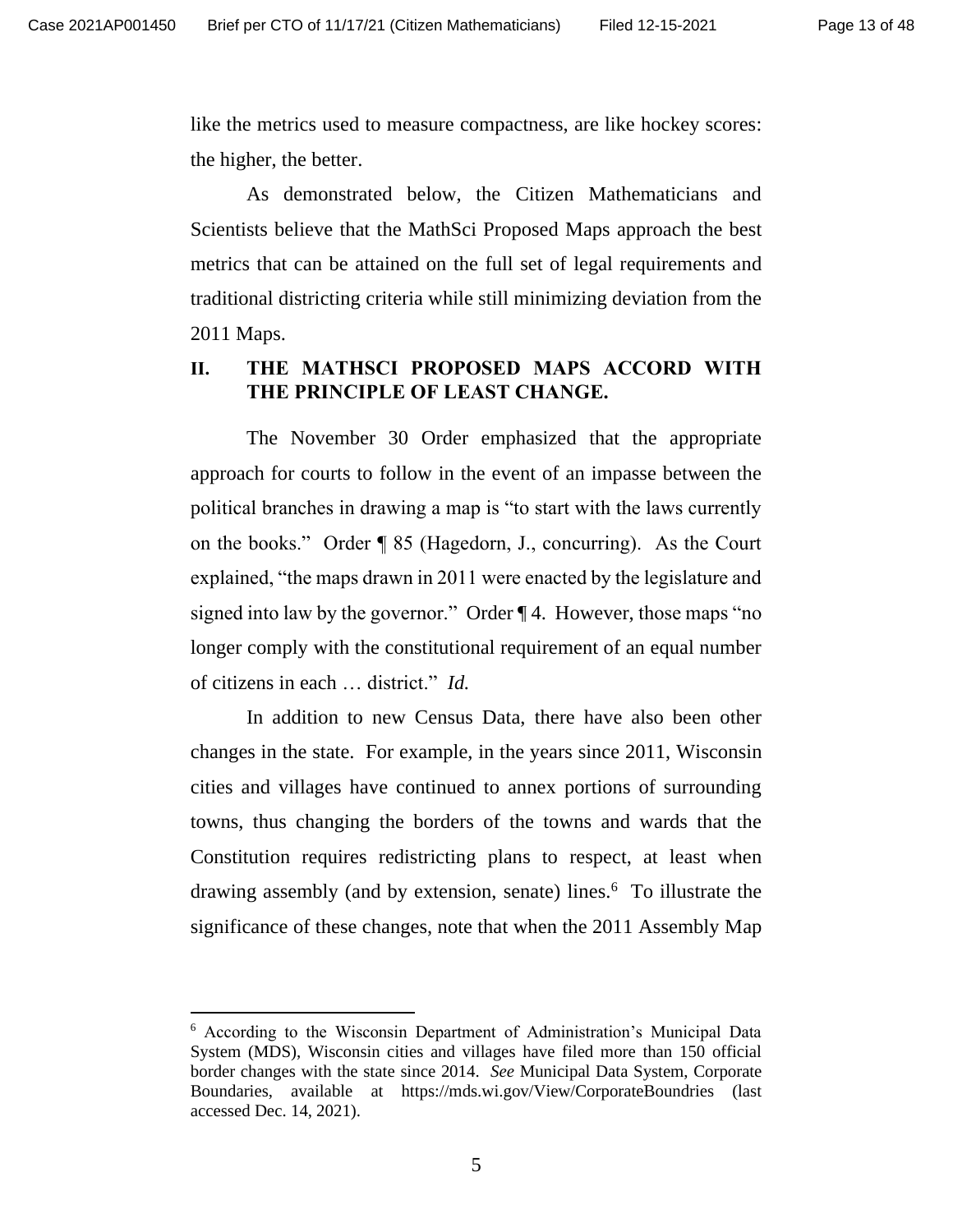was enacted, the districts split 79 *then-current* municipal lines.<sup>7</sup> Ten years later, shifts in the borders of municipalities caused the same 2011 Assembly Map to split 126 of the *present* municipal lines. Duchin Report § 8, Table 14. These changes to the circumstances facing the Court—like the shifts in population—mean that certain "lawful policy choices of the legislature" in 2011 may no longer accord with the dictates of federal law or the Wisconsin Constitution. Order ¶ 81 (Hagedorn, J., concurring).

Accordingly, the task taken up by the Citizen Mathematicians and Scientists was to make "necessary modifications to accord with legal requirements" given the changes in the state since 2011. *Id.* ¶ 85. Those legal requirements, which are discussed in the next section, are found in "United States Constitution, or Article IV, Sections 3, 4, or 5 of the Wisconsin Constitution." *Id.* ¶ 81. The MathSci Proposed Maps resist "[t]reading further than necessary to remedy [the existing maps'] current legal deficiencies" and instead "'reflect the least change' necessary for the maps to comport with the relevant legal requirements." Order ¶¶ 64, 72 (quoting *Wright v. City of Albany*, 306 F. Supp. 2d 1228, 1237 (M.D. Ga. 2003)).

The maps that the Citizen Mathematicians and Scientists propose were generated by essentially "[u]sing the existing maps 'as a template.'" *Id.* ¶ 72 (quoting *Baumgart v. Wendelberger*, No. 01-C-0121, 2002 WL 34127471, at \*7 (E.D. Wis. May 30, 2002) (three-judge court), *amended*, No. 01-C-0121, 2002 WL 34127473 (E.D. Wis. July 11, 2002)). With the power of computational redistricting, Citizen Mathematicians and Scientists' experts were able to generate maps that

<sup>7</sup>*See*

https://legis.wisconsin.gov/ltsb/gisdocs/Data2010/act43 act44 w bvb by ward.pdf. For a longer discussion of split municipalities, see section III.B.1 below.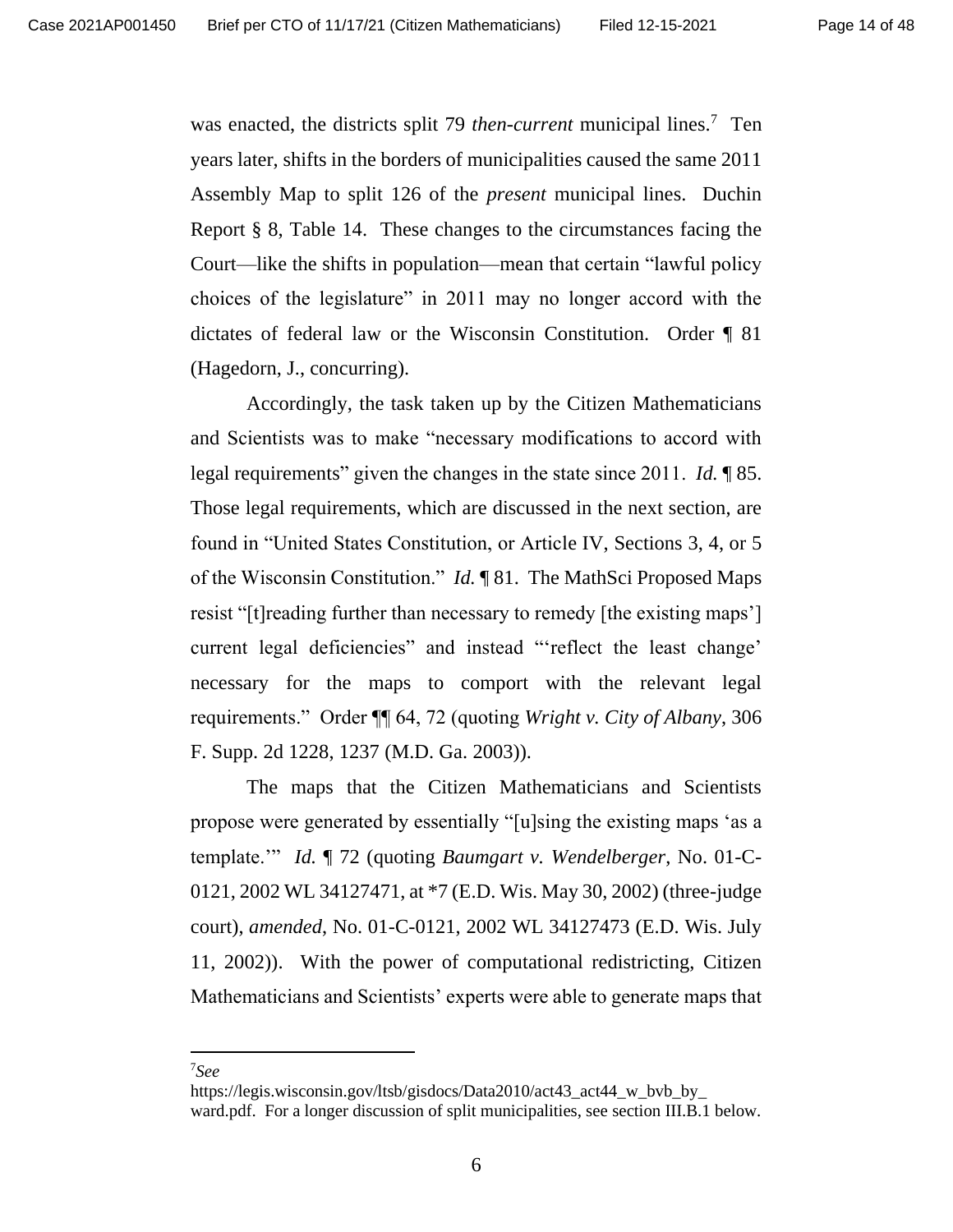remedied the malapportionment present in the 2011 Maps while also optimizing compliance with all relevant legal requirements. Among the set of maps that complied with all legal requirements, the Citizen Mathematicians and Scientists then identified maps that also best served traditional redistricting criteria, including preserving communities of interest and minimizing the number of people who would have to wait six years to vote for their senator. *Id.* ¶ 47; *see also id.* **[83** (Hagedorn, J., concurring). Although the approach is rigorous, the outcome is minimalist inasmuch as it "alter[s] current district boundaries only as needed to comply with legal requirements." *Id.* ¶ 82.

Several metrics illustrate the degree to which the MathSci Proposed Maps exhibit a "least-change" approach with respect to the existing maps.

*First*, the MathSci Proposed Maps perform well on the metric of population displacement, which measures the number (or share) of people who are reassigned to a new district. *See* Duchin Report § 5.3. This is measured by totaling the 2020 population in census blocks that are in a different district in the proposed map relative to the 2011 enacted map. *Id.* A version of this metric, sometimes described as "core retention," has been used previously in Wisconsin and elsewhere. *See Baumgart*, 2002 WL 34127471, at \*7 (average level of core retention in 2002 court-adopted plan was 76.7%); *see also Martin v. August-Richmond Cnty., Ga., Comm'n*, No. CV 112-058, 2012 WL 2339499, at \*3 (S.D. Ga. June 19, 2012) (court "preserved the core constituency of each district" by retaining at least 74.19% of the "benchmark district[s]" in the prior maps). Here, the MathSci Proposed Congressional Map has a core retention rate of 91.5%; the Proposed

7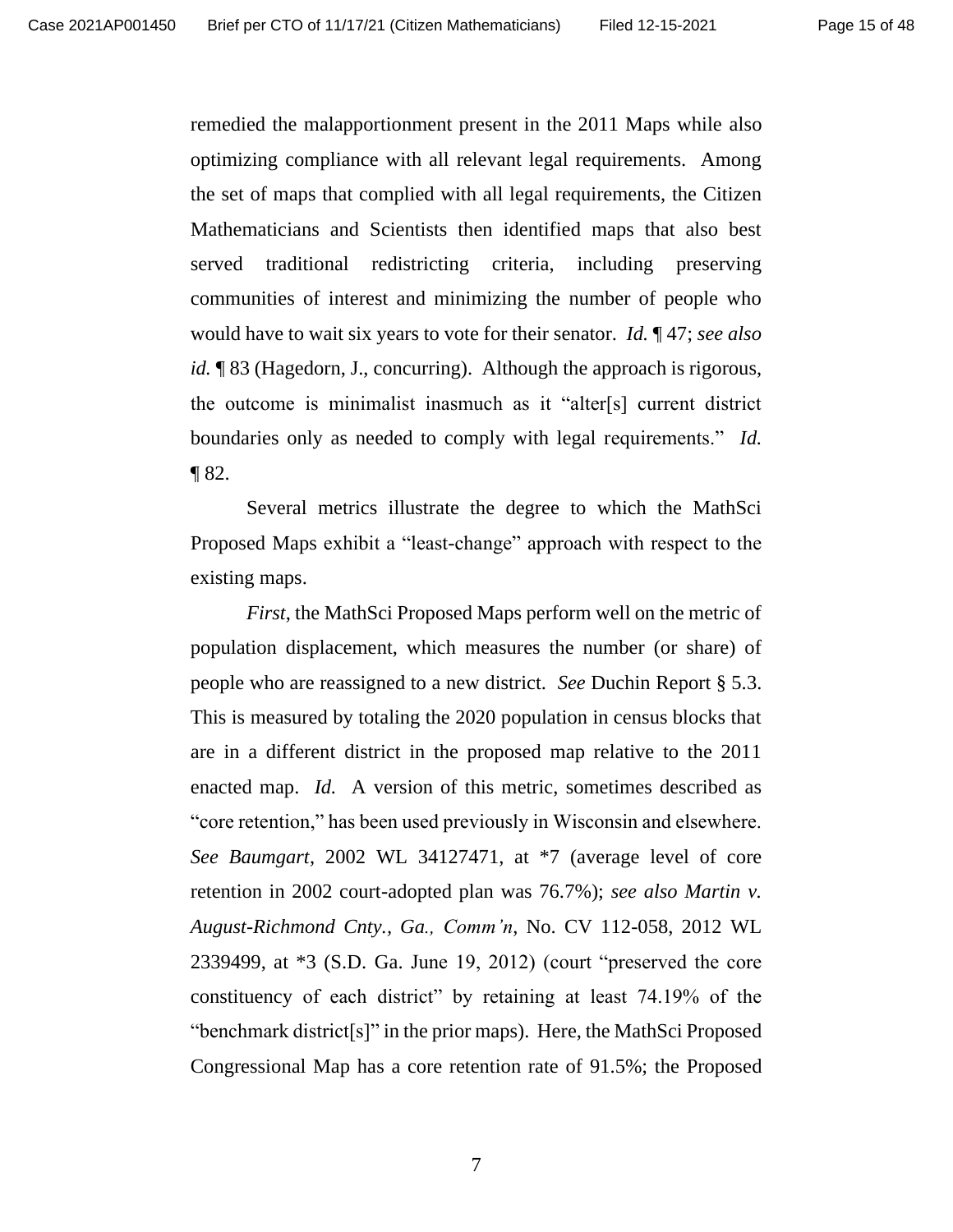Senate Map has a core retention rate of 74.3%; and the Proposed Assembly Map has a core retention rate of 61.0%.

*Second*, the MathSci Proposed Maps minimize the extent to which the new map "alters district boundaries." Order ¶ 82 (Hagedorn, J., concurring); *see also Stenger v. Kellett*, No. 4:11-cv-2230, 2012 WL 601017, at \*3 (E.D. Mo. Feb. 23, 2012) (noting that a "frequently used model" is "to begin with the current boundaries and change them as little as possible"); *Bodker v. Taylor*, No. 1:02-cv-999, 2002 WL 32587312, at \*5 (N.D. Ga. June 5, 2002) (referencing "small, though constitutionally necessary, change in the district lines in accordance with the minimum change doctrine").

There are multiple ways to measure this. One metric, known as area displacement, is calculated by measuring the share of the state's land area that is reassigned to a new district. Duchin Report § 5.3. Here, the MathSci Proposed Congressional Map displaced less than 3% of Wisconsin's land area.

Another metric focuses on the district lines or boundaries themselves. This metric, which can be called the "buffer distance," asks how much the boundaries of a given district in the enacted map would have to be pushed outward, or "buffered," in a new map to contain all of the same district. Duchin Report § 5.3 & Fig. 5. For example, as explained in the supporting expert report, if the maximum distance between the old map and the new map at any given point is 8.8 miles, then the "buffer" would be the outline that lies 8.8 miles beyond the old map at every point. *Id.*

Yet another metric is to look at units of "overlap" between the districts, as Justice Hagedorn suggested in his concurrence. Order ¶ 85 n.13. Justice Hagedorn used the unit of counties in evaluating the map drawn by this Court in *Zimmerman*, asking how many of the new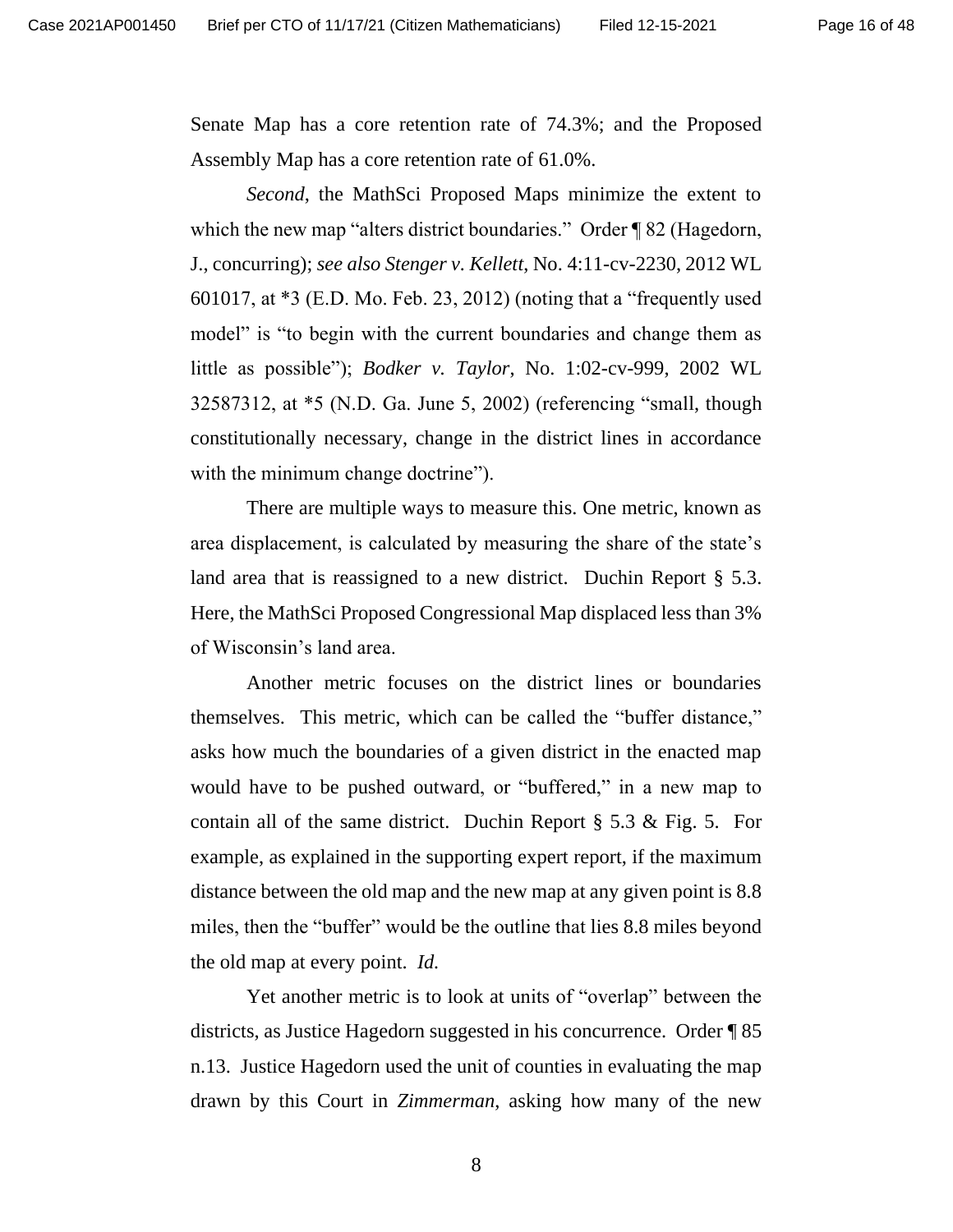districts consist of some or all of the same counties as the parallel predecessor districts. Order ¶ 85 n.13 (*comparing State ex rel. Reynolds v. Zimmerman*, 23 Wis. 2d 606, 617–18, 128 N.W.2d 16 (1964) ("*Zimmerman I*"), *with* Wis. Stat. § 4.02 (1963-64)). (As described *infra*, counties are a natural unit to consider given their stable boundaries and their historic importance in Wisconsin.) A more demanding metric of overlap would measure how many districts in the Proposed Maps share at least some population with their parallel predecessor districts. Duchin Report § 5.3. As shown below, both of these metrics demonstrate the "striking" similarities between the MathSci Proposed Maps and the 2011 Maps. *See id*. For example, while Justice Hagedorn applauded the 1964 Court-ordered map for overlapping with the pre-existing statutory map in 31 of 33 senate districts, *see id.*, the MathSci Proposed Senate Map overlaps perfectly, in 33 of 33 districts.

| <b>TABLE 1: Least Change<sup>8</sup></b> |                                          |                          |                                    |                                                  |       |         |
|------------------------------------------|------------------------------------------|--------------------------|------------------------------------|--------------------------------------------------|-------|---------|
|                                          | <b>MathSci Proposed Maps</b>             |                          |                                    |                                                  |       |         |
|                                          | <b>Population</b><br><b>Displacement</b> | Core<br><b>Retention</b> | Area<br><b>Displacement Buffer</b> | <b>Average Overlap County</b><br><b>Distance</b> |       | Overlap |
| <b>Assembly</b>                          | 2,299,625<br>$(39.0\%)$                  | 61.0%                    | 1947.9 mi <sup>2</sup>             | 13.0<br>miles                                    | 85/99 | 87/99   |
| <b>Senate</b>                            | 1,513,824<br>$(25.7\%)$                  | 74.3%                    | $1470.6 \text{ mi}^2$              | 17.0<br>miles                                    | 33/33 | 33/33   |
| <b>Congressional</b>                     | 500,785<br>$(8.5\%)$                     | 91.5%                    | $150.4 \text{ mi}^2$               | 5.1<br>miles                                     | 8/8   | 8/8     |

<sup>8</sup> Duchin Report, Tables 5, 10, 16.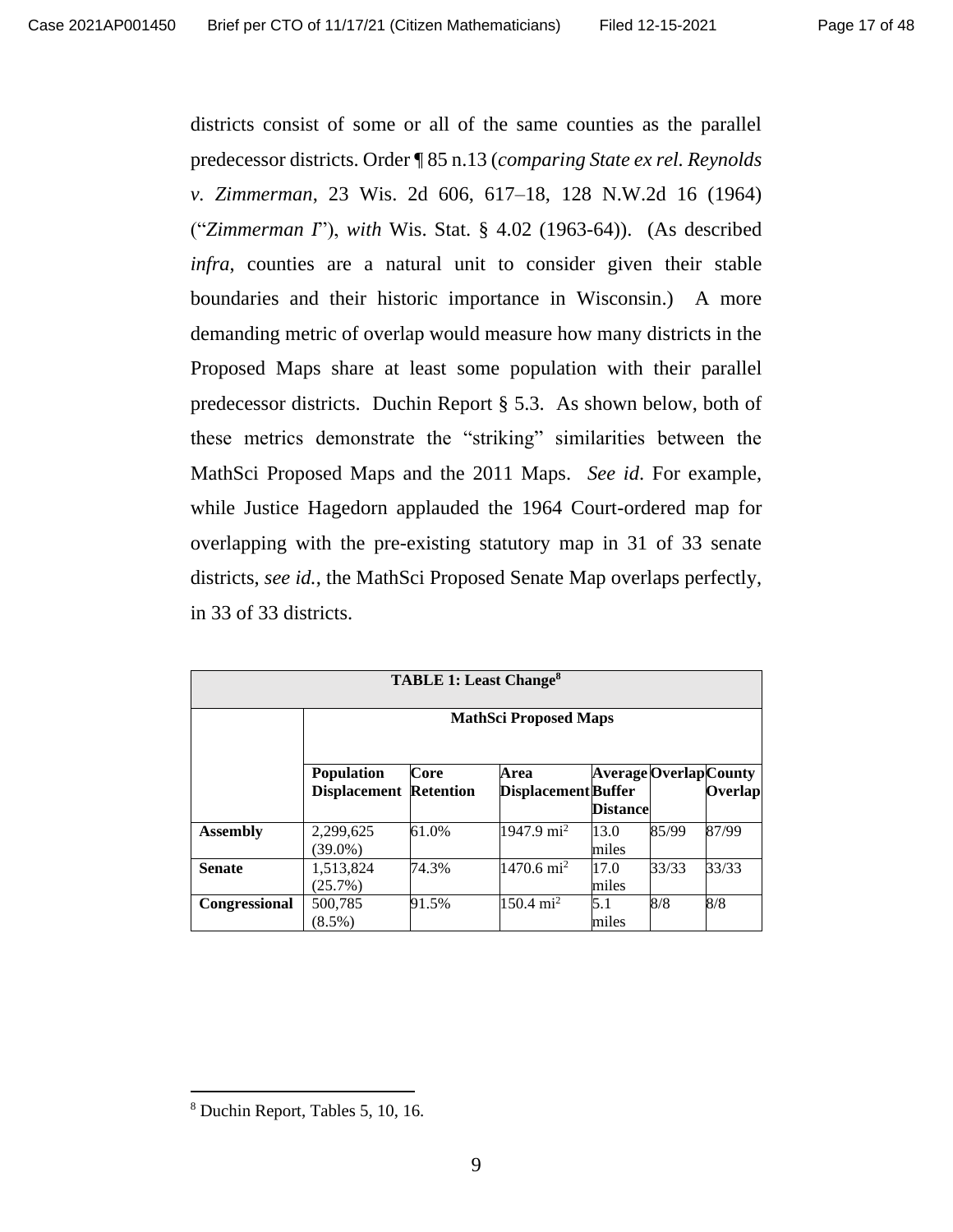## **III. THE MATHSCI PROPOSED MAPS BRING THE 2011 MAPS INTO FULL COMPLIANCE WITH ALL FEDERAL AND STATE LEGAL REQUIREMENTS.**

As described above, the Citizen Mathematicians and Scientists hewed closely to the 2011 Maps. However, deviations from the 2011 Maps were necessary to comply with all applicable legal requirements. Those requirements and the metrics measuring how well the MathSci Proposed Maps achieve those requirements are set forth below. In each case, the Citizen Mathematicians and Scientists were able to improve on the 2011 Maps**'** compliance with the applicable legal requirements.

### **A. Vote-Dilution Requirements**

The foremost legal requirements in redistricting concern two forms of vote dilution. Quantitative vote dilution**—**the harm inflicted on persons residing in overpopulated districts**—**is prohibited by both the United States and Wisconsin Constitutions. Qualitative vote dilution**—**the harm inflicted on persons, such as members of racial or ethnic minority groups, whose voting strength is weakened even in equally populated districts**—**is prohibited primarily by the Federal Constitution and the Voting Rights Act.

#### **1. Equal Population**

Chief among the legal requirements for redistricting is the principle of one person, one vote. *See Abrams v. Johnson*, 521 U.S. 74, 98 (1997); *Wesberry v. Sanders*, 376 U.S. 1 7–8 (1964); Order ¶ 24. Indeed, that is the entire reason redistricting is necessary. The command under the Federal Constitution's Article I, Section 2, "that Representatives be chosen 'by the People of the several States,'" *Wesberry v. Sanders*, 376 U.S. at 7, has been interpreted as requiring "absolute population equality" in congressional districts, *Karcher v. Daggett*, 462 U.S. 725, 732 (1983). Thus, in 2011, the Wisconsin plan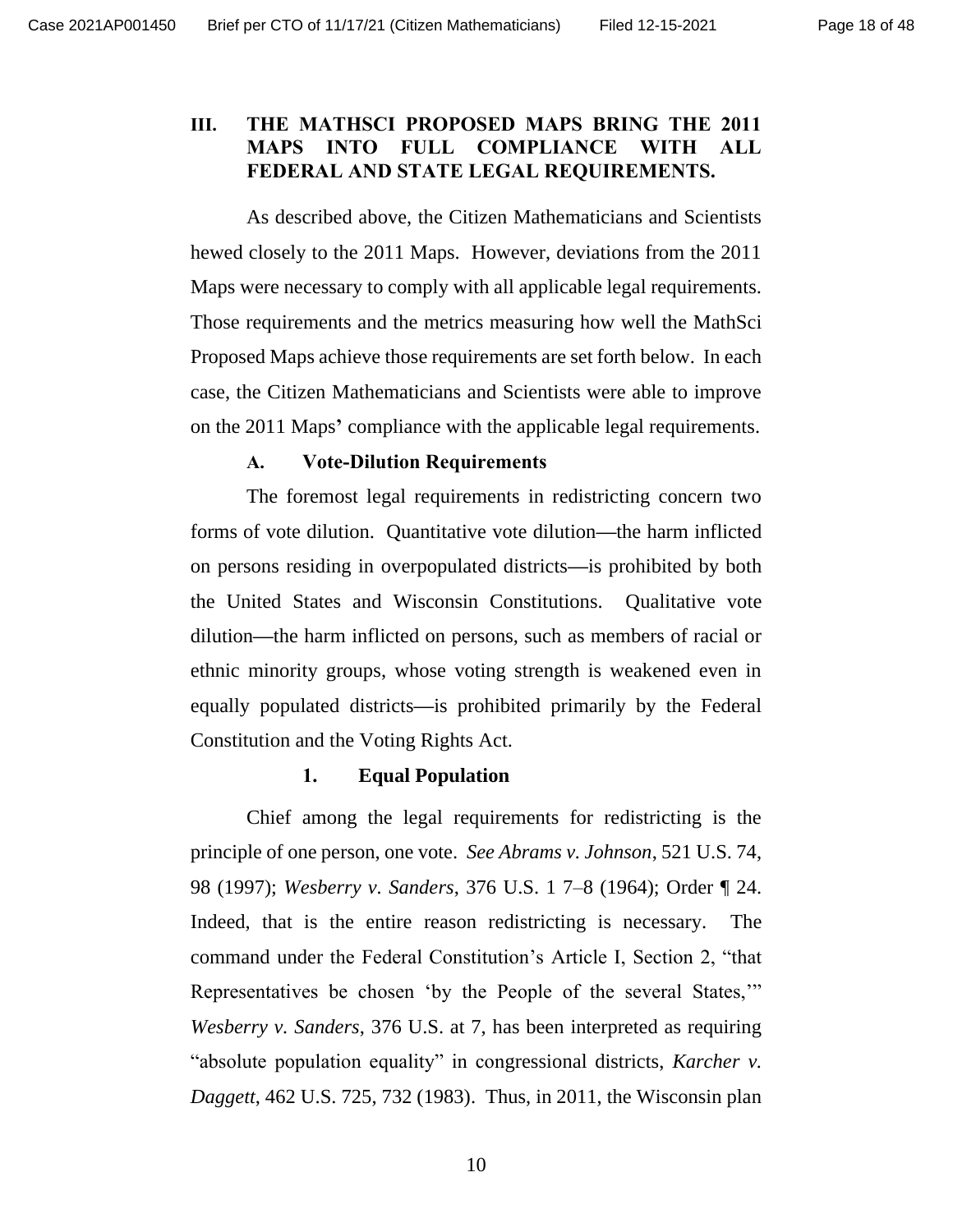enacted by the legislature and signed by the Governor limited the deviation among congressional districts to a single person. *See* National Conference of State Legislatures, *Redistricting Law 2010,*  Table 3: Population Equality of 2000s Districts (Nov. 2009).<sup>9</sup> To do the same in 2021, the number of people of in any congressional district should not deviate by more than one person from the ideal congressional district of 736,714.75 people. Order ¶ 15.

The federal requirement of "equal protection" that the Fourteenth Amendment imposes upon state legislative districts is more flexible and has been interpreted to allow population deviations up to ten percent. Order ¶ 26; *Brown v. Thomson,* 462 U.S. 835, 842 (1983). The Wisconsin Constitution, however, is far more demanding and "places ... heavy emphasis on the requirement that the legislative districts be apportioned" as equally as possible. *State ex rel. Reynolds v. Zimmerman*, 22 Wis. 2d 544, 556, 126 N.W.2d 551 (1964) ("*Zimmerman II*"). The plain text of the Constitution requires that the legislature "apportion and district anew the members of the senate and assembly, *according to the number of inhabitants*." Wis. Const. art. IV, § 3 (emphasis added); *see also* Order ¶ 19; *Zimmerman II*, 22 Wis. 2d at 565 ("The 'rationality' of apportioning representatives in direct ratio to the population was affirmed when the constitution, embodying the … specific standard of sec. 3, art. IV, was ratified.").

As this Court recognized in its November 30 Order, the Wisconsin Constitution demands, with respect to legislative district populations, that "there should be *as close an approximation to exactness as possible*, and this is the utmost limit on the exercise of

#### 9 Available at  $\alpha$ https://www.ncsl.org/Portals/1/Documents/Redistricting/Redistricting\_2010.pdf#p age=59.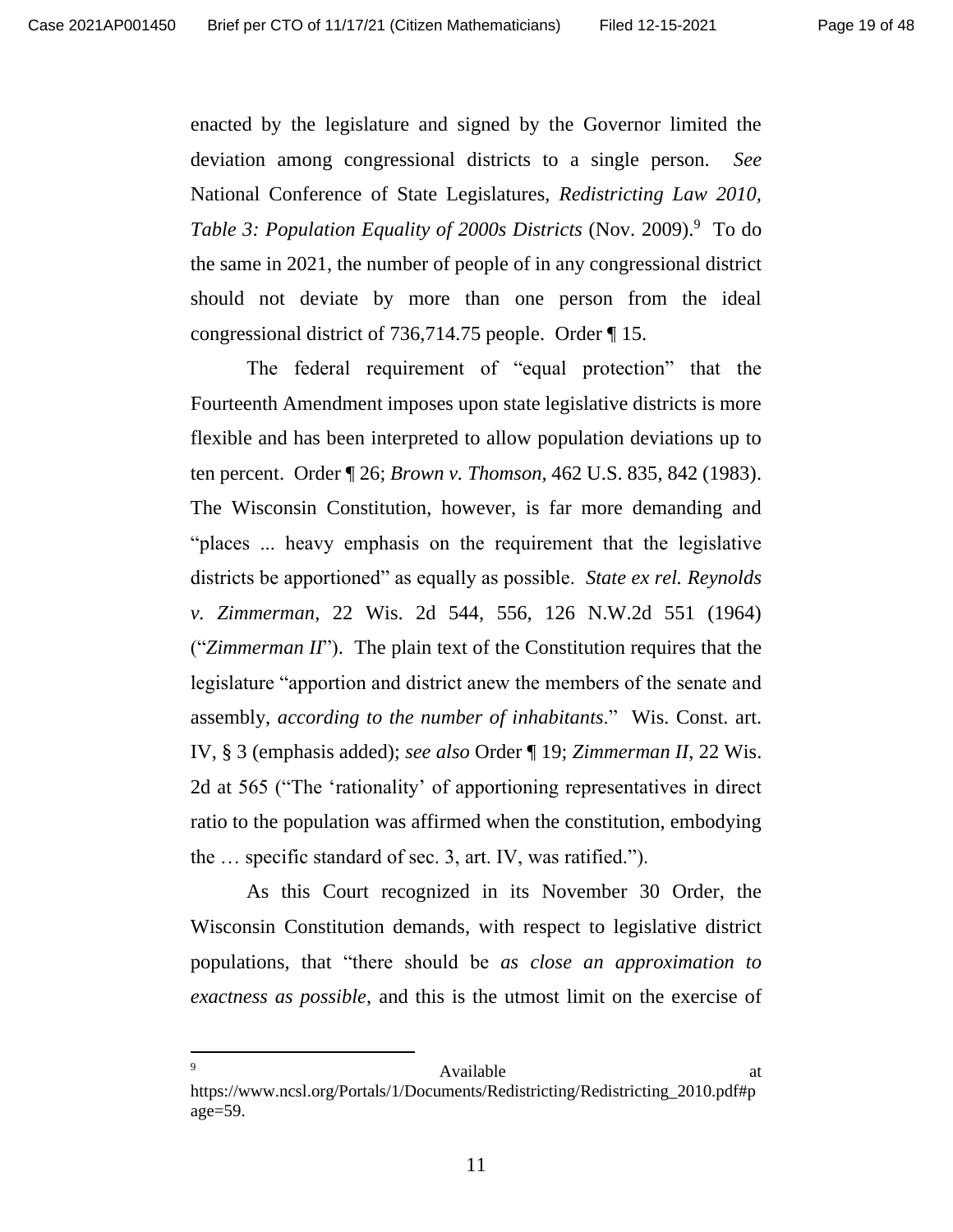legislative discretion." Order ¶ 33 (emphasis added) (quoting *State ex rel. Att'y Gen. v. Cunningham*, 81 Wis. 440, 484, 51 N.W. 724 (1892)). The significance of this provision cannot be overstated: As this Court put it, "[o]ur system of representative democracy would be a sham if our representatives in the legislature did not in fact represent the people 'according to the number of inhabitants.'" *Forseth v. Sweet*, 38 Wis. 2d 676, 688, 158 N.W.2d 370, 376 (1968).

Since the Governor vetoed the first apportionment bill in 1851 for failing to achieve an appropriate level of population equality, Order  $\P$  33,<sup>10</sup> the extent to which "an approximation of exactness" is indeed possible has grown dramatically due to advances in technology. In the last three redistricting cycles, the maximum population deviation among Wisconsin senate and assembly districts was about 1.6%. Duchin Report § 5.1. While the other legal requirements in the Wisconsin Constitution make it difficult to achieve in state legislative districting the one-person deviations that have become standard in the congressional context, this recent track record shows that population deviation can and should be minimized.

Taken together, these precedents make clear that (A) congressional-district populations must be exactly equal (*i.e.*, at most, only one person apart); and (B) legislative districts should contain only the amount of deviation necessary to achieve other legal requirements set forth in the Court's Order. Given that in the last three redistricting cycles, the maximum population deviation among legislative districts

<sup>&</sup>lt;sup>10</sup> The very first apportionment act passed under the Wisconsin Constitution in 1851 was vetoed because the "disproportion in the number of inhabitants in senate and assembly districts" was "unconstitutional as not being according to the number of inhabitants." *Cunningham*, 81 Wis. at 512 (Pinney, J., concurring).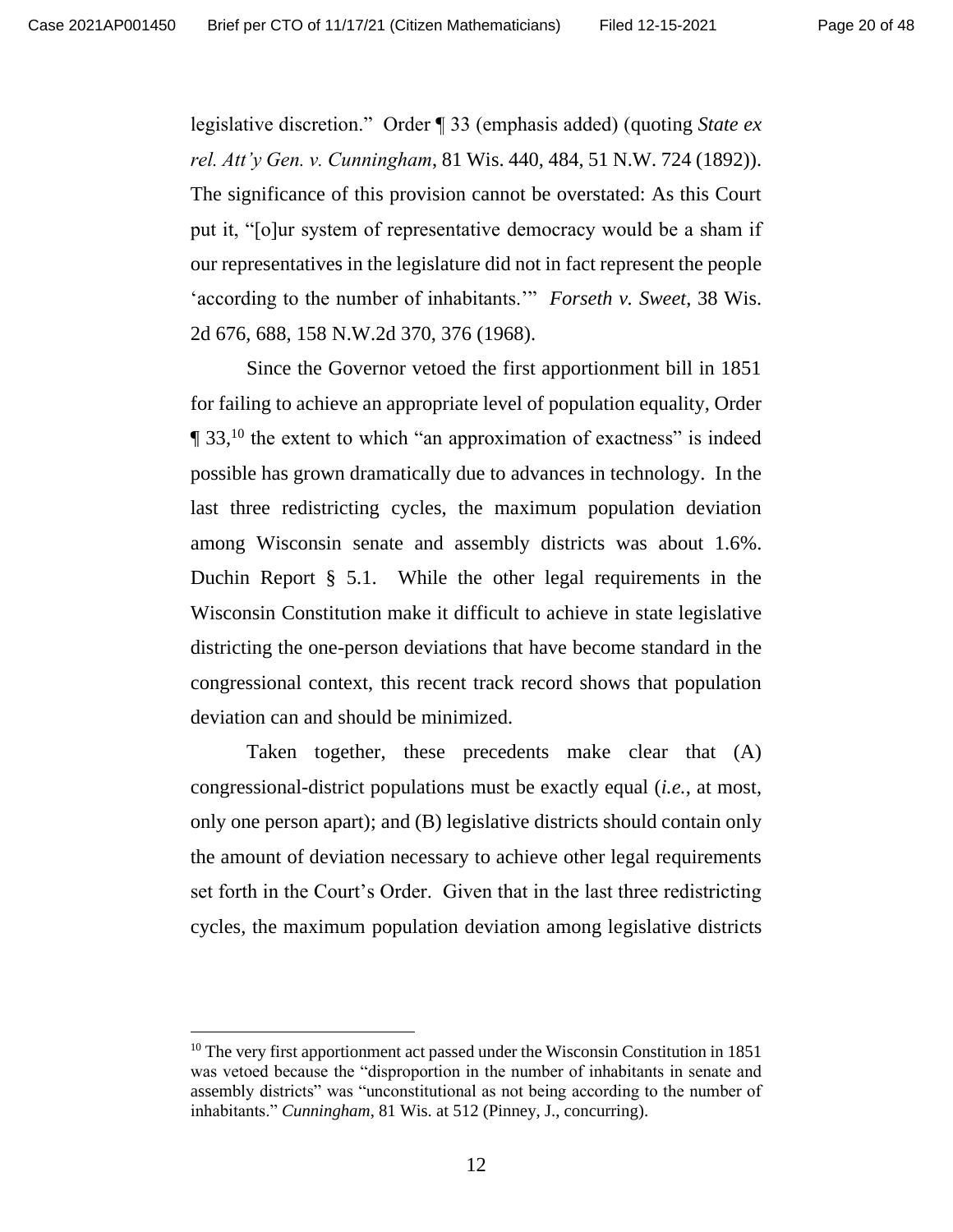was about 1.6%, any plan that exceeds a 2% deviation is presumptively unconstitutional.

\* \* \*

The MathSci Proposed Maps properly prioritize population equality as the most important objective. Each congressional district contains either 736,714 or 736,715 people and thus does not deviate from the ideal by more than a single person. *See* Order ¶ 15. The maximum population deviation is 0.74% for assembly districts and 0.50% for senate districts. Duchin Report §§ 7, 8. Each of these figures is substantially lower than 1.6%, *i.e.*, the maximum population deviation for any legislative district in the last three redistricting cycles, and is lower than the maximum population deviation reflected in the 2011 Maps. And Citizen Mathematicians and Scientists would have pushed those percentages even lower, were it not for the need to adhere to county lines wherever possible and to ward lines invariably. *See infra* Part III.B.1 (discussing Wis. Const. art. IV, § 3). By keeping population deviation to a minimum, the Citizen Mathematicians and Scientists have ensured that their Proposed Maps serve the most fundamental redistricting requirement under both the United States and Wisconsin Constitutions.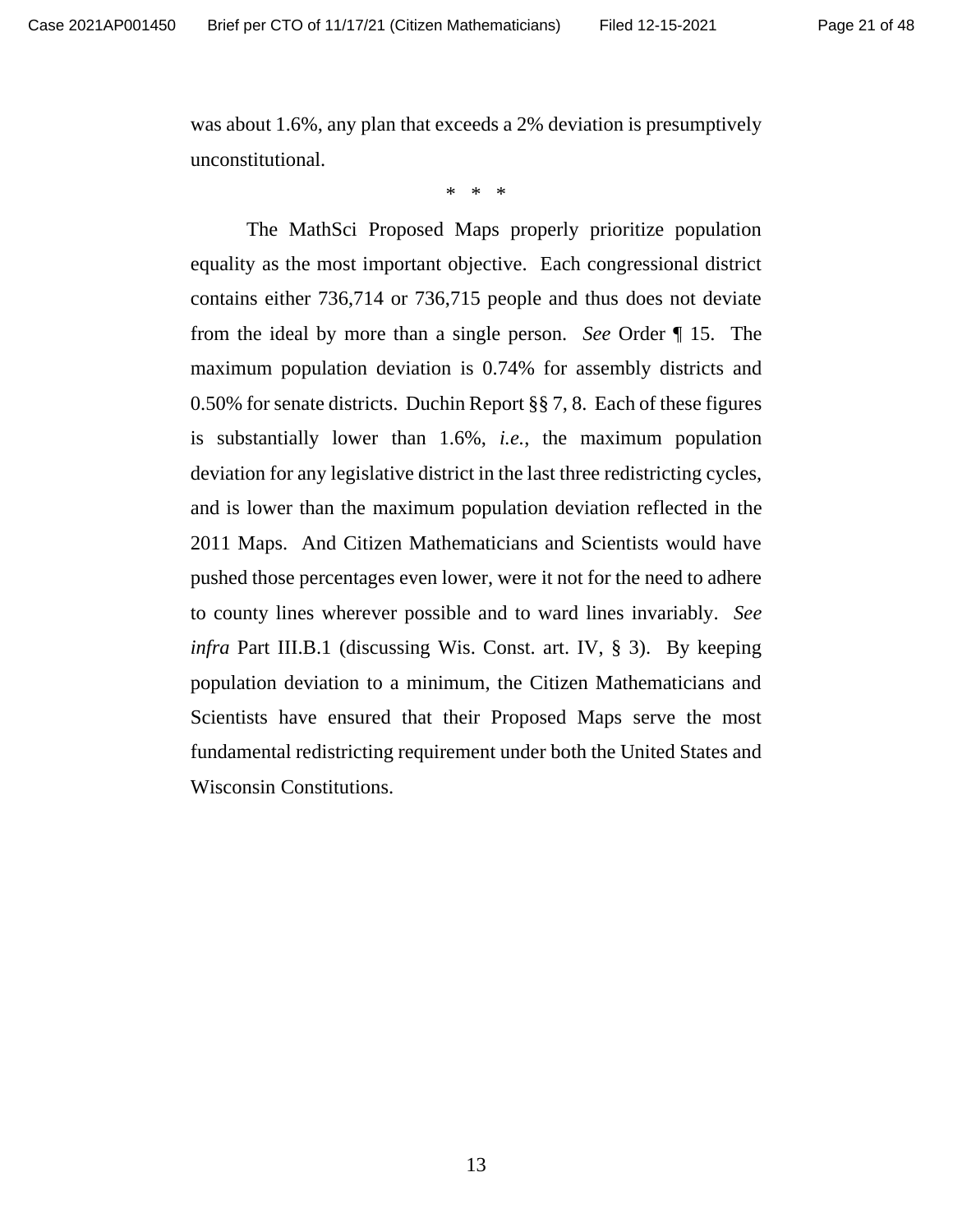| <b>TABLE 2: Population Equality</b> |                                                                   |                                                                                             |  |  |
|-------------------------------------|-------------------------------------------------------------------|---------------------------------------------------------------------------------------------|--|--|
|                                     | 2011 Maps Maximum<br><b>Population</b><br>Deviation <sup>11</sup> | <b>MathSci Proposed</b><br><b>Maps Maximum</b><br><b>Population Deviation</b> <sup>12</sup> |  |  |
| <b>Assembly</b>                     | 0.76%                                                             | 0.74%                                                                                       |  |  |
| <b>Senate</b>                       | 0.62%                                                             | 0.50%                                                                                       |  |  |
| Congressional                       | 0.0001%                                                           | 0.0001%                                                                                     |  |  |

#### **2. Minority Voting Rights**

Any maps adopted by the Court must comply with the Fourteenth Amendment to the Federal Constitution, which bars the excessive and unjustified use of race and racial data and the intentional dilution of minority voting strength. *See Shaw v. Reno*, 509 U.S. 630, 639–57 (1993); *Rogers v. Lodge*, 458 U.S. 613, 616–28 (1982). Further, the maps must comply with Section 2 of the Voting Rights Act ("VRA"), which "prohibits the denial or abridgment of the right to vote on account of race, color, or membership in a language minority group." Order ¶ 27; *see* 52 U.S.C. § 10301.

The VRA prohibits both intentional and unintentional vote dilution. *Thornburg v. Gingles*, 478 U.S. 30, 43–44 (1986); Order ¶ 27. It provides that, irrespective of discriminatory intent, members of a racial or language-minority group must not "have less opportunity than other members of the electorate" to "nominat[e]" and "elect representatives of their choice," based on "the totality of circumstances." 52 U.S.C. § 10301(b).

<sup>&</sup>lt;sup>11</sup> Exhibit A to Joint Pretrial Report at 11-12, *Baldus v. Gov't Accountability Bd.*, No. 11-cv-562 (E.D. Wis. Feb. 14, 2012), ECF No. 158-1; Joint Pretrial Report at 51, *Baldus v. Gov't Accountability Bd.*, No. 11-cv-562 (E.D. Wis. Feb. 14, 2012), ECF No. 158.

 $12$  Duchin Report, Tables 1, 6, 12.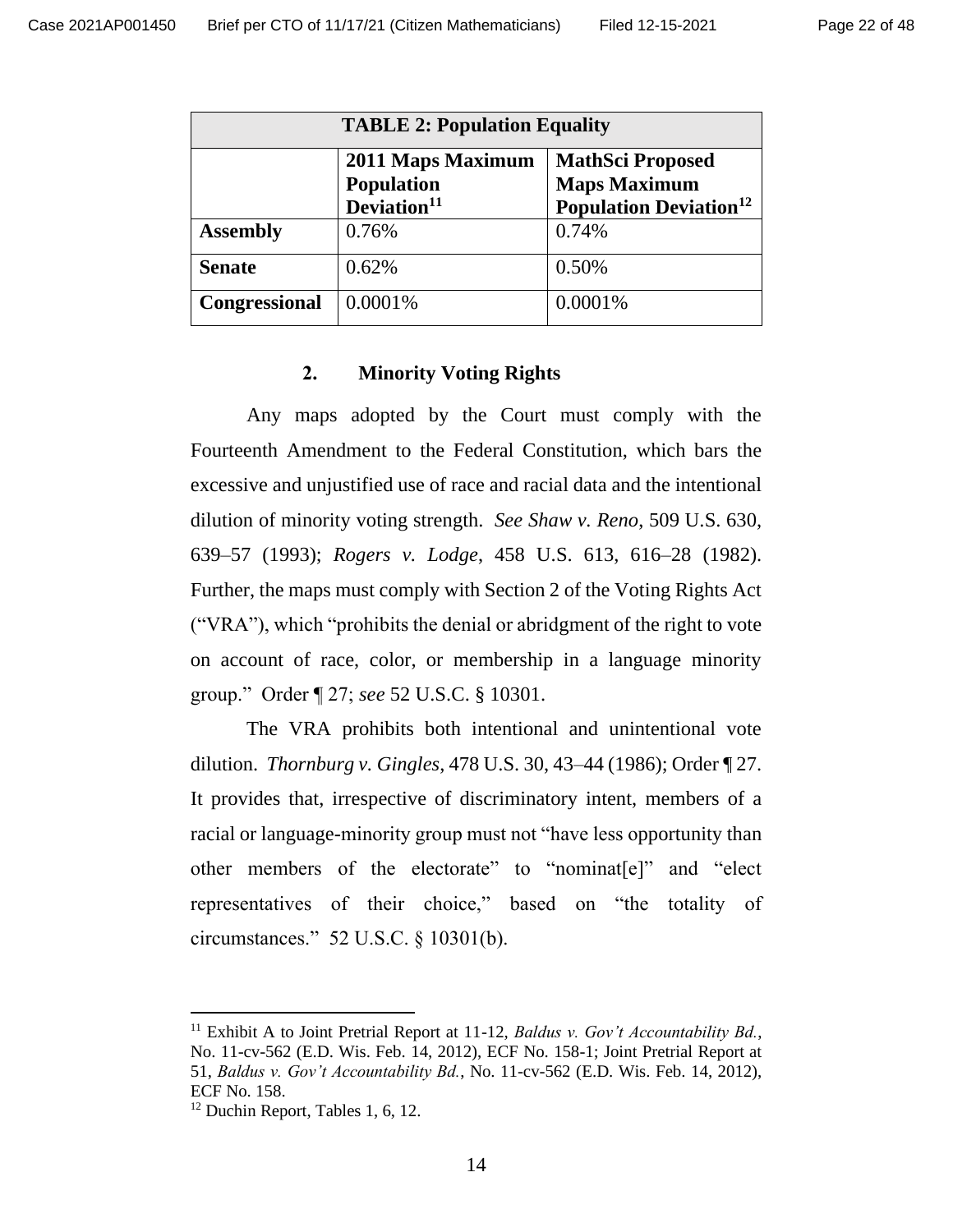In practice, where voting is racially polarized—more specifically, when a bloc-voting majority usually will defeat "candidates supported by a politically cohesive, geographically insular minority group," *Gingles*, 478 U.S. at 49—Section 2 of the VRA may require replacing one or more districts that elect candidates preferred by the majority group with districts that would nominate and elect candidates preferred by minority voters. *See Johnson v. De Grandy*, 512 U.S. 997, 1008 (1994). To guard against potential violations of Section 2 of the VRA, a redistricting plan should provide effective opportunities for minority group members to nominate and elect their preferred candidates in a number of districts that is "roughly proportional" to the minority group's share of the state's citizen votingage population, or "CVAP." *League of United Latin Am. Citizens v. Perry (LULAC)*, 548 U.S. 399, 436–38 (2006); *see De Grandy*, 512 U.S. at 1000.

To that end, a district in which a minority group constitutes less than 50% of the voting-age population but can still nominate and elect minority-preferred candidates "can … [and] should" count as a minority-effective district when assessing compliance with the Voting Rights Act. *Bartlett v. Strickland*, 556 U.S. 1, 24 (2009) (plurality opinion); *see also Cooper v. Harris*, 137 S. Ct. 1455, 1469–72 (2017) (holding that the VRA did not require the state to "ramp up" the Black percentage in an effective "crossover" district, where Black voters had scored consistent victories despite lacking an arithmetic majority of the voting-age population). In other words, whether a proposed plan complies with the VRA depends on the actual electoral opportunity for minority voters, not on "particular numerical minority percentage[s]." *Ala. Legis. Black Caucus v. Alabama*, 575 U.S. 254, 275 (2015); *see also Cooper*, 137 S. Ct. at 1469; *Bethune-Hill v. Va. State Bd. of*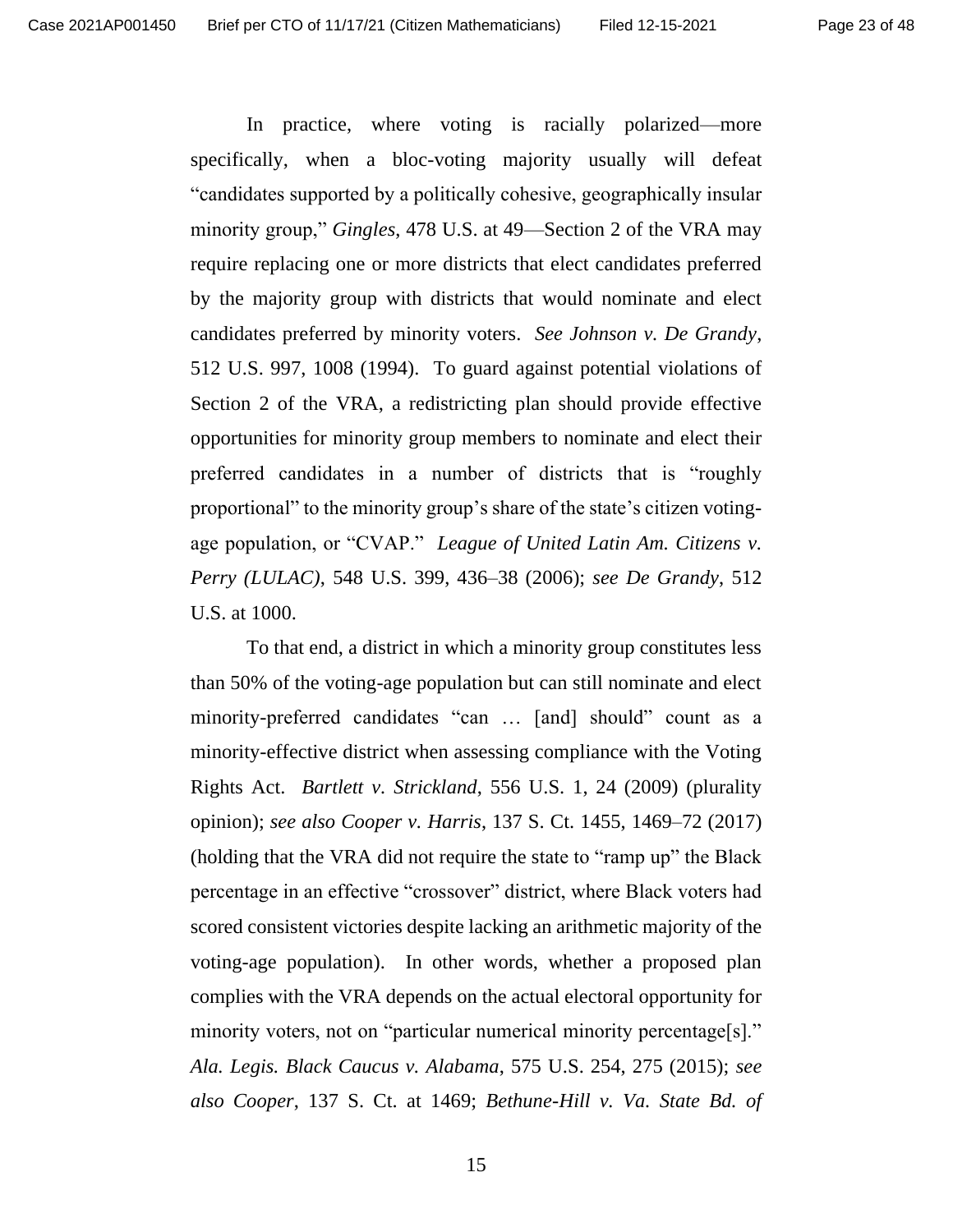*Elections*, 137 S. Ct. 788, 799, 801–02 (2017); *Bush v. Vera*, 517 U.S. 952, 969–72 (1996).

\* \* \*

The 2011 legislative maps, as modified by a 2012 federal-court order in *Baldus v. Members of Wisconsin Government Accountability Board*, 849 F. Supp. 2d 840 (E.D. Wis. 2012) (three-judge court), contained two senate districts and six assembly districts in which Black voters had a realistic opportunity to elect their candidates of choice and 1 assembly district in which Latino voters had such an opportunity.

The MathSci Proposed Maps reflect changes to the demographics of Wisconsin in the intervening years. Since 2011, population increases have brought with them demographic shifts that must be taken into account under the VRA. As has been widely reported, the state's population growth over the past ten years was primarily among people of color. The state's white population dropped by 3.4%, while the Latino population grew by 33.1% and the Black population grew by  $4.8\%$ <sup>13</sup> The state also saw a large increase in the number of people who identify as two or more races. That number grew by 244% to 359,534, up from 104,317 a decade ago.<sup>14</sup>

Accordingly, the MathSci Proposed Maps reflect these demographic shifts and contain *seven* assembly districts in which Black voters have an opportunity to elect their candidates of choice and *two* assembly districts in which Latino voters have an opportunity to elect their candidates of choice. These nine assembly districts are nested into

<sup>13</sup> Molly Beck, *Wisconsin Grows Modestly and More Diverse While Milwaukee Plummets to 1930s Levels, Census Data Show*, MILWAUKEE J. SENTINEL (Aug. 12, 2021), <https://www.jsonline.com/story/> news/politics/2021/08/12/censuswisconsin-grows-modestly-while-milwaukee-drops-1930-s-levels/8110913002/.  $^{14}$  *Id.*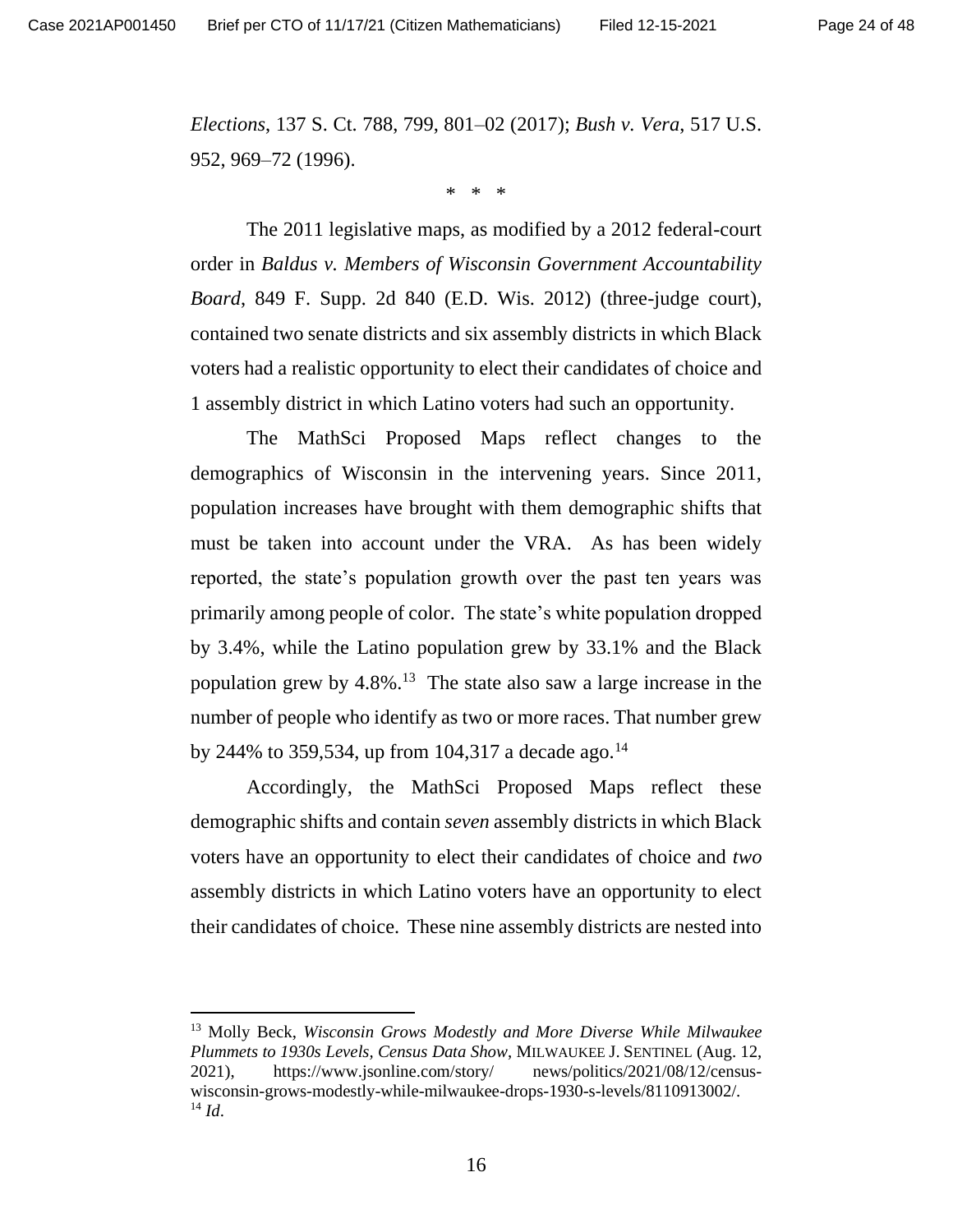three senate districts that are effective for minority voters to elect their candidates of choice.

Specifically, proposed Senate Districts 3, 4, and 6 are all majority-minority districts, with voting-age populations that are 41% Latino, 52% Black, and 51% Black, respectively. By contrast, the adult population in each of these three districts is only about one-third white. And in the Proposed Assembly Map, Assembly Districts 8 and 9 have voting-age populations that are at least 58% Latino, and the other seven districts (Assembly Districts 7, 10, 11, 12, 16, 17, and 18) are each solidly effective for Black voters, who constitute anywhere from 35% to 84% of the districts' voting-age populations.

With these districts, the Citizen Mathematicians and Scientists can "ensure any remedy [the Court] impose[s] satisfies the requirements of the VRA." Order ¶ 27.

#### **B. Additional Wisconsin Constitutional Requirements**

The Wisconsin Constitution contains several other legal requirements in addition to population equality. Order ¶ 34. This Court and others have sometimes described these requirements as being of "secondary importance." *Id.* (quoting *Wis. State AFL-CIO v. Elections Bd.*, 543 F. Supp. 630, 635 (E.D. Wis. 1982) (three-judge court)). However, they are secondary in importance only to the preeminent legal requirement of redistricting "according to the number of inhabitants." Order ¶ 34; *see also AFL-CIO*, 543 F. Supp. at 634–35 (rejecting argument that population inequality should be excused due to respect for political subdivisions). The emphasis in certain decisions on the primacy of population equality (and relative subordination of other factors) reflects that, for much of its history, Wisconsin prioritized respect for counties over population equality. *See AFL-CIO*, 543 F. Supp. at 635. The discussion of certain Wisconsin constitutional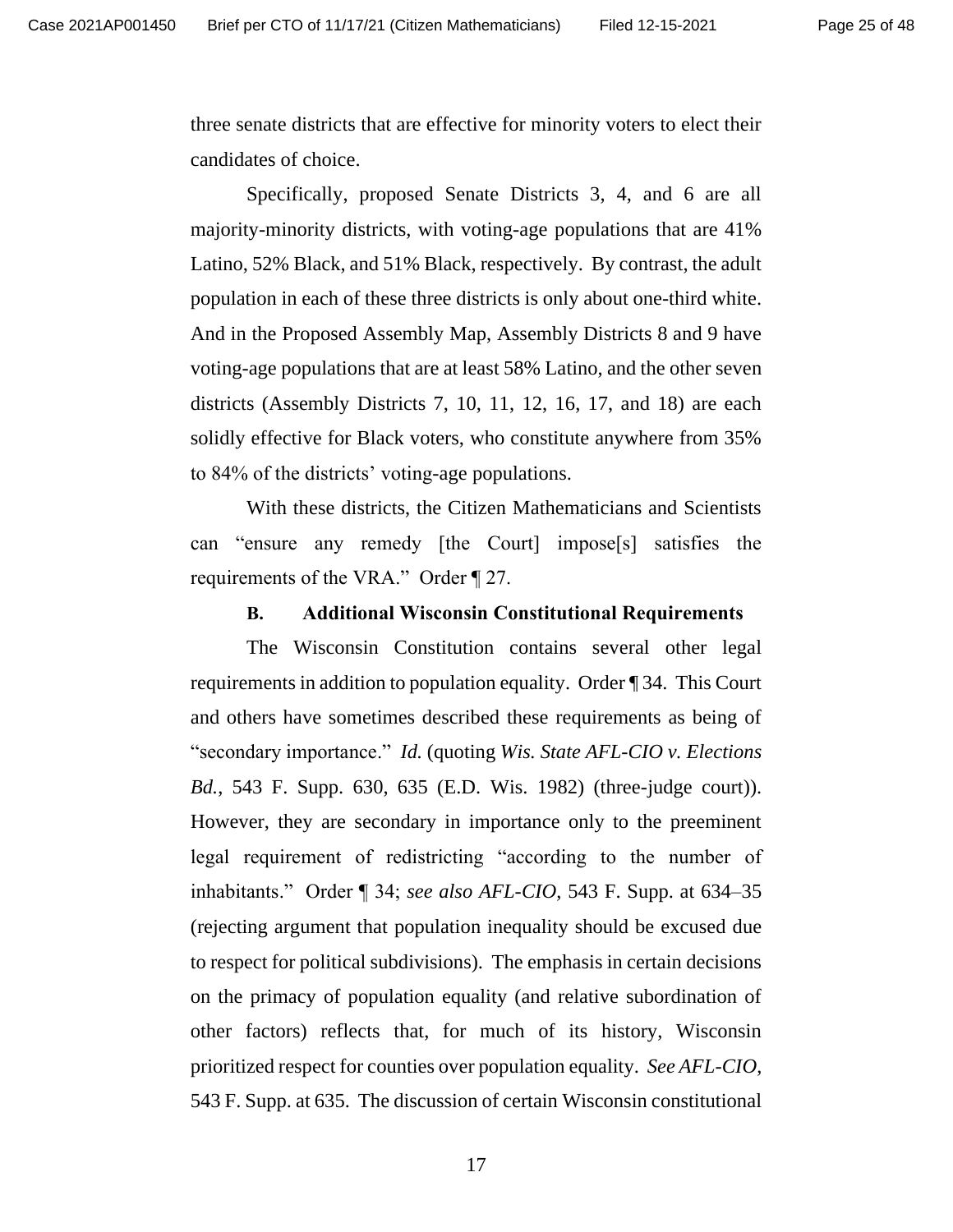requirements as being of "secondary importance" must be evaluated in the context of this history.

As noted at the outset, redistricting involves balancing multiple factors. Prior judicial discussions of the relative weights of these factors were heavily influenced by the assumption that it was perhaps impossible to achieve population equality while complying with the other factors. *See AFL-CIO*, 543 F. Supp. at 635 (assuming that "maintaining the integrity of county lines" is "generally incompatib[le] with population equality"). With their Proposed Maps, however, the Citizen Mathematicians and Scientists have proved that population equality, respect for political subdivisions, and compactness can largely be reconciled.

#### **1. Respect for Political Subdivisions**

Wisconsin has always placed a high priority on respect for political subdivisions, and in particular on maintaining the integrity of counties, towns, and wards. As this Court recognized in its Order, under Article IV, Section 4 of the Wisconsin Constitution, assembly districts must "be bounded by county, precinct, town or ward lines." Wis. Const. art. IV, § 4; Order  $\P$  35.<sup>15</sup> Because assembly districts nest in senate districts, this bounding requirement necessarily controls senate districts as well. Although respect for political subdivisions is not a legal requirement for congressional districts, it has always been

<sup>&</sup>lt;sup>15</sup> "[T]he precinct of the constitution disappeared when the uniform system of town and county government prescribed by the constitution . . . became fully operative. We have now no civil subdivision, other than towns and wards, which are the equivalent of the precinct of territorial times." *Cunningham*, 81 Wis. at 520 (Lyon, C.J., concurring).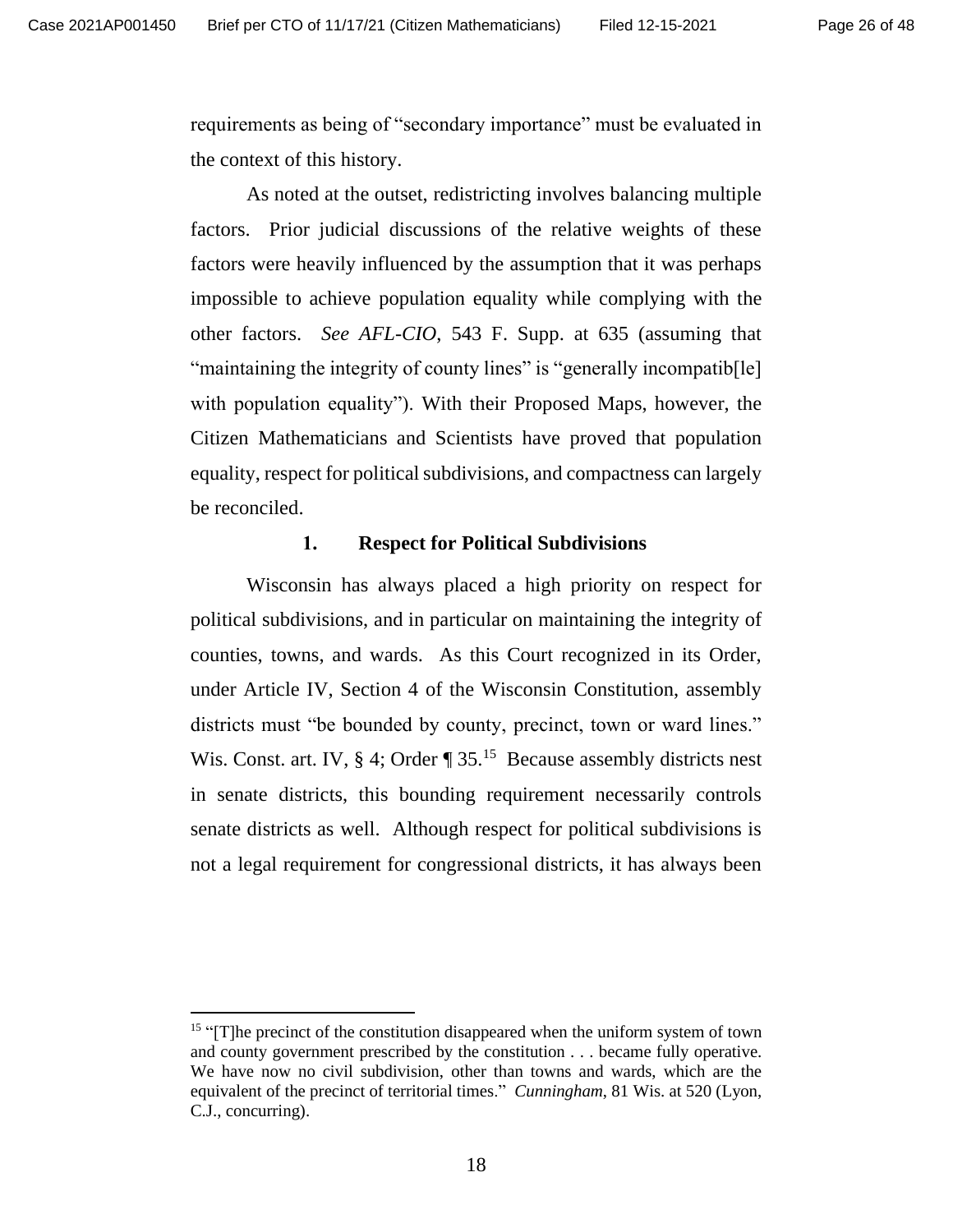considered a traditional neutral redistricting principle for Wisconsin's congressional-district boundaries.

Under Wisconsin law, all political subdivisions are not created equal. Indeed, the text and the history of Article IV, Section 4 leave no doubt that the foremost consideration when drawing legislative districts must always be the integrity of counties and county lines.

#### **Counties**

The history and context of Article IV, Section 4 is set forth in this Court's 1892 decision in *State ex rel. Attorney General v. Cunningham*, 81 Wis. 440, 51 N.W. 724 (1892) ("*Cunningham*"), which this Court recognized as "seminal." Order  $\P$  28. As the decision explains, "[u]p to the time of the constitutional convention representation had been by counties." 81 Wis. at 512 (Pinney, J., concurring). Even as that system was replaced with a district system, many of the delegates shared the view that "each county was regarded in the nature of a small republic, or in the light of a family, and each organized county had a separate interest." *Id.* at 513 (internal quotation marks omitted). Given the primacy of counties, the delegates added the above language as an amendment to the original language of the Constitution to avoid "dismemberment of counties in the formation of assembly districts." *Cunningham*, 81 Wis. at 526 (Lyon, C.J., concurring). At the time the amendment was adopted, it meant that "each county having sufficient population should have its own representative in the legislature, chosen by its own electors and them only, and owing no divided, perhaps conflicting, allegiance to any other constituency." *Id.*

This principle—that the county should be the primary unit for creating a legislative map—reflected a deeply held view of the

19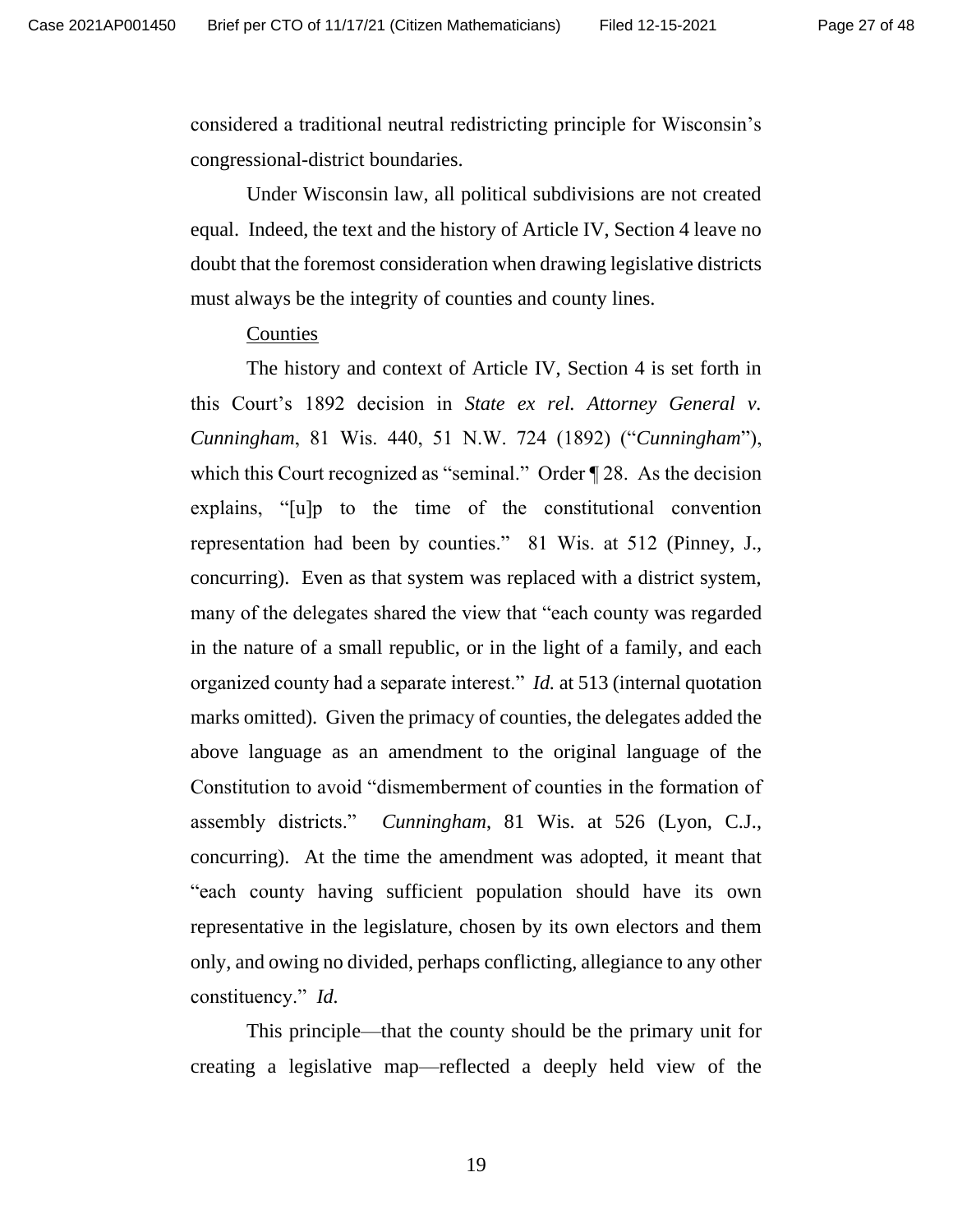#### importance of counties to representative government. As the Court

observed in *Cunningham*:

The county is the chief civil subdivision of the state. It, or its equivalent, has existed from the first in all the states and territories of the Union. It has always been the medium through which the state performs some of its most important functions, particularly that of raising revenue…. The people of a county have common interests and objects, peculiar to themselves, and intimate public relations with each other. The electors thereof vote for the same public officers; are subject to the same jurisdiction of and attend the same courts; some of them sit upon the same juries and in the same board of supervisors; and all have a common interest in all county affairs.

#### *Id.* at 525–26.<sup>16</sup>

The primacy of counties in Wisconsin state government continues to the present day. Counties have been treated as the primary geographic unit in Wisconsin outside the electoral context and are given broad authority to "act and decision-make on local affairs." *Jackson Cnty. v. State, Dep't of Nat. Res.*, 2006 WI 96, ¶ 31, 293 Wis. 2d 497, 519, 717 N.W.2d 713, 724; *see Cunningham*, 81 Wis. at 525 (county's "governing body has always been clothed with important legislative powers, of a local character, directly affecting the welfare of all the people within its borders").

In addition, unlike municipalities and wards that change over time, counties are a constant fixture in the geography of Wisconsin's government. Of Wisconsin's current 72 counties, 58 had been founded by 1861. The Wisconsin Cartographer's Guild, *Wisconsin's Past and* 

<sup>16</sup> *See also Cunningham*, 81 Wis. at 485 (Orton, J., concurring) ("The people have a commendable pride in their own counties, and have more or less a common feeling and interests, and participate together in all their county affairs. They have a right to be represented by their own members of the legislature, and the members themselves can better represent them, and promote and protect their interests. . . . That most dangerous doctrine, that these and other restrictions upon the power of the legislature are merely declaratory, and not mandatory, should not be encouraged even to the extent of discussing the question. The convention, in making a constitution, had a higher duty to perform than to give the legislature advice.").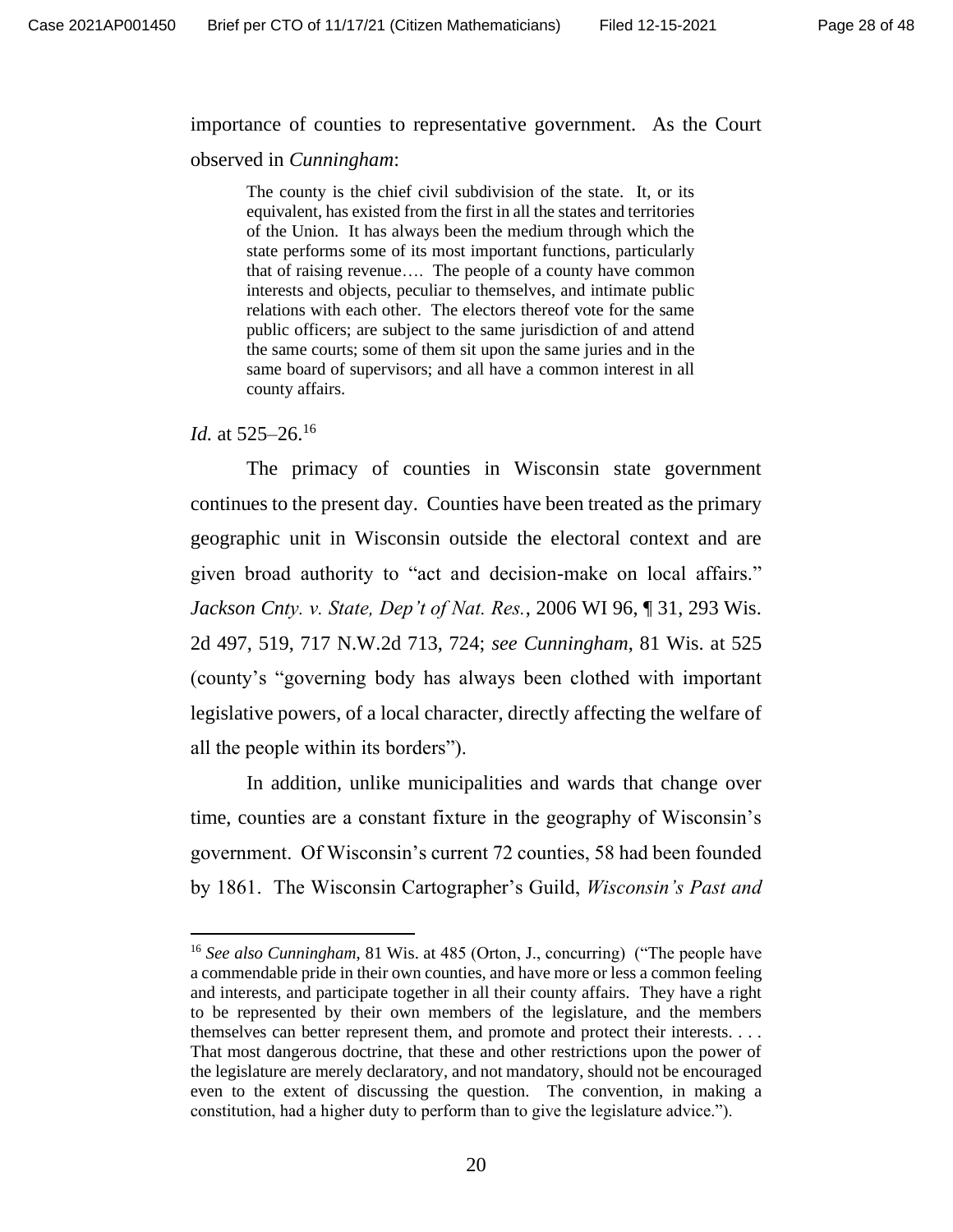*Present, a Historical Atlas* 70–71 (1998). The most recent county change occurred in 1961, when the county of Menominee was formed out of reservation lands in two other counties, and the next most recent change occurred in 1901. *Id.* By contrast, the borders of municipalities are often in flux, as city and village governments annex nearby properties to expand their tax base. *See* Eric Mueller, Wisconsin Legislative Reference Bureau, 4 LRB Reports 12, *The Municipal Annexation Process in Wisconsin* 1 (July 2020).<sup>17</sup>

Reflecting the primacy of counties in the state's system of government, from the enactment of the Wisconsin Constitution until the U.S. Supreme Court's decision in *Reynolds v. Sims*, 377 U.S. 533 (1964). Wisconsin's redistricting plans generally (a) divided only those counties that were larger than the ideal district based on population and (b) joined only whole counties in districts. *See AFL-CIO*, 543 F. Supp. at 635 (noting that "[c]ounty lines were considered to be 'inviolable' in Wisconsin" and that "Assembly districts which divided counties were held unconstitutional except where a county was entitled to more than one state Representative"); *see also* The Wisconsin Cartographer's Guild, *Wisconsin's Past and Present, a Historical Atlas* 84 (1998) (showing a map of 1892 legislative districts compared to county boundaries). But the U.S. Supreme Court's decision in *Reynolds* rendered it impossible to keep counties perfectly intact when redistricting. *See AFL-CIO*, 543 F. Supp. at 635 (noting that an "intact-

17 Available at Available at  $\alpha$ 

https://docs.legis.wisconsin.gov/misc/lrb/lrb\_reports/municipal\_annexation\_proces s\_4\_12.pdf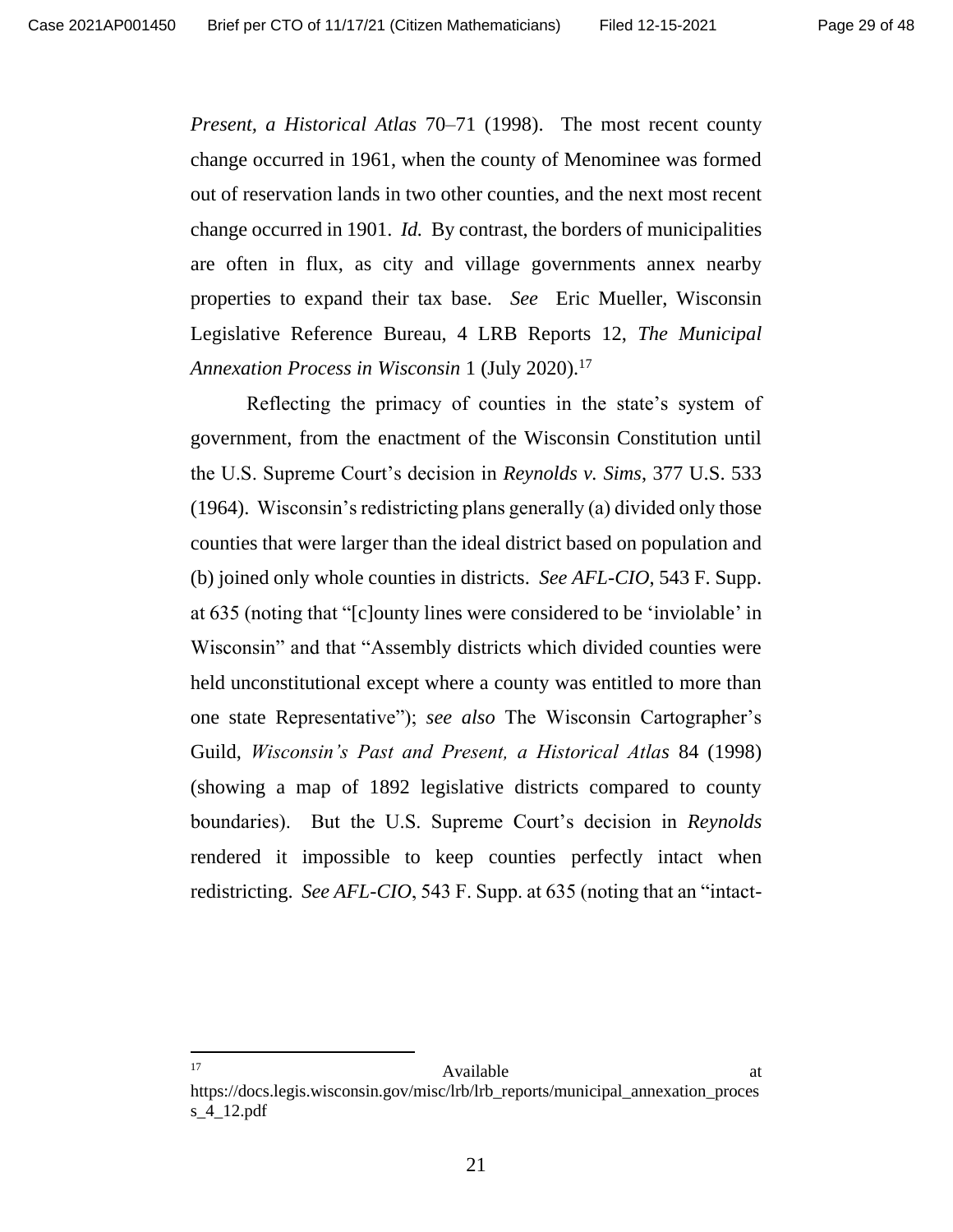county plan" ... "established population deviation ranges" that would be impermissible under *Reynolds v. Sims*).

While this change in the law meant that the integrity of counties could no longer be prioritized over population equality, it did nothing to undermine the enduring significance of counties. Preservation of counties remains a constitutional requirement that should be respected "insofar as it does not compel disregard" for population equality. 60 Op. Att'y Gen. 101, 106–09 (Wis. Att'y Gen. 1971) (internal quotation marks omitted).

\* \* \*

The MathSci Proposed Maps reflect the Wisconsin Constitution's historical recognition of the primacy of counties and the importance of keeping them whole. The degree of county integrity achieved by the Citizen Mathematicians and Scientists can be seen by comparing the number of counties split by the MathSci Proposed Maps to the number split by the 2011 Maps. The number of splits is calculated by counting the number of counties that appear in more than one district. The number of parts is calculated by counting how many different districts the counties are split into.

| <b>TABLE 3: County Integrity</b> |                                          |                                               |  |  |
|----------------------------------|------------------------------------------|-----------------------------------------------|--|--|
|                                  | $2011$ Maps <sup>18</sup>                | <b>MathSci Proposed</b><br>$\text{Maps}^{19}$ |  |  |
| <b>Assembly</b>                  | 58 splits $(229$<br>parts) <sup>20</sup> | $40$ splits (175 parts)                       |  |  |
| <b>Senate</b>                    | 46 splits (130 parts)                    | 28 splits (86 parts)                          |  |  |
| Congressional                    | 12 splits (27 parts)                     | 7 splits (15 parts)                           |  |  |

<sup>18</sup> *See* https://legis.wisconsin.gov/ltsb/gisdocs/Data2010/act43\_act44\_by\_mcd.pdf. <sup>19</sup> Duchin Report, Tables 3, 8, 14.

 $20$  As used in Table 2, the number of county "splits" represents the number of counties that are divided among more than one district. The number of "parts" represents the number of discrete pieces into which the counties are divided. "Parts" are equivalent to "pieces," as that term is used in the Duchin Report.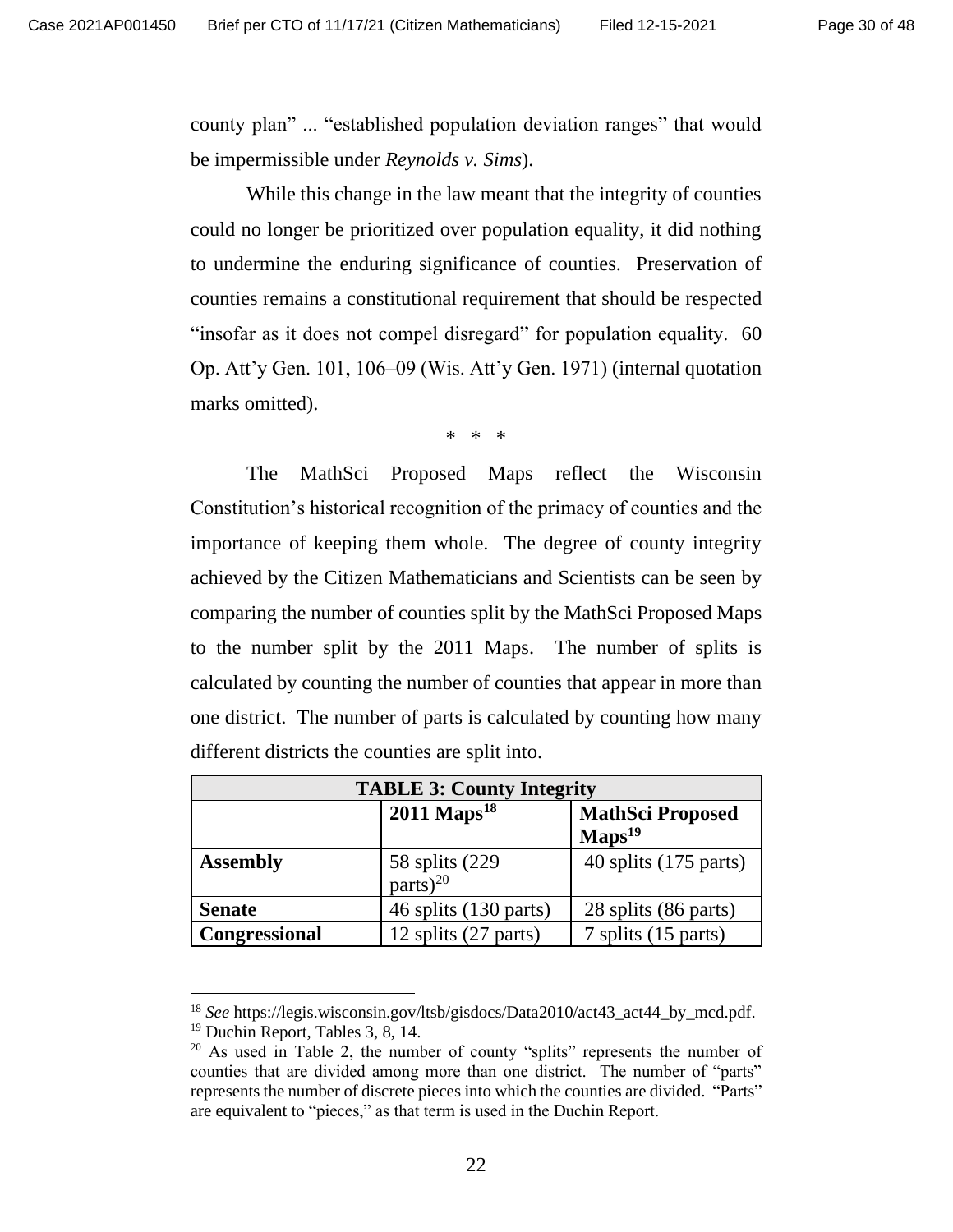#### Wards and Towns

In addition to county lines, Article IV, Section 4 requires consideration of ward lines. As the opinions in *Cunningham* explain, the necessity to draw some districts on town and ward lines that are not county lines "only arises because the constitution provides for choosing members of assembly by single member districts, and some counties have a sufficient number of inhabitants to entitle each of them to more than one member of assembly." 81 Wis. at 522 (Lyon, C.J., concurring). Thus, "the assembly districts should be bounded by county lines until the necessity arises for bounding them by town or ward lines which are not county lines also." *Id.* In other words, while the size of counties may require them to be split more often than smaller units of government, those splits are permissible only to the extent that they are dictated by the need to equalize population.

Like counties, towns and wards are constitutionally required to be respected. Wis. Const. art. IV, § 4; Order ¶ 35. Wards are the smallest political subdivisions in Wisconsin, and counties are made up of perfectly nested wards. *Prosser v. Elections Bd.*, 793 F. Supp. 859, 862 (W.D. Wis. 1992); *Baldus*, 849 F. Supp. 2d at 845. Where possible and practicable, each ward is to consist of whole census blocks; be kept compact; observe the community of interest of existing neighborhoods and other settlements; be confined to a single municipality; and be only in one county supervisory board district. *See* Wis. Stat. § 5.15. Wards are "the basic unit of Wisconsin state government for voting purposes." *Prosser*, 793 F. Supp. at 866; *see also Baldus*, 849 F. Supp. 2d at 845 ("redistricting has always proceeded on a 'bottom up' basis: ward lines would be redrawn based on the new census figures, villages and towns would recompute their populations, and the counties would build on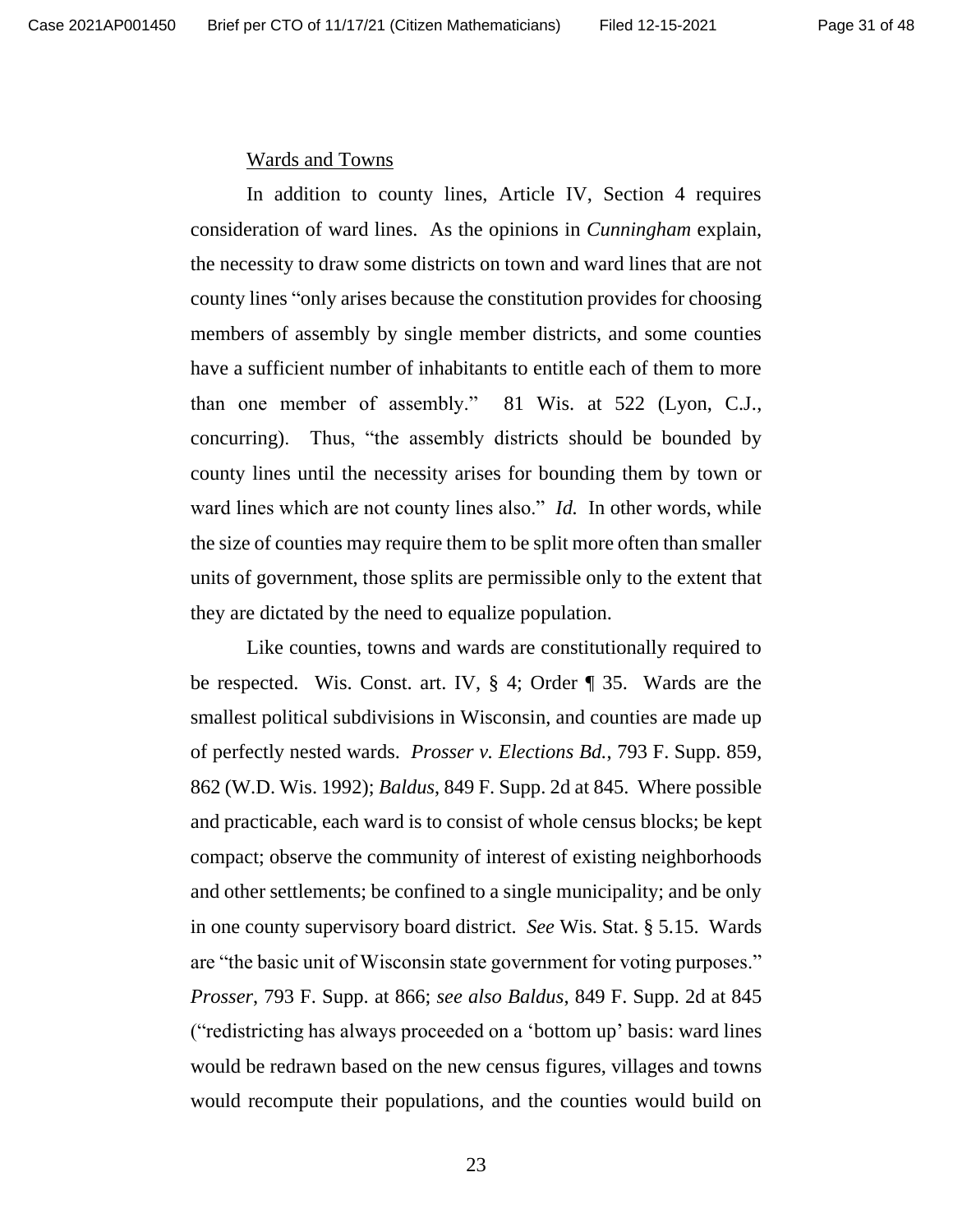those figures"); *Town of Blooming Grove v. City of Madison*, 275 Wis. 342, 347, 81 N.W.2d 721, 723 (1957) ("Since the earliest days ... apportionment acts of the legislature have listed ... wards ... when dividing counties into assembly districts."); *City of Janesville v. Rock Cnty.*, 107 Wis. 2d 187, 190, 319 N.W.2d 891, 893 (Ct. App. 1982) (wards are the "basic building blocks to be used by the legislature, county boards and municipal governing bodies in redistricting their respective election districts"). As one court put it: "You vote by ward." *Prosser*, 793 F. Supp. at 866.

\* \* \*

The MathSci Proposed Assembly and Senate Maps use wards as the building blocks for their districts and thus do not divide even a single ward. See Wis. Const. art. IV, § 4; Order ¶ 35.<sup>21</sup> The MathSci Congressional Map splits wards only enough to achieve absolute population equality.

| <b>TABLE 4: Ward Integrity</b> <sup>22</sup> |                                            |  |  |
|----------------------------------------------|--------------------------------------------|--|--|
|                                              | <b>MathSci Proposed Maps</b> <sup>23</sup> |  |  |
| <b>Assembly</b>                              |                                            |  |  |
| <b>Senate</b>                                |                                            |  |  |
| Congressional                                |                                            |  |  |

Incorporated municipalities (cities and villages)

Cities and villages—unlike counties, towns, and wards—are not required to be preserved in legislative redistricting, according to the

 $21$  As noted in the parties' joint stipulation, the Wisconsin Legislative Technology Services Bureau publishes 2020 U.S. Census Data by Ward information in CSV, KML, Shapefile, and GeoJSON formats, which are available at https://dataltsb.opendata.arcgis.com/datasets/LTSB::2020-us-census-data-by-ward/about. Joint Stipulation of Facts and Law ¶ 19 (Nov. 14, 2021).

<sup>22</sup> Duchin Report, Tables 3, 8, 14.

 $23$  In 2011, rather than draw the district maps to fit the wards, the ward lines were drawn after the district maps were adopted. *See* 2011 Wisconsin Act 39.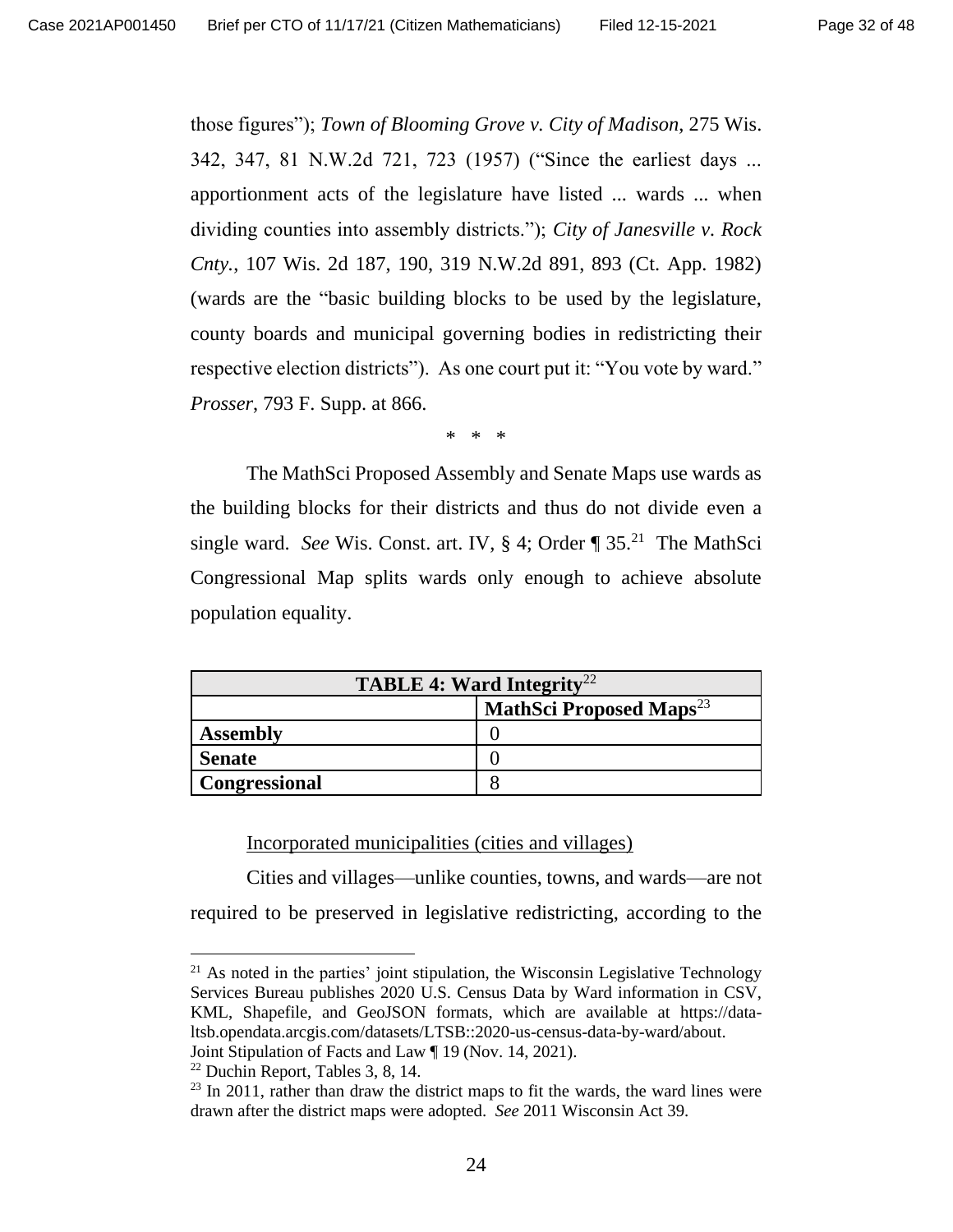plain text of the Wisconsin Constitution. *State ex rel. Lamb v. Cunningham*, 83 Wis. 90, 148, 53 N.W. 35 (1892) (Cassoday, J., concurring) (constitution "speaks of 'ward lines,' but contains no other reference to cities"). That is because, "when the Constitution was adopted, there existed in the territory villages with town lines passing through and dividing them into two parts. In such cases the dismemberment of the villages could not be prevented without dismembering towns." *Cunningham*, 81 Wis. at 742. "The inference is irresistible that such lines are so specified to prevent the dismemberment of counties, as well as towns and wards, while the lines of cities and villages are not specified as such boundaries, because it would be necessary to disregard them, and dismember such municipalities, in order to prevent the dismemberment of counties and towns." *Id.*; *see also AFL-CIO*, 543 F. Supp. at 635–36 (discussing caselaw regarding status of city and village borders). Accordingly, there is no constitutional requirement to keep cities or villages intact.

Nonetheless, there is a long history of evaluating redistricting plans in part based on the number of cities and villages, as well as towns, that are split, at least to the extent they are not split along county lines. *See AFL-CIO*, 543 F. Supp. at 636 (noting intent to use municipal splits "sparingly"). Consistent with this guidance, federal courts in Wisconsin have sought to avoid dividing cities and villages, even though their integrity is not enshrined in the Wisconsin Constitution. *Baldus*, 849 F. Supp. 2d at 850 (emphasizing significance of avoiding breaking up villages, among other subdivisions); *Baumgart*, 2002 WL 34127471, at \*3, \*7 (observing that "municipalities [should] be kept whole where possible" and that the court was guided by the "neutral" principle[] of maintaining municipal boundaries," including those of cities and villages).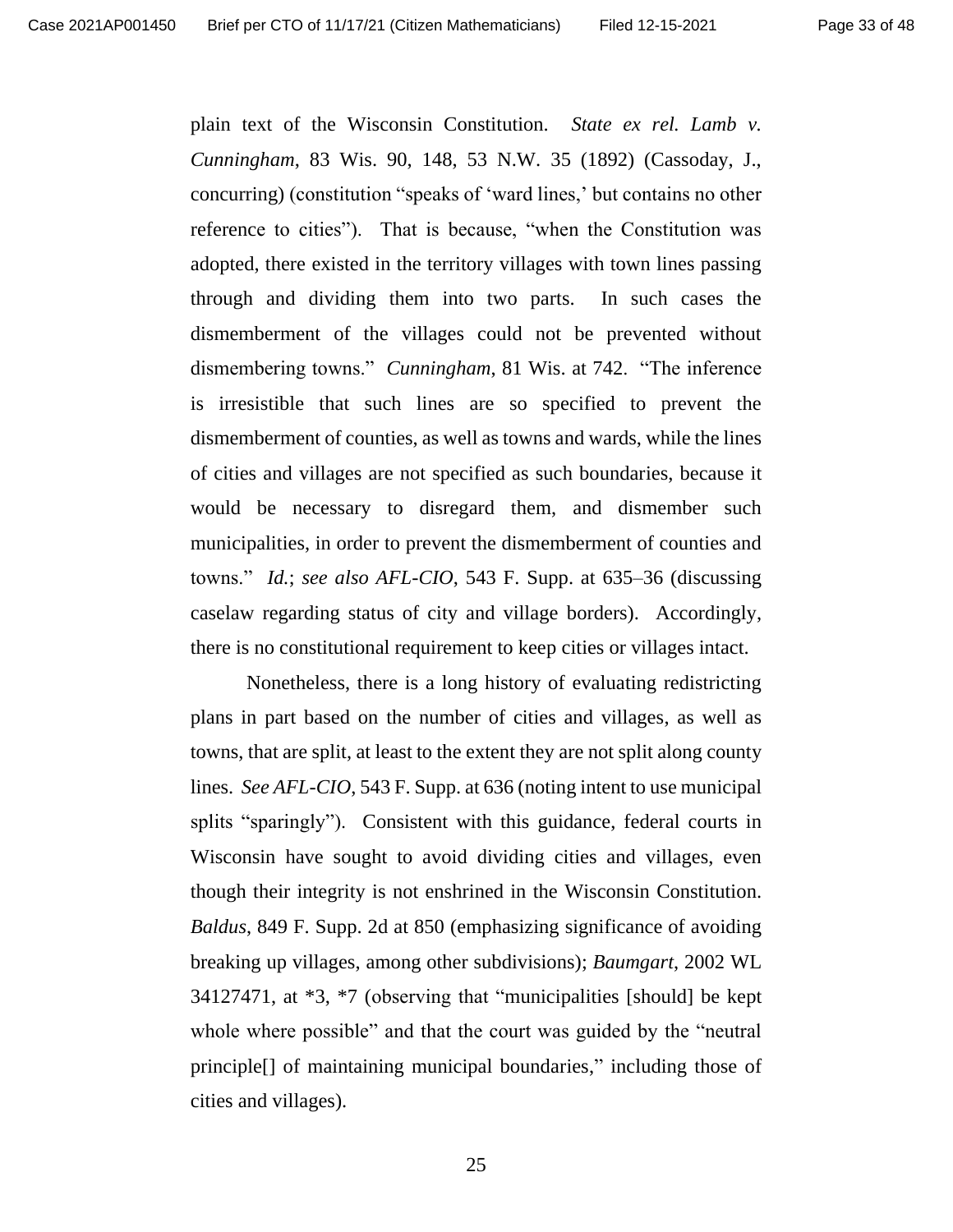\* \* \*

Although they prioritize county and ward integrity as required by the constitutional text, the MathSci Proposed Maps nonetheless also perform well with regard to municipality splits. The below table reports the number of municipalities that are split by the MathSci Proposed Maps, with a municipality being defined as the portion of a city, village, or town that falls within a single county. (In other words, if a city or village spans two counties, it would count as two municipalities for the purposes of this table.)

| <b>TABLE 5: Municipal Integrity</b> <sup>24</sup> |                                           |  |  |
|---------------------------------------------------|-------------------------------------------|--|--|
|                                                   | <b>MathSci Proposed Maps<sup>25</sup></b> |  |  |
| <b>Assembly</b>                                   | 70 splits (176 parts)                     |  |  |
| <b>Senate</b>                                     | 31 splits (69 parts)                      |  |  |
| Congressional                                     | 13 splits (27 parts)                      |  |  |

These numbers compare favorably to the number of municipalities that the 2011 Maps split when enacted. Though calculated slightly differently, the 2011 Assembly Map split 79 municipalities, the 2011 Senate Map split 48 municipalities, and the 2011 Congressional Map split 34 municipalities.<sup>26</sup>

 $24$  As used in Table 4, the number of municipal "splits" represents the number of municipalities that are divided among more than one district (excluding splits that align with county boundaries). The number of "parts" represents the number of discrete pieces into which the municipalities are divided. "Parts" are equivalent to "pieces," as that term is used in the Duchin Report.

 $25$  Duchin Report, Tables 3, 8, 14.

<sup>26</sup>*See* [https://legis.wisconsin.gov/ltsb/gisdocs/Data2010/act43\\_act44\\_w\\_bvb\\_by\\_](https://legis.wisconsin.gov/ltsb/gisdocs/Data2010/act43_act44_w_bvb_by_) ward.pdf. In this data, a "municipality" that crosses county lines is defined as one municipality, not two. However, because the data about the 2011 Maps excludes municipal splits that fall along county lines, the split count for the MathSci Proposed Maps, if anything, inflates the number of municipal splits compared to the data provided for the 2011 Maps.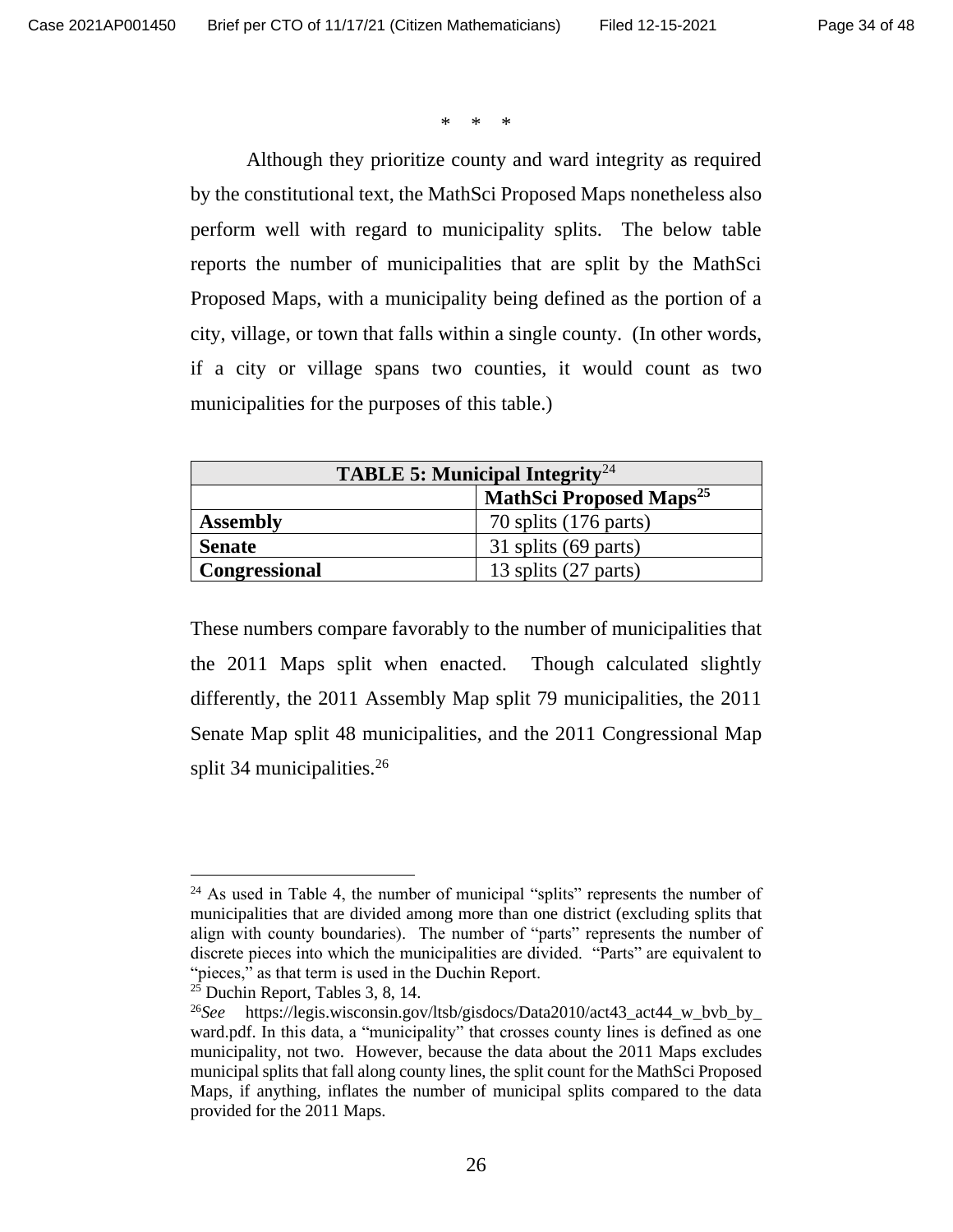By prioritizing respect for the integrity of counties and wards, the MathSci Proposed Maps best comply with the plain text of Article IV, Section 4 of the Wisconsin Constitution as well as judicial precedent. Further, the Citizen Mathematicians and Scientists accomplish this while attaining a level of population equality that would be unparalleled in the history of Wisconsin legislative redistricting. *See supra* at 11-12.

#### **2. Contiguity**

The Wisconsin Constitution requires that assembly districts "consist of contiguous territory." Wis. Const. art. IV, § 4. This contiguity requirement "generally means a district 'cannot be made up of two or more pieces of detached territory.'" Order ¶ 36 (quoting *Cunningham*, 83 Wis. at 148, 53 N.W. at 57). Likewise, under the Wisconsin Constitution, senate districts should consist of "convenient contiguous territory." Wis. Const. art. IV,  $\S$  5; Order  $\P$  37. Finally, contiguity has always been considered a traditional redistricting criterion for congressional districts.

An exception to this general rule of contiguity lies where "annexation by municipalities creates a municipal 'island.'" Order ¶ 36. Such annexations are common in Wisconsin.<sup>27</sup> In that circumstance, a district may contain detached portions of a single municipality and still be deemed contiguous for purposes of the state constitutional requirement, so long as "the distance between town and [annexed] island is slight." *Prosser*, 793 F. Supp. at 866; *see also id.* ("literal contiguity" not required, where municipal islands are

 $27$  Since 2012, over 800 proposed annexations by cities and villages were reviewed and categorized as "in the public interest." Municipal Data System, available at https://mds.wi.gov/View/Petitions (filtering for "in the public interest") (last accessed Dec. 14, 2021).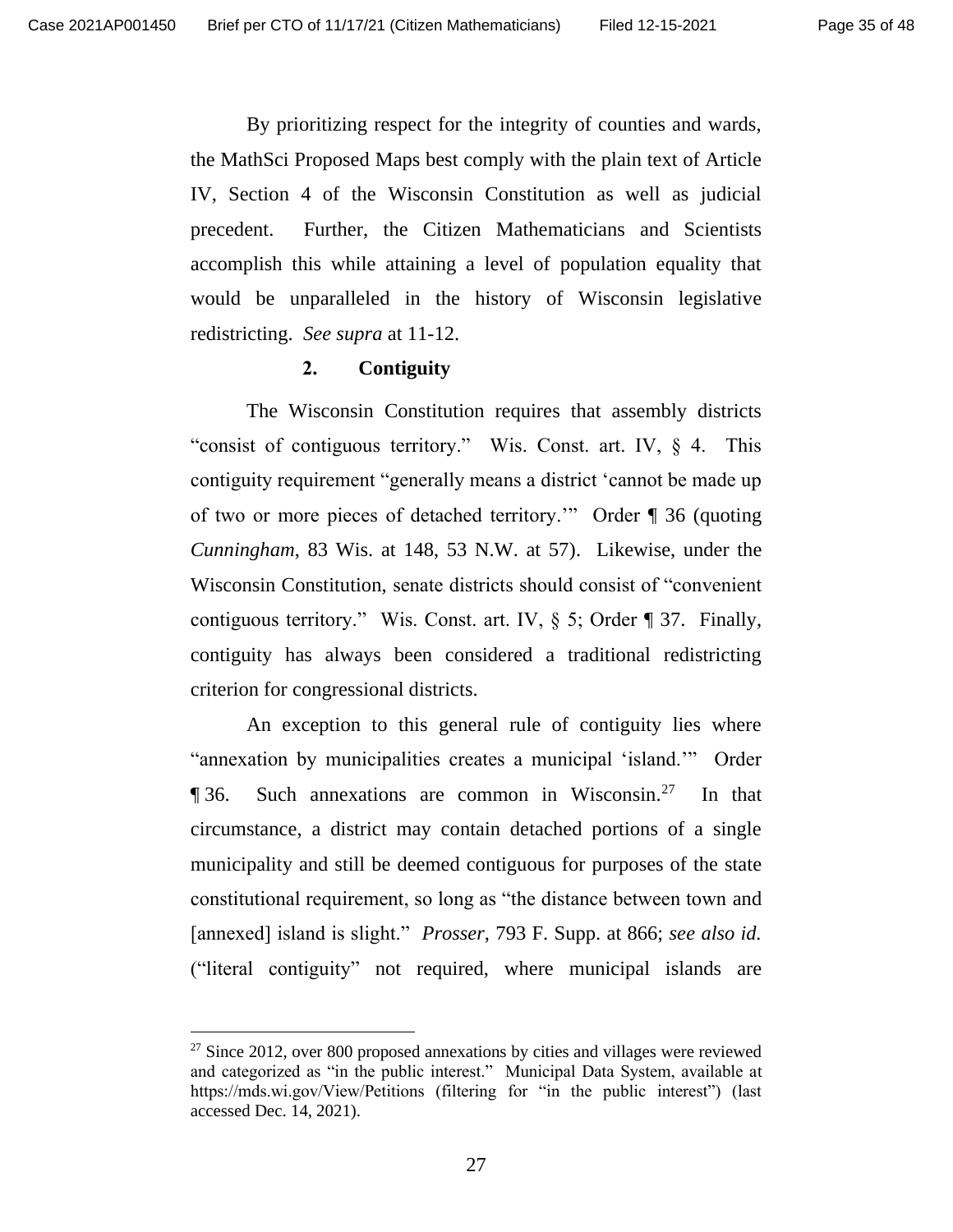concerned); Order ¶ 36. Wards, too, are sometimes themselves discontiguous due to these "islands." Wis. Stat. §§ 5.15(1)(b),  $5.15(2)(f)(3)$ . While the caselaw does not specifically discuss discontiguous wards, any discontiguity in districts created by these ward "islands" should be subject to the same rule as discontiguous municipalities.

\* \* \*

The MathSci Proposed Maps are contiguous as defined under Wisconsin law. Wis. Const. art. IV, § 4; Order ¶ 36.

#### **3. Geographic Compactness**

The Wisconsin Constitution mandates that assembly districts be "in as compact form as practicable." Wis. Const. art. IV, § 4; Order ¶ 37; *Zimmerman I*, 23 Wis. 2d at 606. "The term 'compact' has not been defined in Wisconsin, but other states with similar constitutional requirements have defined 'compact' as meaning closely united in territory." *AFL-CIO*, 543 F. Supp. at 634 (citing *People ex rel. Woodyatt v. Thompson*, 40 N.E. 307 (Ill. 1895)). While this requirement does not technically apply to senate districts, due to Wisconsin's nesting system, the compactness requirement for assembly districts necessarily implicates senate districts. Moreover, while compactness is not a legal requirement for congressional districts, it has always been considered a traditional redistricting criterion.

The level of compactness required by the Wisconsin Constitution is defined not in absolute terms, but in relation to what is "practicable." This Court and others have been clear, however, that compactness remains a constitutional *requirement*. Indeed, within the limits of what is practicable, and balanced against other constitutional requirements, including population equality, compactness can be a proper basis for choosing one plan over another. *See Zimmerman I*, 23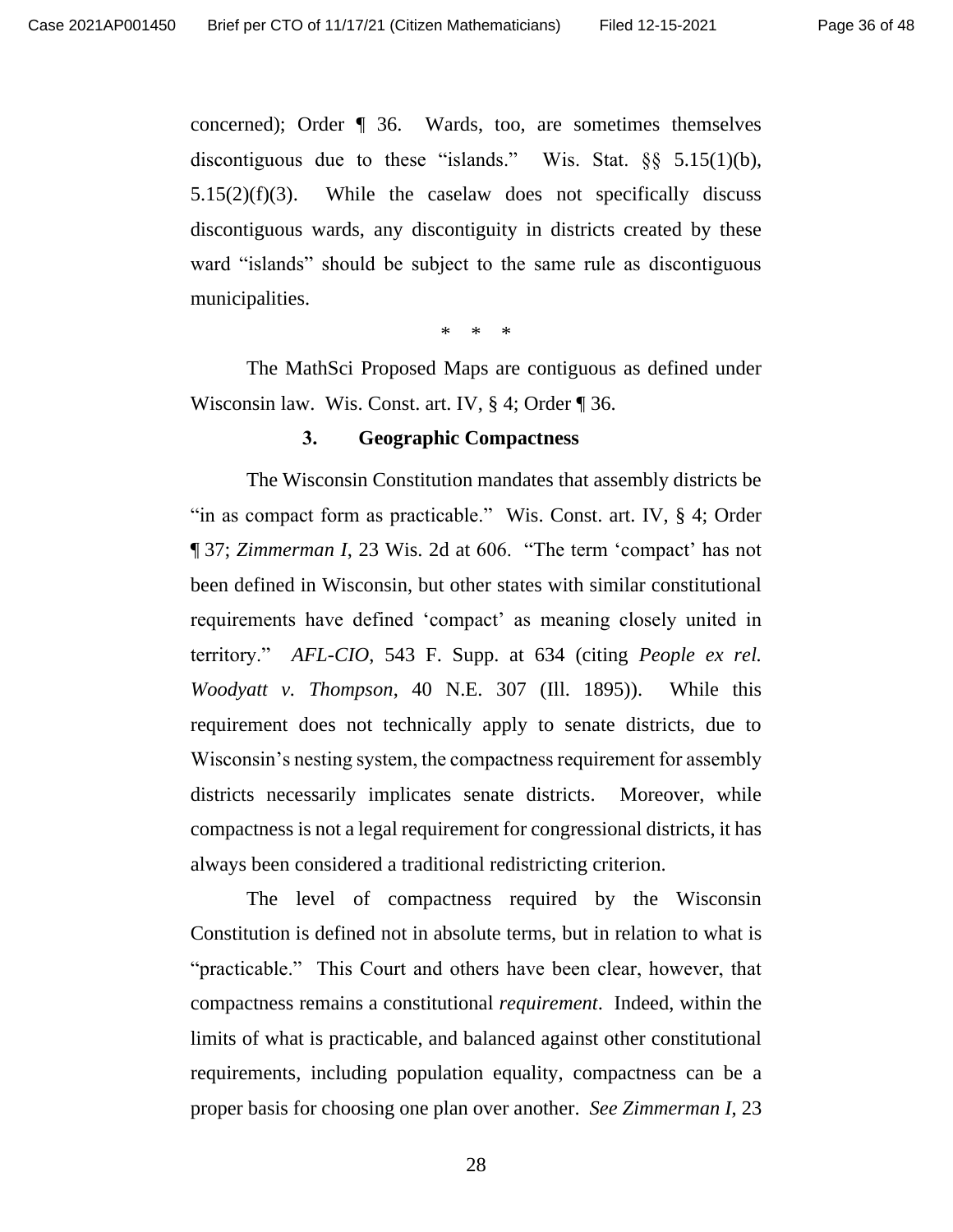Wis. 2d at 607 (rejecting certain plans for lack of compactness and ruling that "compactness compelled adoption of the alternatives embodied in the present judgment"); *see also Baumgart*, 2002 WL 34127471, at \*7 (court endeavored to "create physically compact senate districts" and noted that "[d]istrict compactness levels" in its plans were higher than in the plans submitted by the parties).

The enshrining of compactness within the Wisconsin Constitution recognizes that compactness is a "desirable feature[]" in a district. *Prosser*, 793 F. Supp. at 863. Compactness "reduce[s] travel time and costs," in turn "mak[ing] it easier for candidates for the legislature to campaign for office and once elected to maintain close and continuing contact with the people they represent." *Id.* Further, compactness is one of several "proxies for homogeneity of political interests." *Id.*

Although this Court has not adopted a metric for compactness, Order ¶ 37, other courts have relied on mathematical measures of compactness including the Polsby-Popper and Reock scores. *See, e.g.*, *Cooper*, 137 S. Ct. at 1475; *League of Women Voters of Fla. v. Detzner*, 179 So. 3d 258, 283 (Fla. 2015); *League of Women Voters of Pa. v. Commonwealth*, 178 A.3d 737, 818 (Pa. 2018); *Vesilind v. Va. State Bd. of Elections*, 813 S.E.2d 739, 743 (Va. 2018); *see also Baumgart*, 2002 WL 34127471, at \*4, \*7 (using "perimeter to area" and "smallest circle" measures); *Prosser*, 793 F. Supp. at 863–64 (citing Daniel D. Polsby & Robert D. Popper, *The Third Criterion: Compactness as a Procedural Safeguard Against Partisan Gerrymandering*, 9 YALE L. & POL'Y REV. 301 (1991)).

The Polsby-Popper score compares a district's area to its perimeter to measure its jaggedness. Duchin Report § 5.2. The Reock score compares a district's area to the area of the smallest circle that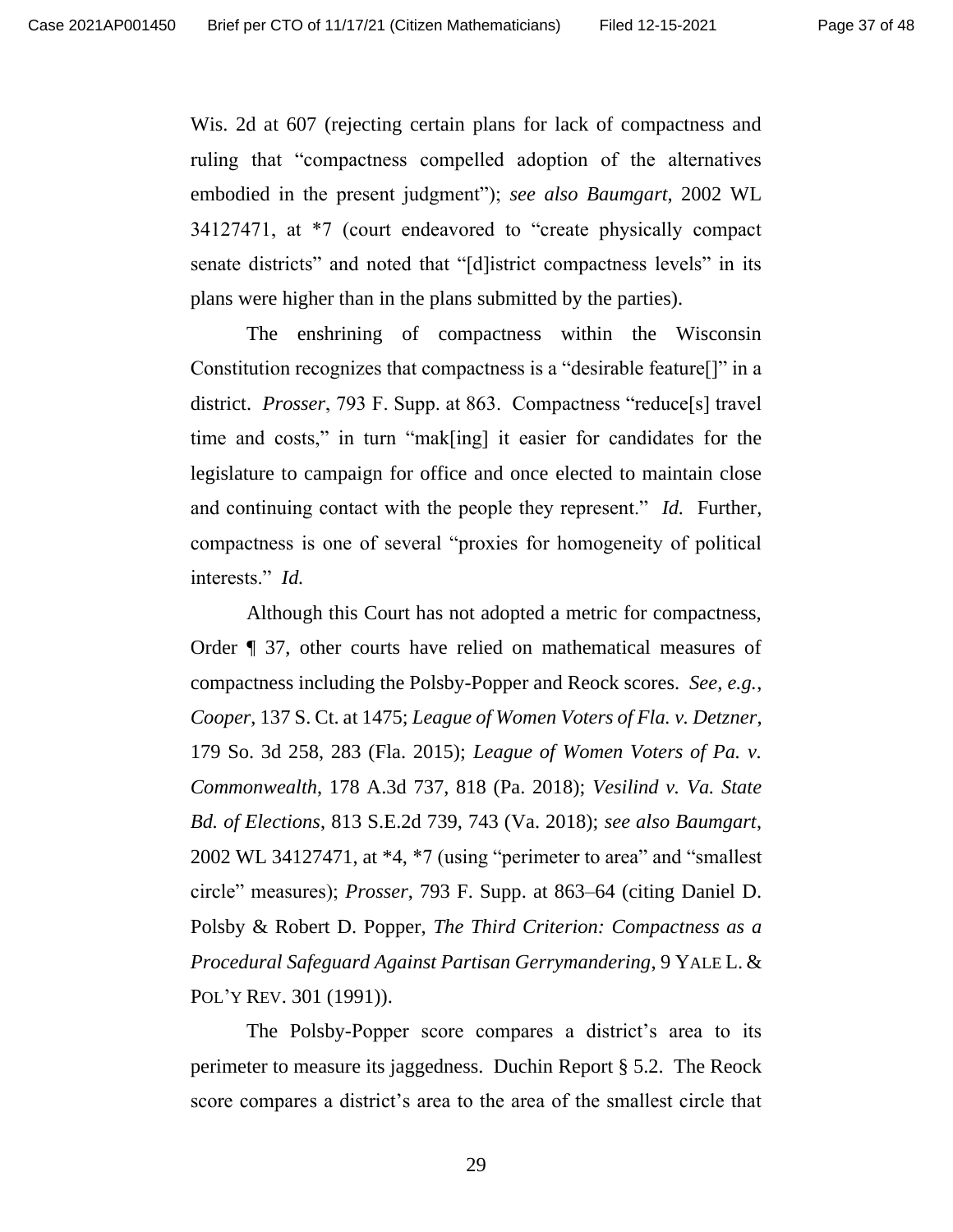could circumscribe the district, thus measuring the district's elongation. *Id.* A circular district gets a perfect score of 1 under both measures.<sup>28</sup>

The "cut edges" score is another metric used to calculate compactness. It counts how many adjacent pairs of geographical units receive different district assignments—*i.e.*, how much work would have to be done to separate the districts from each other. *Id.* Unlike Polsby-Popper and Reock, it does not measure the compactness of each district's shape, but rather computes a compactness score for the entire map. And unlike the other two measures, a cut-edges score improves if it gets lower, not higher.

\* \* \*

The districts in each of the MathSci Proposed Maps score well on each of these three measures of compactness, including when compared to the last validly enacted plan:

| <b>TABLE 6: Compactness<sup>29</sup></b> |                  |            |              |                              |            |              |
|------------------------------------------|------------------|------------|--------------|------------------------------|------------|--------------|
|                                          | <b>2011 Maps</b> |            |              | <b>MathSci Proposed Maps</b> |            |              |
|                                          |                  |            |              |                              |            |              |
|                                          | <b>Block Cut</b> | Average    |              | <b>Average Block Cut</b>     | Average    | Average      |
|                                          | <b>Edges</b>     | Polsby-    | <b>Reock</b> | <b>Edges</b>                 | Polsby-    | <b>Reock</b> |
|                                          | (lower is        | Popper     | (higher is   | (lower is                    | Popper     | (higher is   |
|                                          | better)          | (higher    | better)      | better)                      | (higher is | better)      |
|                                          |                  | is better) |              |                              | better)    |              |
| <b>Assembly</b>                          | 18,994           | 0.260      | 0.390        | 17,781                       | 0.282      | 0.406        |
| <b>Senate</b>                            | 10,928           | 0.230      | 0.402        | 9,754                        | 0.260      | 0.402        |
| Congressional                            | 4,293            | 0.209      | 0.440        | 3,228                        | 0.305      | 0.464        |

#### **4. Nesting**

<sup>&</sup>lt;sup>28</sup> These measures are more useful for comparing districts within the same State, rather than comparing districts across different States, since they depend on various factors (*e.g.*, the shape of the State's external boundary) that are not relevant to the reasons for demanding geographically compact districts.

 $29$  Duchin Report, Tables 4, 9, 15.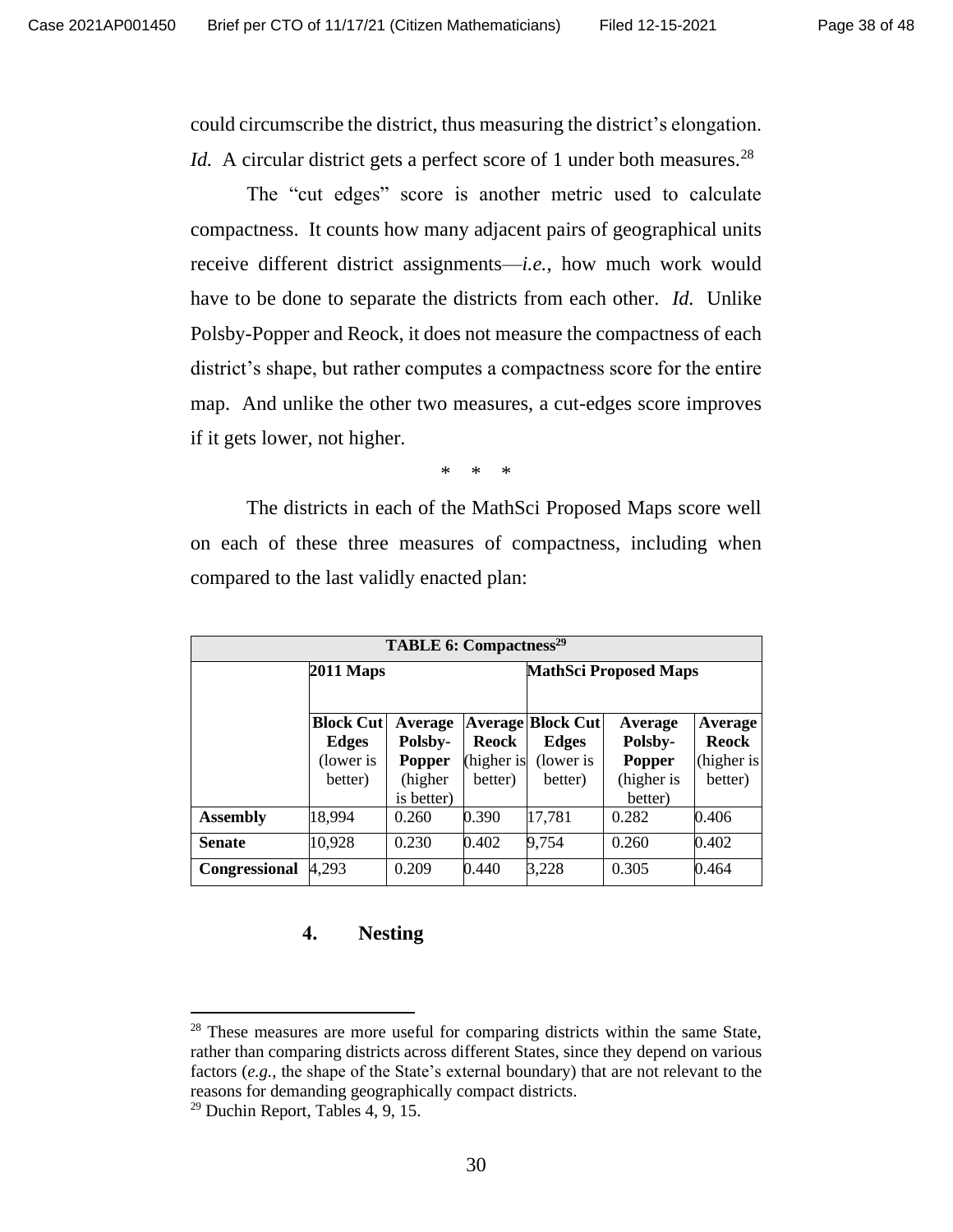The Wisconsin Constitution provides that no assembly district may be "divided in the formation of a senate district." Wis. Const. art. IV, § 5; Order ¶ 37. In other words, assembly districts must be cleanly nested inside senate districts. *Zimmerman I*, 23 Wis. 2d at 607 ("Assembly district lines are held inviolable. Senate districts consist of whole assembly districts ..."). Further, "the number of the members of the assembly shall never be less than fifty-four nor more than one hundred. The senate shall consist of a number not more than one-third nor less than one-fourth of the number of the members of the assembly." Wis. Const. art. IV, § 2. Coupled with the populationequality standard, this means that each senate district must contain the same number of assembly districts. Since membership in the Wisconsin Legislature is fixed at 33 State Senators and 99 Representatives to the Assembly, three assembly districts must be nested in each senate district. *See* Wisconsin Legislative Reference Bureau, *Redistricting in Wisconsin 2020: The LRB Guidebook* 19 n.80  $(2020).^{30}$ 

\* \* \*

The MathSci Proposed Maps satisfy this requirement, since the 99 assembly districts nest perfectly into 33 senate districts.

## **IV. THE MATHSCI PROPOSED MAPS APPROPRIATELY REFLECT TRADITIONAL REDISTRICTING CRITERIA.**

Justice Hagedorn's concurring opinion recognizes that "[l]egal standards . . . are not the only permissible judicial considerations when constructing a proper remedy." Order ¶ 83 (Hagedorn, J., concurring).

#### <sup>30</sup> *Available at*

https://docs.legis.wisconsin.gov/misc/lrb/wisconsin\_elections\_project/ redistricting\_wisconsin\_2020\_1\_2.pdf.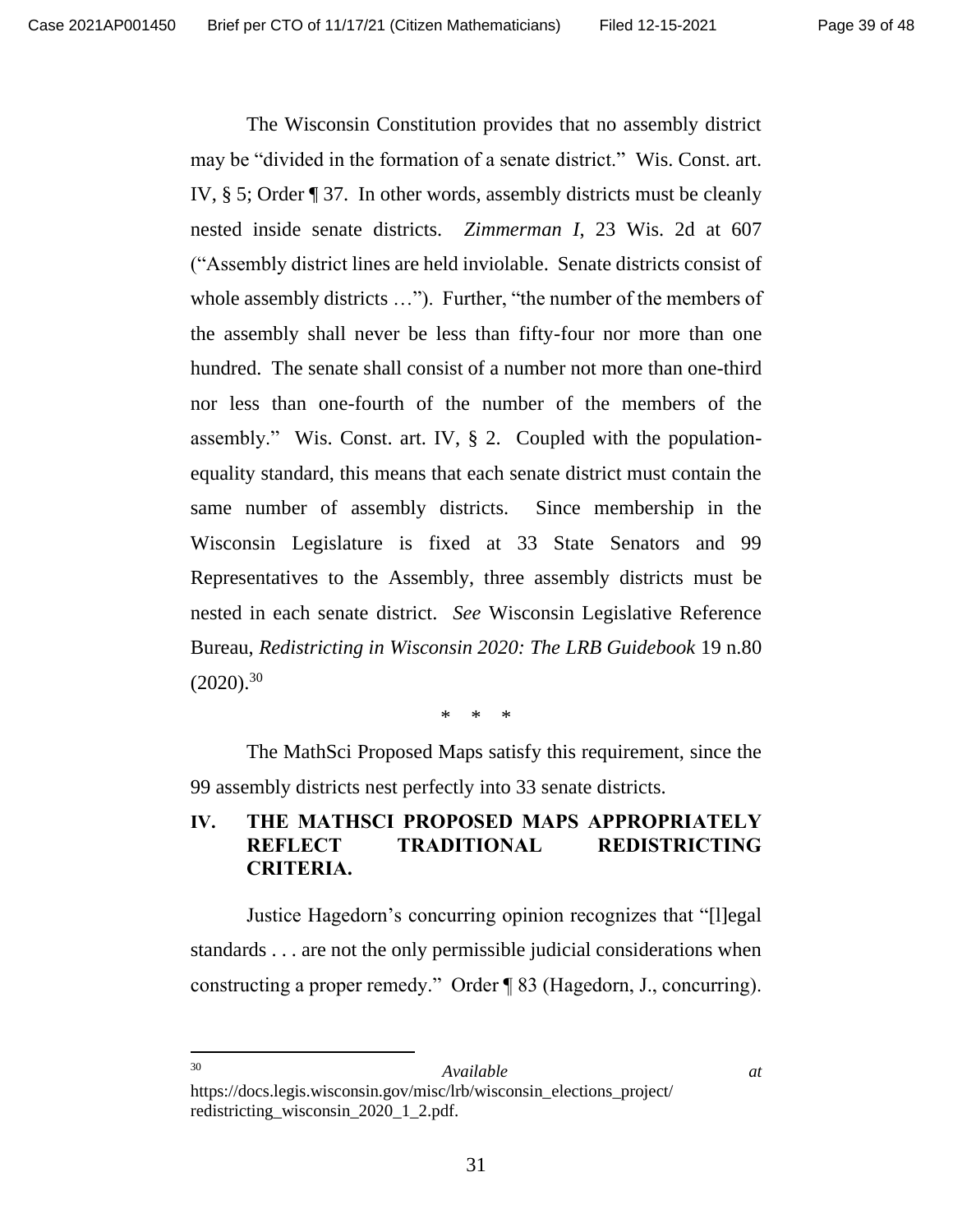Certain "traditional and neutral" redistricting criteria, though not legally mandated, can help a court sitting in equity in "exercising [its] judgment to choose the best" map among several that meet the legal requirements. *Id.*

By adhering to a neutral, scientific approach, the Citizen Mathematicians and Scientists can offer maps that appropriately take into account these traditional redistricting criteria without compromising compliance with any legal requirements or straying from the least-change principle.

As noted above, for congressional maps, the only true legal "requirements" are absolute population equality and adherence to the VRA. *See Mahan v. Howell*, 410 U.S. 315, 322 (1973) (population equality); Order ¶ 27 (VRA).Nonetheless, several of the factors considered under the Wisconsin Constitution—respect for political subdivisions, compactness, and contiguity—are traditional redistricting criteria that powerfully inform the selection of a congressional map among several that satisfy applicable legal requirements. The application of these factors to congressional maps, however, may be less stringent than to the assembly and senate maps, for which these same factors function as constitutional requirements.

In addition, there are at least two traditional and neutral redistricting criteria that can and should influence this Court's choice among maps that meet all other requirements: respect for communities of interest (which applies to both congressional and state legislative plans) and minimizing the number of Wisconsin citizens who must wait six years, from 2018 to 2024, for the opportunity to choose their state senator (which applies only to the senate plans).

32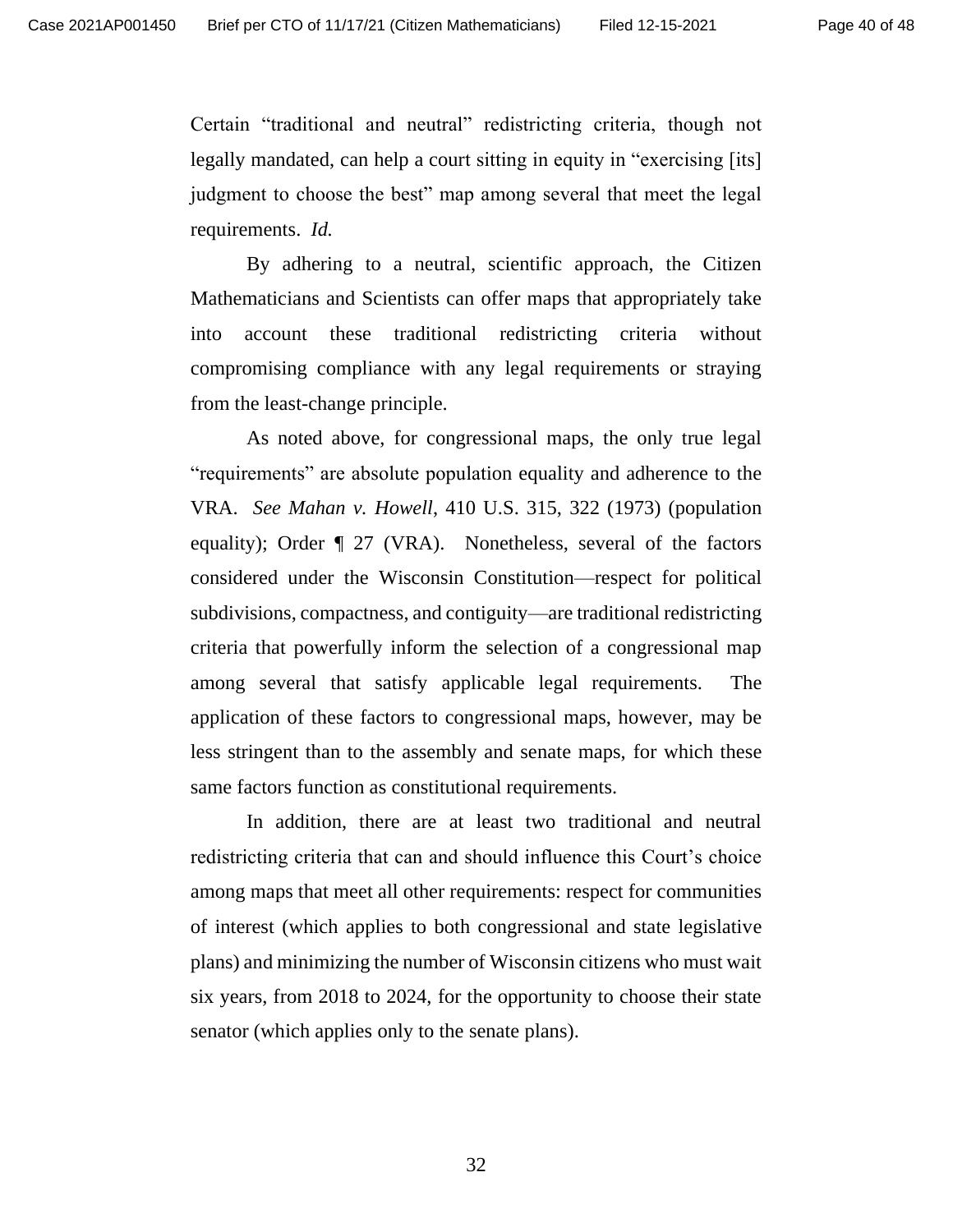#### **A. Respect for Communities of Interest**

Communities of interest are a "universally recognized redistricting criterion." Order ¶ 83 (Hagedorn, J., concurring). This criterion is an "appropriate, useful, and neutral factor to weigh," even if it is not legally required. *Id.*; *see Abrams v. Johnson*, 521 U.S. 74, 100 (1997) (district court properly considered preserving communities of interest in formulating redistricting plans). Consistent with this principle, federal courts in Wisconsin have taken communities of interest into account in evaluating and developing prior redistricting plans. For example, in *Baumgart*, the court noted that "[w]hen making the necessary changes to the boundaries of the existing districts, the court was guided by the neutral principles of maintaining municipal boundaries and uniting communities of interest." 2002 WL 34127471, at \*7. The objective of preserving communities of interest overlaps with and is served by certain legal requirements for redistricting discussed above. As courts have recognized, this objective is "[c]losely related to the goal of maintaining the integrity of county and municipal lines." *AFL-CIO*, 543 F. Supp. at 636; Wis. Stat. § 5.15(1)(b) ("To suit the convenience of the voters residing therein each ward shall, as far as practicable, be kept compact and observe the community of interest of existing neighborhoods and other settlements."); *see also Prosser*, 793 F. Supp. at 863 ("There is some although of course not a complete correlation between geographical propinquity and community of interests."). Additionally, an "important aspect" of preserving communities of interest is "avoiding any dilution in the voting strength of racial and ethnic minorities." *AFL-CIO*, 543 F. Supp. at 636; *see also Abrams*, 521 U.S. at 94 (analyzing minority population in a particular district as a community of interest).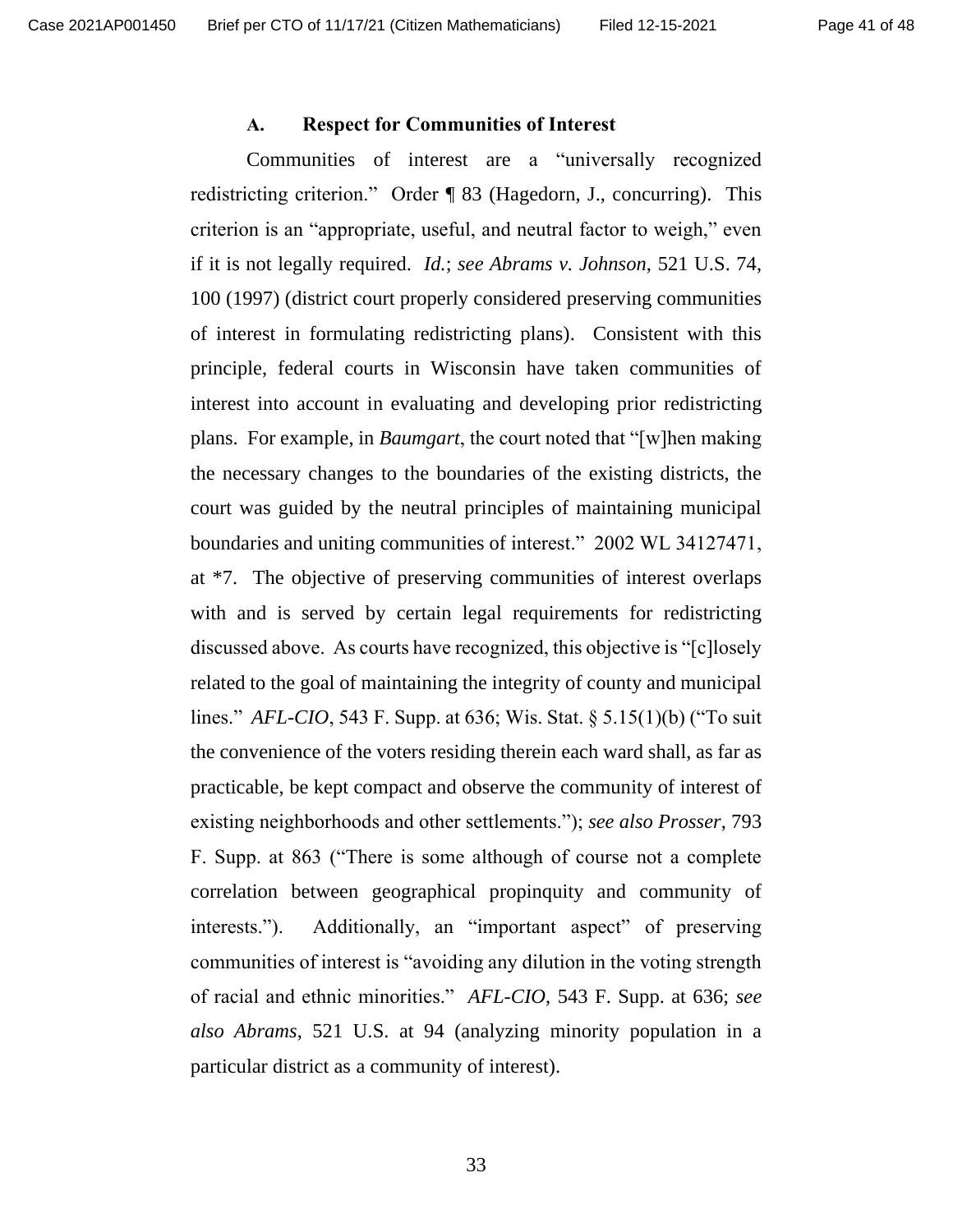In general, "communities of interest" or "COIs" refer to distinct geographic areas whose residents have common social, cultural, economic, or policy interests. Duchin Report § 5.4. A map is deemed to preserve a community of interest if a single district mostly or wholly contains it (in the case of smaller COIs) or if the community of interest mostly or wholly contains a district (in the case of larger COIs). *Id.* Communities of interest generally are defined from within the community by the people who live there. In connection with the 2021 redistricting cycle, the People's Maps Commission requested and received 1,191 submissions from Wisconsin residents concerning proposed communities of interest that residents wanted to see preserved in the redistricting process. Duchin Report § 5.4. Mathematicians then analyzed those submissions and synthesized them into 36 distinct communities of interest, including five predominantly Black neighborhoods on the north side of Milwaukee. *Id.* Each community of interest was defined by its shared interests, as described more fully in Appendix C to Professor Duchin's report. Mathematicians then devised a way to measure whether and how a redistricting plan preserved a community of interest by defining a "threshold" percentage for preservation. *Id.* If a community of interest has above that threshold percentage of its residents within a single district, the COI is preserved. *Id.* Similarly, if the proportion of a district's residents that belong to a single community of interest is above that threshold percentage, the COI is preserved. *Id.*

\* \* \*

The MathSci Proposed Maps substantially preserve the 36 communities of interest identified through the People's Maps Project. Using 85% as the relevant threshold percentage—meaning that a COI is preserved either if a district has 85% of its population in the COI or

34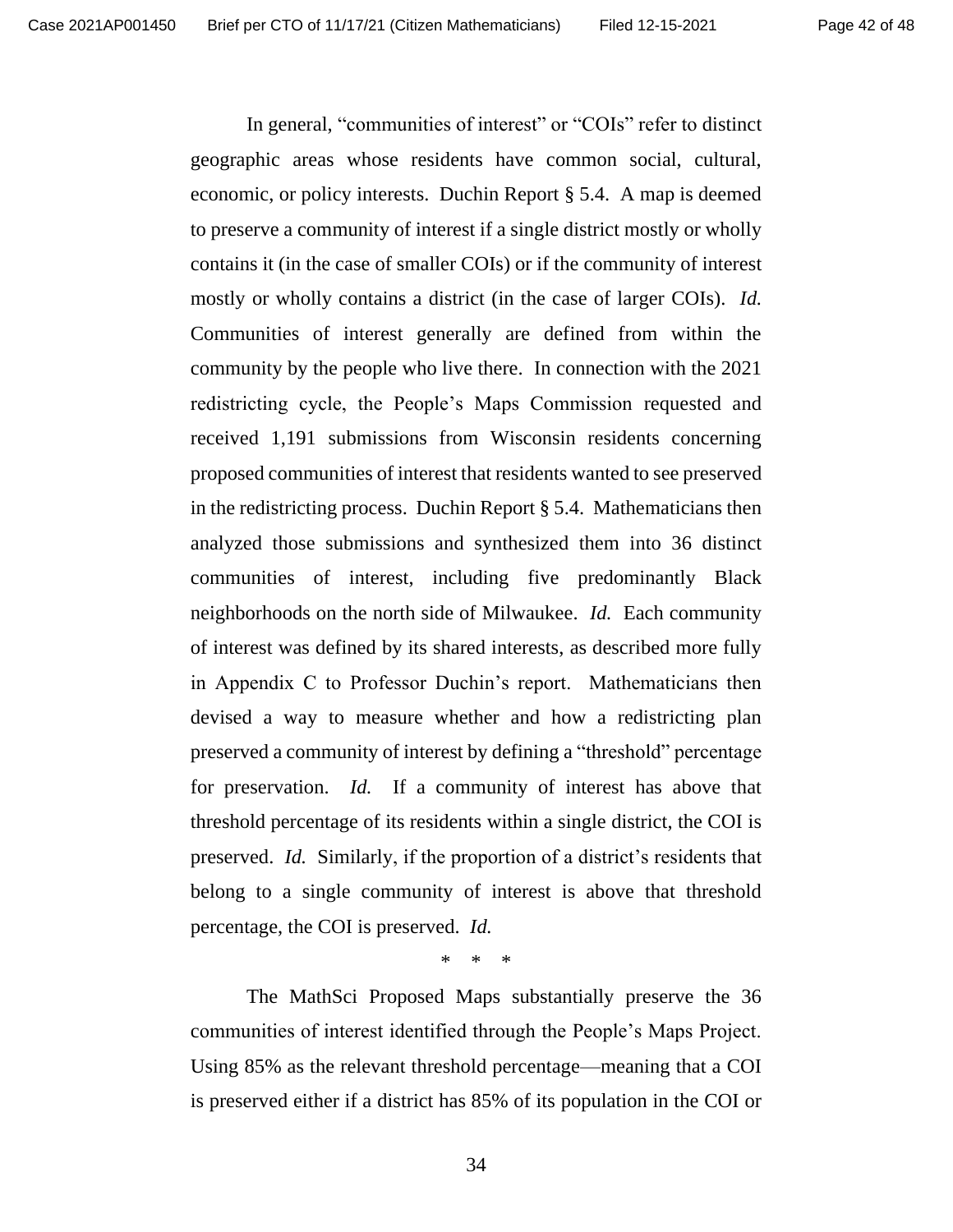if at least 85% of the COI's population resides in a single district—the MathSci Proposed Congressional Map preserves 23 communities of interest, Duchin Report § 6; the MathSci Proposed Senate Map preserves 17 communities of interest, *id.* § 7; and the MathSci Proposed Assembly Map preserves 31 communities of interest. Moreover, the MathSci Proposed Maps enhance preservation of communities of interest by creating minority opportunity districts in northern Milwaukee County, consistent with Section 2 of the VRA. *See supra* at 16-17. Likewise, by following ward boundaries and minimizing other municipal splits, the MathSci Proposed Maps serve the additional objective of preserving communities of interest. *See supra* at 25, 27.

### **B. Minimizing Number of Voters Who Must Wait Six Years Before Voting in State Senate Elections.**

An additional "traditional and neutral redistricting criterion that may assist [the Court], but does not implicate a legal right per se, is the goal of minimizing the number of voters who must wait six years between voting for their state senator." Order ¶ 83 n.9 (Hagedorn, J., concurring). The Wisconsin Constitution provides that "senators shall be chosen alternately from the odd and even-numbered districts for the term of 4 years." Wis. Const. art. IV, § 5. Residents of odd-numbered districts voted in state senate elections in 2018, while residents of evennumbered districts voted in state senate elections in 2020. To the extent possible without compromising legal redistricting requirements, the map adopted by the Court should preserve the normal cycle of voting for a state senator once every four years by keeping voters from old odd-numbered districts in new odd-numbered districts and keeping voters from old even-numbered districts in new even-numbered districts. *See Prosser*, 793 F. Supp. at 864.

\* \* \*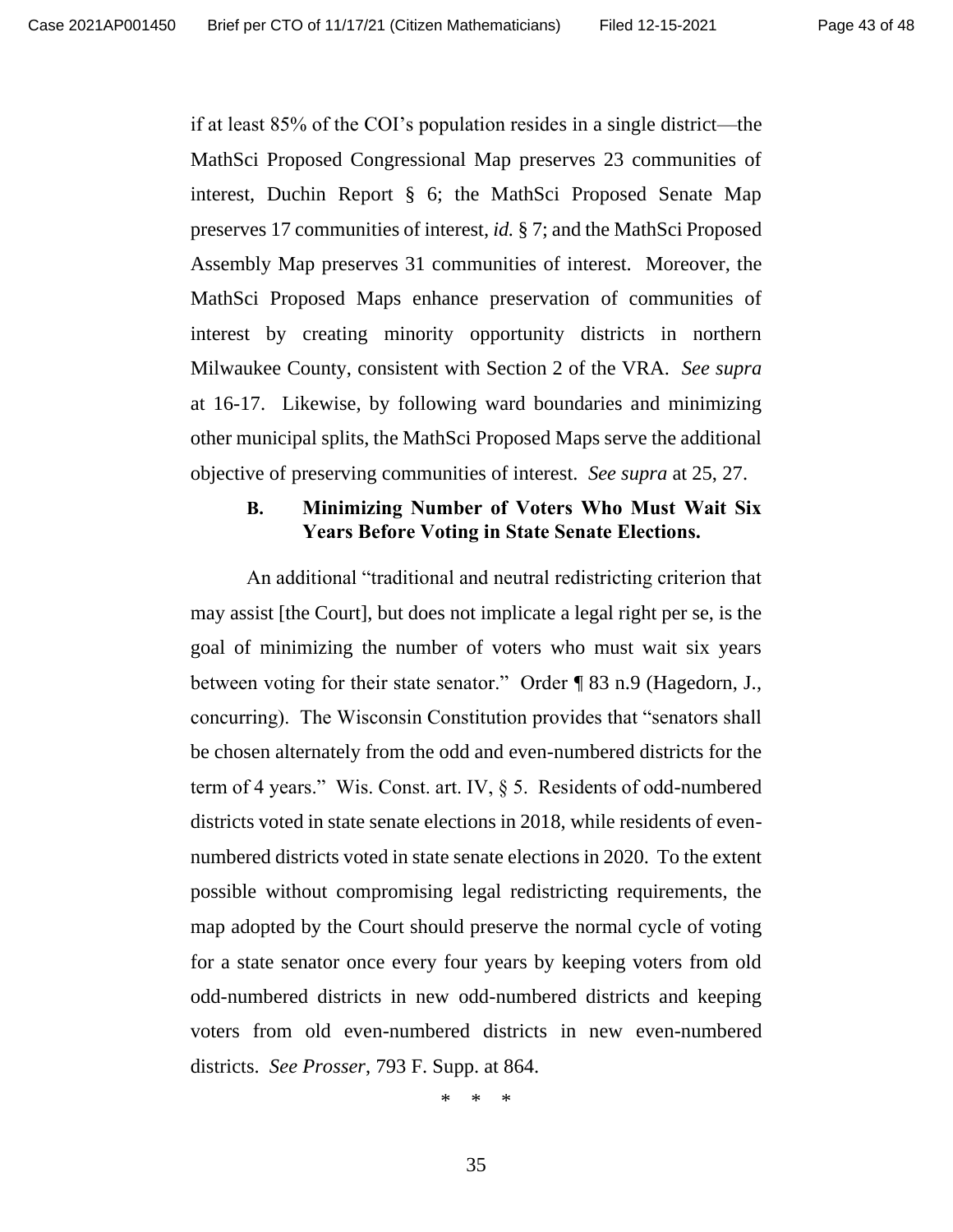The MathSci Proposed Senate Map moves only 422,492 residents, or 7.17% of all Wisconsinites, from odd to even districts.

### **CONCLUSION**

The MathSci Proposed Maps provide remedies that ensure the preservation of the justiciable and cognizable rights explicitly protected under the United States Constitution, the Voting Rights Act, and Article IV, Sections 3, 4, and 5 of the Wisconsin Constitution, while minimizing deviation from existing law and appropriately considering traditional neutral redistricting criteria. The Citizen Mathematicians and Scientists urge the Court to adopt their Proposed Maps for Congress, the Senate, and the Assembly.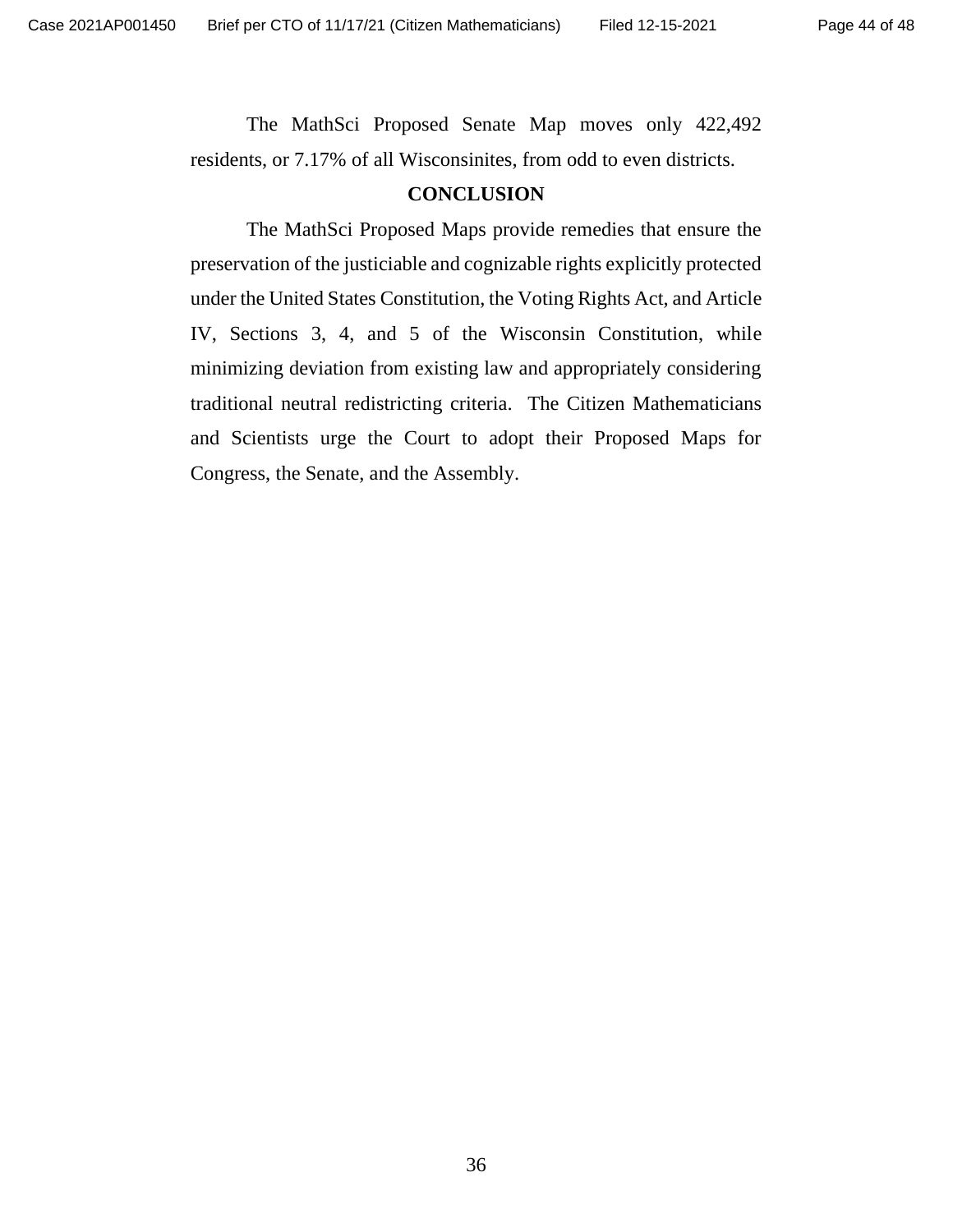Dated this 15<sup>th</sup> day of December 2021.

BOARDMAN & CLARK LLP By

will F. My

\_\_\_\_\_\_\_\_\_\_\_\_\_\_\_\_\_\_\_\_\_\_\_\_\_\_\_\_

Michael P. May SBN: 1011610 Sarah A. Zylstra SBN: 1033159 Tanner G. Jean-Louis SBN: 1122401 BOARDMAN & CLARK LLP 1 S. Pinckney Street, Suite 410 P.O. Box 927 Madison, WI 53701 Phone: (608) 257-9521 mmay@boardmanclark.com szlystra@boardmanclark.com tjeanlouis@boardmanclark.com

David J. Bradford \*PHV JENNER & BLOCK LLP 353 N. Clark Street Chicago, IL 60654 Phone: (312) 923-2975 dbradford@jenner.com

Jessica Ring Amunson \*PHV Sam Hirsch \*PHV Rebecca Fate \*PHV JENNER & BLOCK LLP 1099 New York Avenue, NW Washington, D.C. 20001 Phone: (202) 639-6000 jamunson@jenner.com shirsch@jenner.com rfate@jenner.com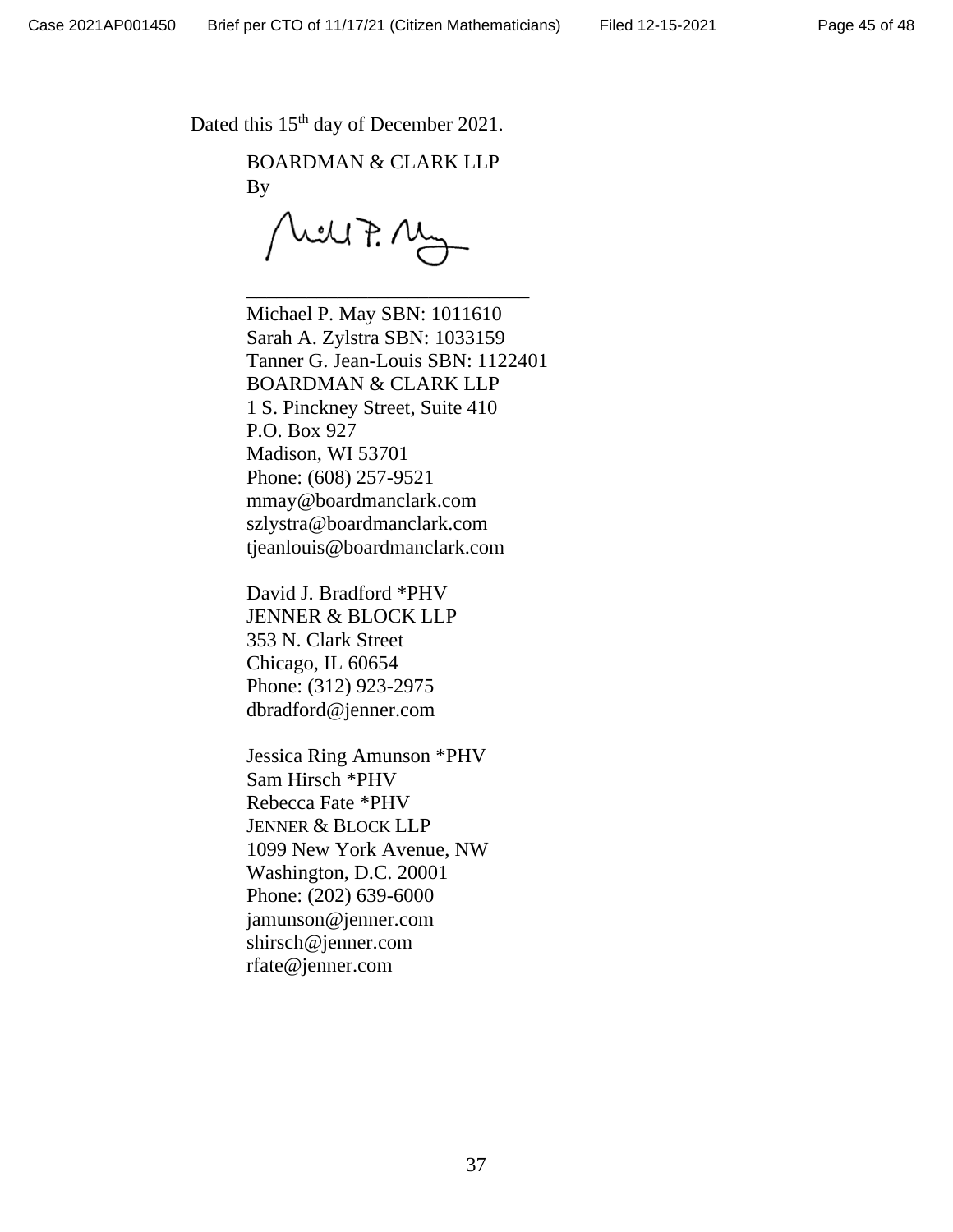Elizabeth Edmondson \*PHV Olivia Hoffman \*PHV JENNER & BLOCK LLP 1155 Avenue of the Americas New York, NY 10036 Phone: (212) 891-1600 eedmondson@jenner.com ohoffman@jenner.com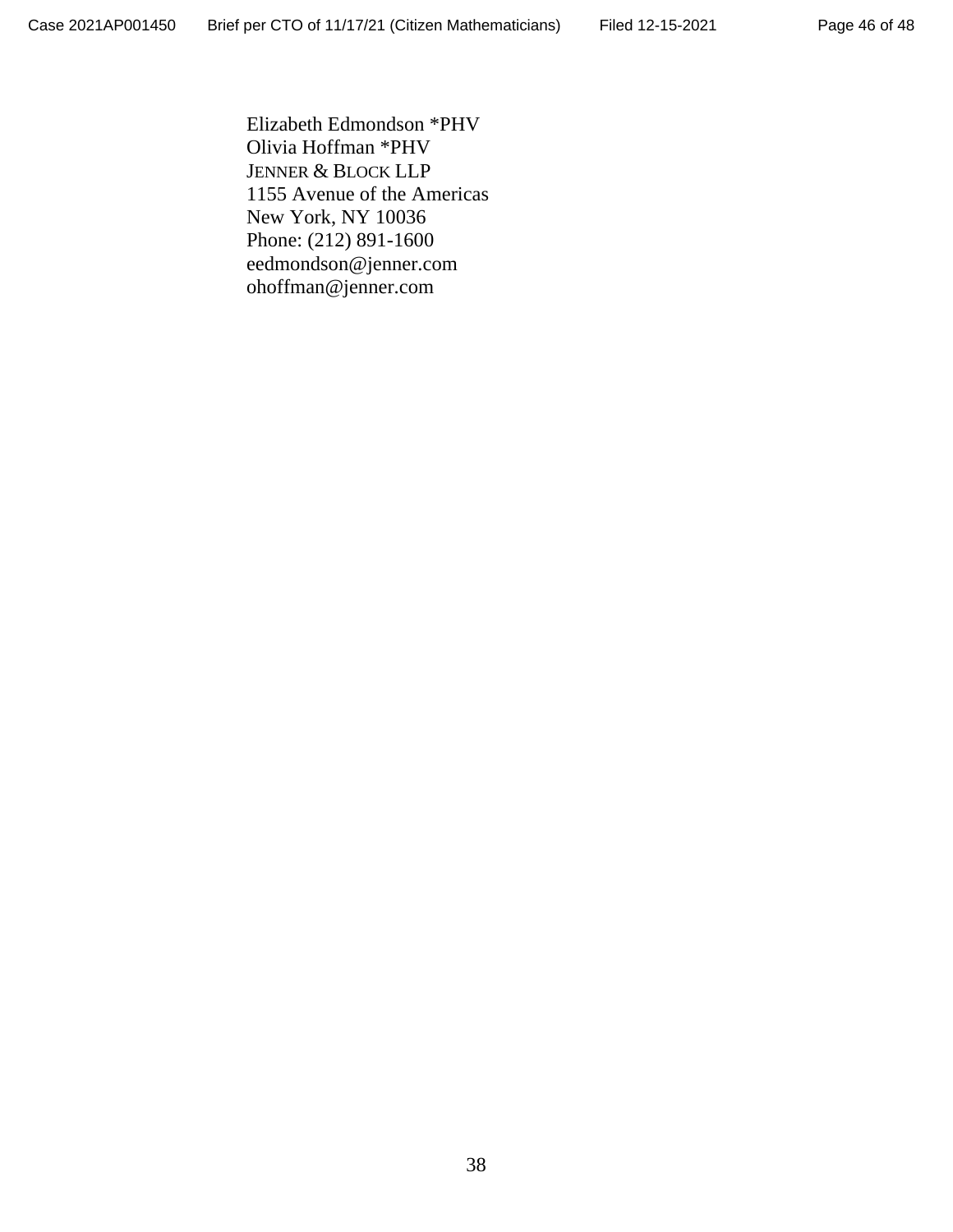## **FORM & LENGTH CERTIFICATION**

I hereby certify that this brief conforms to the rules contained in § 809.19(8)(b) and (c) for a brief produced with a proportional serif font. The length of this brief is 9,171 words.

> BOARDMAN & CLARK LLP By

Mill7. Mg

\_\_\_\_\_\_\_\_\_\_\_\_\_\_\_\_\_\_\_\_\_\_

Michael P. May